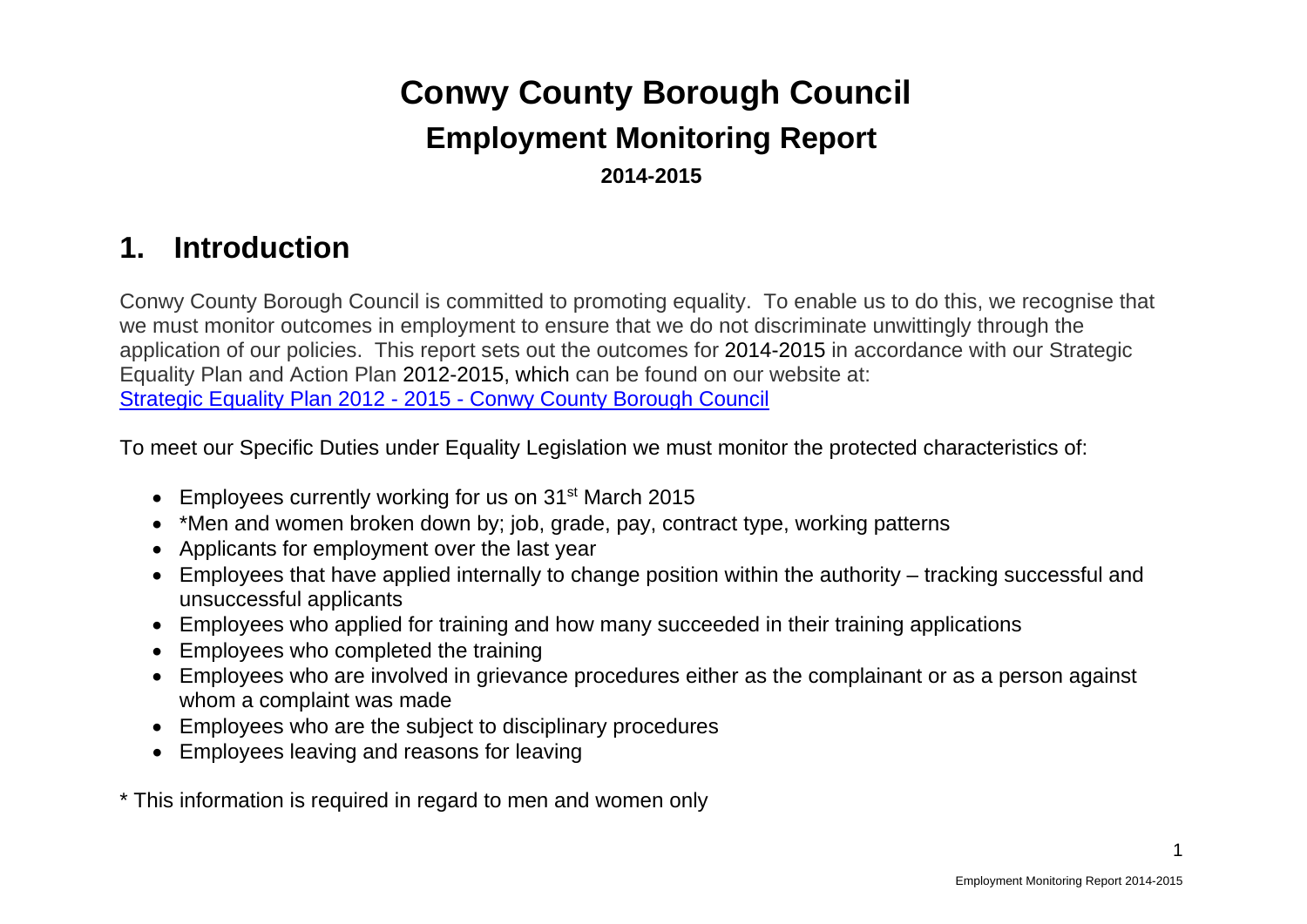# **2. Employment Monitoring Data**

Over the years we have tried to improve our position regarding equality data capture and reporting for our workforce. We collect Monitoring Data for the following areas:

- Age
- Sex
- Gender Reassignment
- Ethnic Origin
- Nationality
- Disability
- Sexual Orientation
- Religion or Belief or non-Belief
- Pregnancy and Maternity
- Marital or Civil Partnership Status
- Level of Welsh Language Ability
- Carer Responsibility

Steps have been taken to collect additional Equality Monitoring Data for sexual orientation, religion and belief and gender reassignment for existing employees. This report contains the data, where disclosed on each of the protected characteristics.

A manual exercise has been undertaken to record applications for training during this period. A workflow package was put into place to record this information on the updated HR/Payroll system. The updated HR/Payroll system is also now able to record transgender information, this information will be available in regards to recruitment processes for the next reporting period.

Due to the small number of employees of an ethnic minority origin, this report shows the employment workforce data aggregated in the category: Black Minority Ethnic origin. This is in place to avoid the possibility of individuals being identified from the data. However, disaggregated Black Minority Ethnic data is collected from employees.

Note: Within each table any figures less than five have been replace with an \* to protect the identity of individuals. Totals remain unchanged.

 $\mathfrak{D}$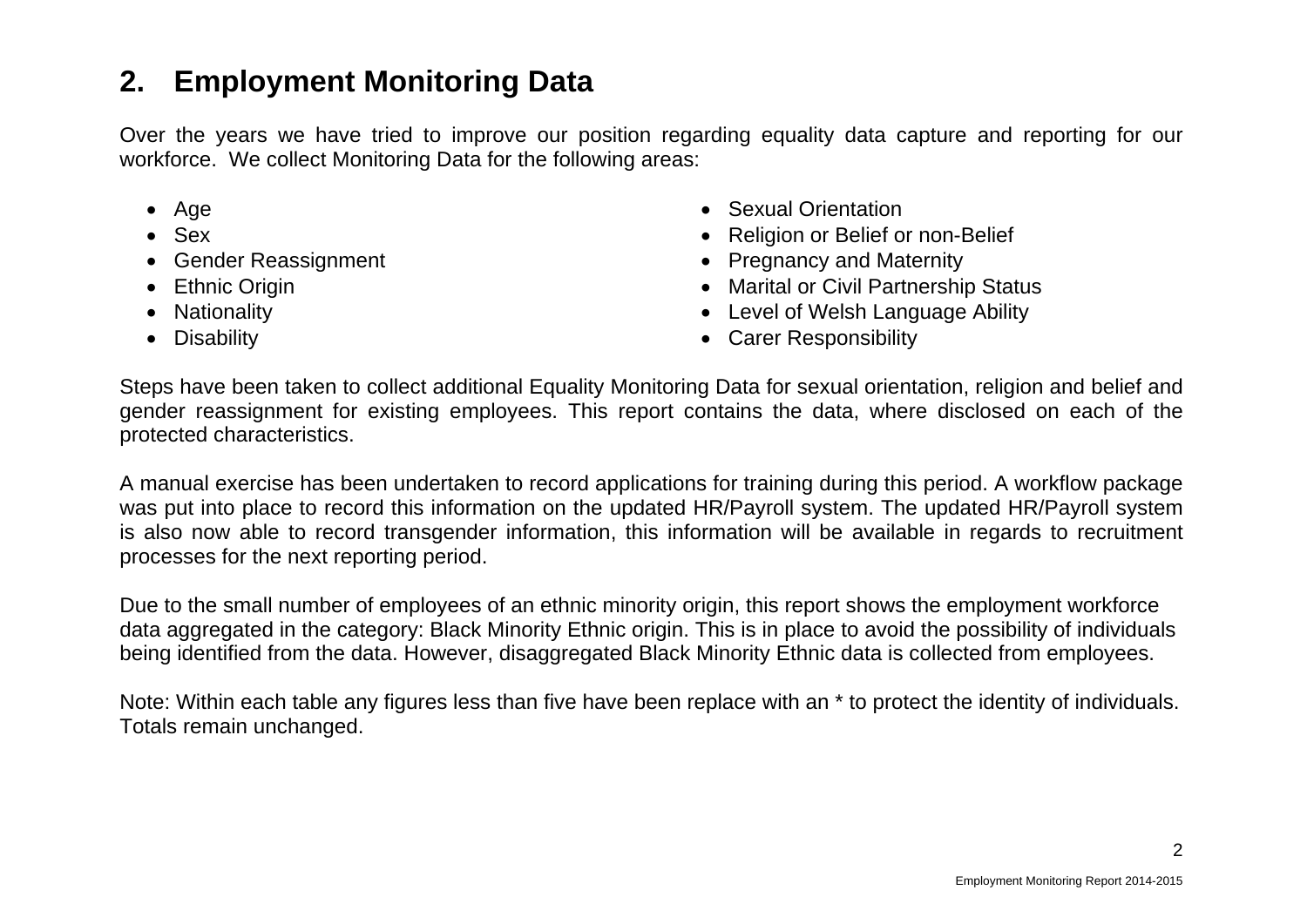# **3. Employees currently working for us**

## **Table 1 - Number of Permanent or Fixed Term Employees as at 31st March 2015**

|                                           |              |                        |                  | <b>Age Range</b>       |         | Gender |             |                 | <b>Married /</b>                   | Gay,                        |                |                  |                          |
|-------------------------------------------|--------------|------------------------|------------------|------------------------|---------|--------|-------------|-----------------|------------------------------------|-----------------------------|----------------|------------------|--------------------------|
| <b>Service</b>                            | <b>Total</b> | <b>Age 16</b><br>$-24$ | Age<br>$25 - 49$ | <b>Age 50</b><br>$-64$ | Age 65+ | Female | <b>Male</b> | <b>Disabled</b> | <b>Civil</b><br><b>Partnership</b> | Lesbian,<br><b>Bisexual</b> | <b>BME</b>     | Trans-<br>gender | Pregnancy<br>& Maternity |
| Audit & Procurement                       | 14           |                        | 8                | 6                      | $\star$ | 9      | 5           | $\star$         | 8                                  |                             | $\star$        | $\star$          |                          |
| Chief Executives Office & Direct Reports  | 31           |                        | 23               | $\overline{7}$         | $\star$ | 19     | 12          | $\star$         | 20                                 | $\star$                     | $\star$        | $\star$          | $\star$                  |
| Children Family & Safeguarding            | 210          |                        | 127              | 77                     | 6       | 167    | 43          | 10              | 98                                 | $\star$                     | 6              | $\star$          | 8                        |
| <b>Community Development Service</b>      | 348          | 28                     | 200              | 108                    | 12      | 236    | 112         | 12              | 161                                |                             | $\star$        | $\star$          | $\overline{7}$           |
| <b>Corporate Financial Service</b>        | 41           |                        | 27               | 13                     | $\star$ | 27     | 14          | $\star$         | 20                                 | $\bullet$                   | $\star$        | $\star$          | $\star$                  |
| Corporate Human Resources                 | 20           |                        | 12               | 6                      | $\star$ | 15     | 5           | $\star$         | 10                                 | $\star$                     | $\star$        | $\star$          | $\star$                  |
| Corporate Improvement & Development       | 13           |                        | 11               | $\star$                | $\star$ | 9      | $\star$     | $\star$         | 11                                 | $\star$                     | $\star$        | $\star$          | $\star$                  |
| Education                                 | 2057         | 62                     | 1272             | 692                    | 31      | 1749   | 308         | 12              | 1285                               | $\star$                     | 5              | $\star$          | 60                       |
| <b>Environment Roads &amp; Facilities</b> | 528          | 6                      | 249              | 238                    | 35      | 155    | 373         | 17              | 281                                | $\star$                     | $\star$        | $\star$          | 6                        |
| Information Technology                    | 76           | $\star$                | 55               | 19                     | $\star$ | 21     | 55          | $\star$         | 37                                 | $\star$                     | $\star$        | $\star$          | $\star$                  |
| Integrated Adults & Community Services    | 563          | 13                     | 262              | 269                    | 19      | 485    | 78          | 23              | 344                                | $\star$                     | $\overline{7}$ | $\star$          | 18                       |
| Law & Governance                          | 69           |                        | 36               | 26                     | 6       | 49     | 20          | $\star$         | 40                                 | $\star$                     | $\star$        | $\star$          | $\star$                  |
| <b>Regulatory &amp; Housing Services</b>  | 148          | $\star$                | 88               | 50                     | 6       | 93     | 55          | $\star$         | 90                                 | $\star$                     | $\star$        | $\star$          | 5                        |
| Revenues & Benefits Service               | 90           | 9                      | 58               | 21                     | $\star$ | 66     | 24          | $\star$         | 52                                 | $\bullet$                   | $\star$        | $\star$          | $\star$                  |
| Theatres & Conference Centre              | 104          | 12                     | 53               | 37                     | $\star$ | 54     | 50          | $\star$         | 53                                 | $\star$                     | $\star$        | $\star$          | $\star$                  |
| Total                                     | 4312         | 140                    | 2481             | 1571                   | 120     | 3154   | 1158        | 82              | 2510                               | 16                          | 27             | 9                | 144                      |

Note: The number of employees counted in Table 1 is based on the number of permanent or fixed term people employed by Conwy on 31<sup>st</sup> March 2015 (counted once, even though they may have more than one job).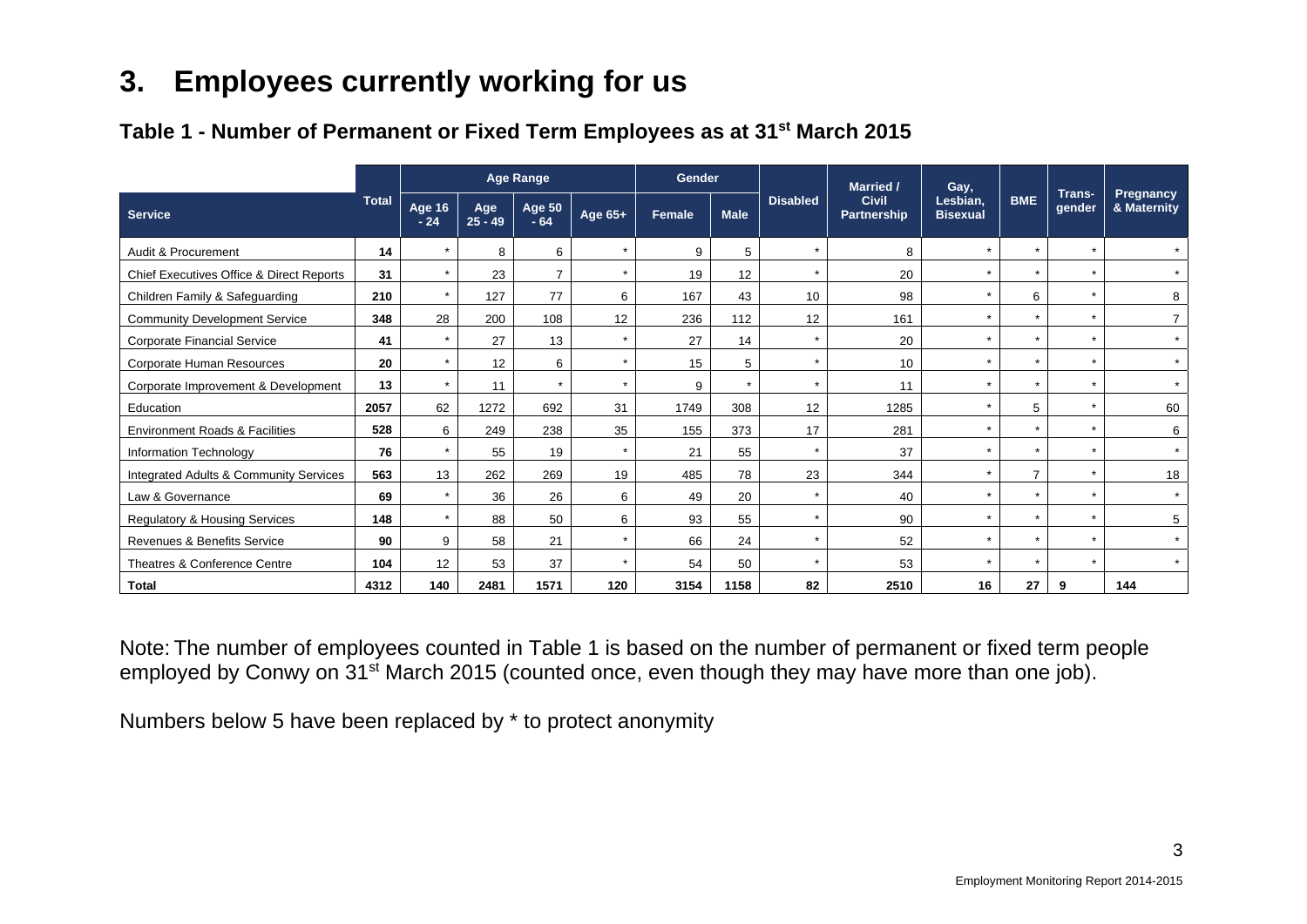#### **Table 1a - Number of Permanent or Fixed Term Employees as at 31st March 2015 by religion and belief**

| <b>Service</b>                            | <b>Total</b> | <b>Agnostic</b> | <b>Atheist</b> | <b>Buddhist</b> | <b>Christian</b> | <b>Hindu</b>   | Jehovah<br><b>Witness</b> | <b>Muslim</b> | <b>No</b><br><b>Religion</b> | <b>Not</b><br><b>Stated</b> | <b>Other</b> | <b>Prefer</b><br>Not to<br>Say |
|-------------------------------------------|--------------|-----------------|----------------|-----------------|------------------|----------------|---------------------------|---------------|------------------------------|-----------------------------|--------------|--------------------------------|
| Audit & Procurement                       | 14           | $\star$         |                | $\star$         | 5                |                | $\star$                   | $\star$       | $\star$                      | 8                           |              |                                |
| Chief Executives Office & Direct Reports  | 31           | $\star$         |                | $\star$         | 9                |                | $\star$                   | $\star$       | $\star$                      | 15                          |              |                                |
| Children Family & Safeguarding            | 210          | $\star$         |                | $\star$         | 74               | $\star$        | $\star$                   | $\star$       | 37                           | 74                          |              | 16                             |
| <b>Community Development Service</b>      | 348          | $\star$         | $\star$        | $\star$         | 68               | $\star$        | $\star$                   | $\star$       | 32                           | 231                         | $\star$      | 8                              |
| Corporate Financial Service               | 41           | $\star$         |                | $\star$         | 20               |                | $\star$                   |               | 12                           |                             |              |                                |
| Corporate Human Resources                 | 20           | $\star$         |                | $\star$         | 12               | $\star$        | $\star$                   | ٠             | $\overline{ }$               | $\star$                     | $\star$      |                                |
| Corporate Improvement & Development       | 13           | $\star$         |                | $\star$         | 5                |                | $\star$                   |               | 5                            | $\star$                     |              |                                |
| Education                                 | 2057         | $\star$         | $\star$        | $\star$         | 62               | $\star$        | $\star$                   | $\star$       | 17                           | 1964                        | 6            | 8                              |
| <b>Environment Roads &amp; Facilities</b> | 528          | $\star$         | $\star$        | $\star$         | 175              | $\star$        | $\star$                   | $\star$       | 72                           | 245                         | 6            | 29                             |
| Information Technology                    | 76           | $\star$         |                | $\star$         | 27               | ÷              | $\star$                   |               | 34                           | 5                           |              | 6                              |
| Integrated Adults & Community Services    | 563          | $\star$         |                | $\star$         | 226              | ÷              | $\star$                   |               | 96                           | 194                         | 5            | 36                             |
| Law & Governance                          | 69           | $\star$         |                | $\star$         | 34               | $\star$        | $\star$                   |               | 12                           | 19                          | $\star$      |                                |
| <b>Regulatory &amp; Housing Services</b>  | 148          | $\star$         | $\star$        | $\star$         | 42               | $\star$        | $\star$                   | $\star$       | 14                           | 79                          | $\star$      | 10                             |
| <b>Revenues &amp; Benefits Service</b>    | 90           | $\star$         | $\star$        | $\star$         | 51               | $\star$        | $\star$                   | $\star$       | 17                           | 11                          | $\star$      |                                |
| Theatres & Conference Centre              | 104          | $\star$         | $\star$        | $\star$         | 30               | $\star$        | $\star$                   | $\star$       | 22                           | 45                          | $\star$      | $\star$                        |
| <b>Total</b>                              | 4312         | 12              | 11             | 4               | 840              | $\overline{2}$ |                           |               | 381                          | 2895                        | 29           | 136                            |

Note: The number of employees counted in Table 1a is based on the number of permanent or fixed term people employed by Conwy on 31<sup>st</sup> March 2015 (counted once, even though they may have more than one job).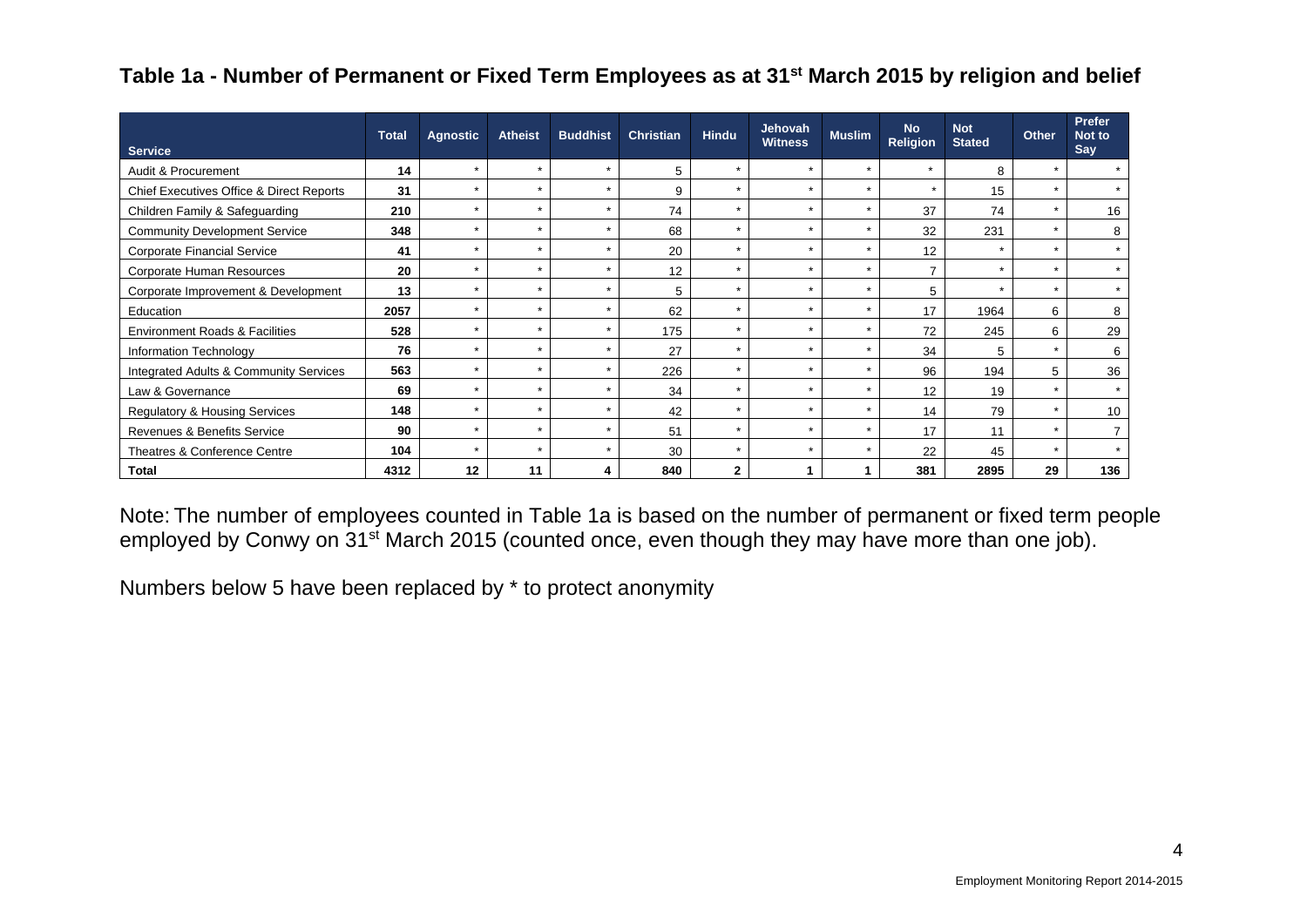|                                           |                |                     | Age Range           |                     | Gender       |        |             | Married /       | Gay,                        |                             |                      | Pregnancy        |                       |
|-------------------------------------------|----------------|---------------------|---------------------|---------------------|--------------|--------|-------------|-----------------|-----------------------------|-----------------------------|----------------------|------------------|-----------------------|
| <b>Service</b>                            | <b>Total</b>   | Age<br>$16 -$<br>24 | Age<br>$25 -$<br>49 | Age<br>$50 -$<br>64 | Age<br>$65+$ | Female | <b>Male</b> | <b>Disabled</b> | <b>Civil</b><br>Partnership | Lesbian,<br><b>Bisexual</b> | <b>BME</b>           | Trans-<br>gender | α<br><b>Maternity</b> |
| Chief Executives Office & Direct Reports  | $\overline{2}$ |                     |                     |                     |              |        | $\star$     | $\star$         |                             |                             | $\star$              | $\star$          |                       |
| Children Family & Safeguarding            | 95             | 5                   | 51                  | 33                  | 6            | 68     | 27          | $\star$         | 38                          |                             | ٠                    | $\star$          |                       |
| <b>Community Development Service</b>      | 340            | 116                 | 152                 | 62                  | 10           | 179    | 161         | 8               | 89                          |                             |                      | $\star$          |                       |
| Education                                 | 1504           | 155                 | 880                 | 411                 | 58           | 1252   | 252         | 9               | 801                         |                             |                      | $\star$          | 21                    |
| <b>Environment Roads &amp; Facilities</b> | 70             |                     | 22                  | 35                  |              | 46     | 24          |                 | 40                          |                             | $\star$              | $\star$          |                       |
| Integrated Adults & Community Services    | 66             | 5                   | 29                  | 31                  |              | 51     | 15          | $\star$         | 29                          |                             | $\star$              | $\rightarrow$    |                       |
| Law & Governance                          | 14             |                     |                     |                     |              | 9      | 5           |                 |                             |                             |                      | $\star$          |                       |
| <b>Regulatory &amp; Housing Services</b>  |                |                     |                     | $\star$             |              |        | $\star$     | $\star$         |                             |                             | $\ddot{\phantom{1}}$ | $\rightarrow$    |                       |
| Theatres & Conference Centre              | 81             | 30                  | 31                  | 15                  | 5            | 45     | 36          | $\star$         | 23                          |                             | $\rightarrow$        |                  |                       |
| <b>Total</b>                              | 2176           | 319                 | 1168                | 594                 | 95           | 1653   | 523         | 27              | 1027                        | 5                           | 6                    | 0                | 24                    |

#### **Table 2 – Number of Casual Workers as at 31st March 2015**

Note: The number of employees counted in Table 2 is based on the number of casual workers employed by Conwy on 31<sup>st</sup> March 2015 (counted once, even though they may have more than one job).

| Table 2a – Number of Casual Workers as at 31 <sup>st</sup> March 2015 by religion and belief |  |
|----------------------------------------------------------------------------------------------|--|
|----------------------------------------------------------------------------------------------|--|

| <b>Service</b>                            | <b>Total</b> | <b>Atheist</b> | <b>Buddhist</b> | <b>Christian</b> | <b>Jehovah</b><br><b>Witness</b> | <b>No</b><br><b>Religion</b> | <b>Not Stated</b> | Other | <b>Prefer</b><br>Not to<br>Say |
|-------------------------------------------|--------------|----------------|-----------------|------------------|----------------------------------|------------------------------|-------------------|-------|--------------------------------|
| Chief Executives Office & Direct Reports  | $\mathbf{2}$ | ÷              | $\star$         |                  |                                  |                              |                   |       |                                |
| Children Family & Safeguarding            | 95           | $\star$        | $\star$         | 18               |                                  | 14                           | 54                |       |                                |
| <b>Community Development Service</b>      | 340          | 5              | $\star$         | 42               |                                  | 12                           | 277               |       |                                |
| Education                                 | 1504         | $\star$        | $\star$         | 15               |                                  |                              | 1482              |       |                                |
| <b>Environment Roads &amp; Facilities</b> | 70           | $\star$        | $\star$         | 10               |                                  |                              | 57                |       |                                |
| Integrated Adults & Community Services    | 66           | $\star$        | $\star$         | 17               |                                  | 6                            | 37                |       | 6                              |
| Law & Governance                          | 14           | $\star$        | $\star$         | 5                |                                  |                              | 6                 |       |                                |
| Regulatory & Housing Services             | 4            | $\star$        | $\star$         |                  |                                  |                              |                   |       |                                |
| Theatres & Conference Centre              | 81           | $\star$        | $\star$         |                  |                                  | 14                           | 54                |       |                                |
| <b>Total</b>                              | 2176         |                | $\mathbf{2}$    | 115              |                                  | 54                           | 1970              | 3     | 24                             |

Note: The number of employees counted in Table 2a is based on the number of casual workers employed by Conwy on 31<sup>st</sup> March 2015 (counted once, even though they may have more than one job).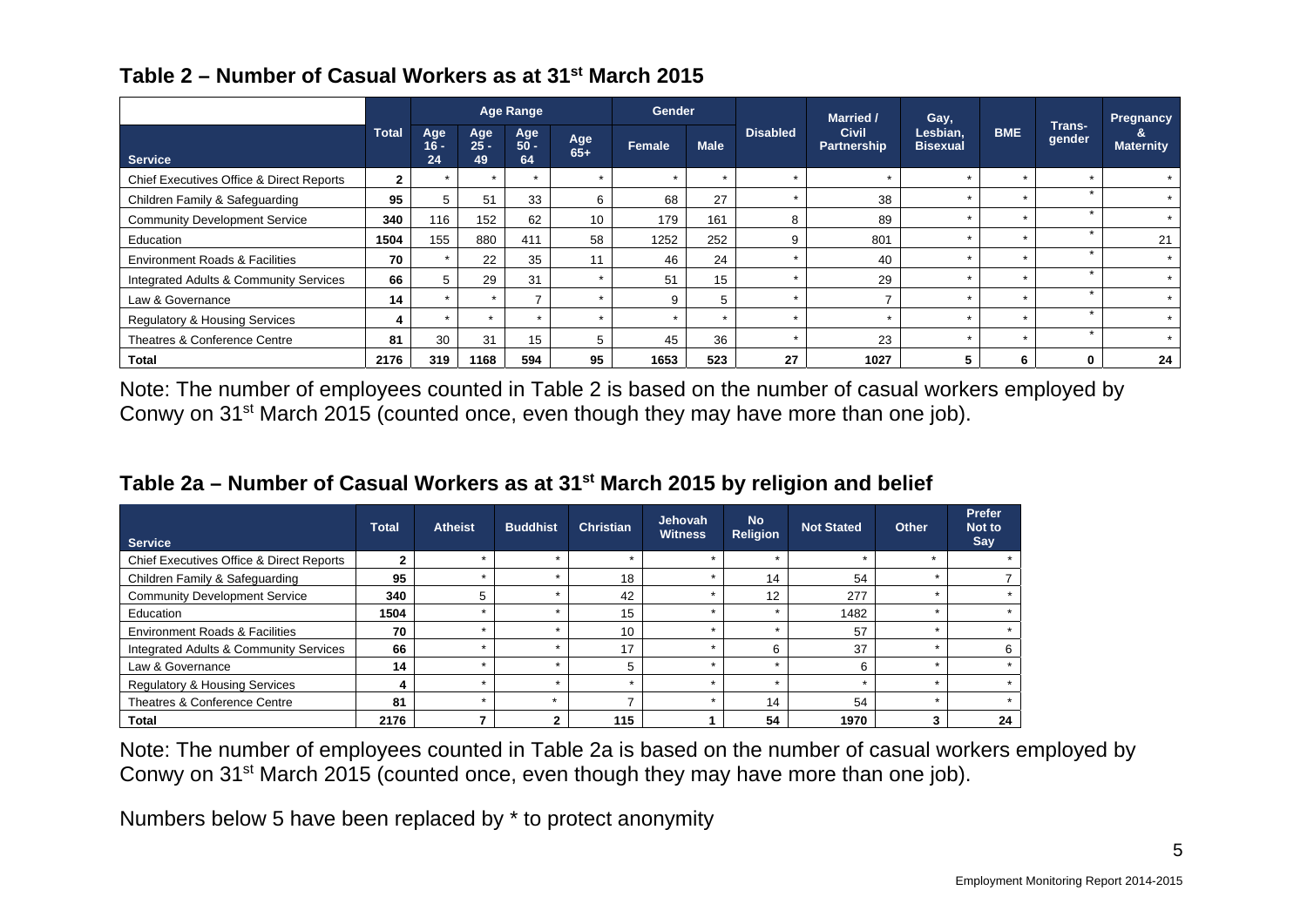The overall workforce profile of the Authority consists of 26% male and 74% female employees. This figure includes permanent, fixed term and casual employees. Interestingly, the percentage of male workforce in comparison to the female workforce has increased during the last year. The age profile of the workforce is, 7.07% aged 16-24, 56.24% aged 25-49, 33.37% aged 50-64 and 3.31% aged 65+. During this period 2.6% of employees took maternity leave. Work is being undertaken to improve the quality and amount of data held in regard to ethnicity, disability, sexual orientation, religion and belief and transgender.

Currently, 1.7% of employees have declared a disability, 0.3% have declared their sexual orientation as lesbian, gay or bisexual, 0.5% of employees have stated that they are of black, minority and ethnic origin, 23% have declared a religion and belief or non belief and 0.1% of employees have stated that they are transgender.

The numbers provided in Tables 3 - 6 below are based on the number of positions filled within Conwy, by the people shown in Table 1 and 1a. We have a large number of employees who hold multiple posts, often part-time and often in different job types and different services, hence the reason for the differences in total figures shown. The type of contract, salary range, job type and grade is recorded against the positions filled on the HR/Payroll System. Conwy County Borough Council does not employ 7,914 employees.

**Table 3 - Number of posts filled by Contract Type** 

|            | <b>Permanent</b> |                  |                |                     | <b>Fixed Term</b>                         |  |                  | Casual           |                |              |
|------------|------------------|------------------|----------------|---------------------|-------------------------------------------|--|------------------|------------------|----------------|--------------|
| <b>Sex</b> | <b>Full time</b> | <b>Part time</b> | Variable hours | <b>Full</b><br>time | <b>Variable hours</b><br><b>Part time</b> |  | <b>Full time</b> | <b>Part time</b> | Variable hours | <b>Total</b> |
| Female     | 1078             | 1827             |                | 239                 | 391                                       |  |                  |                  | 2298           | 5848         |
| Male       | 827              | 233              |                | 99                  | 50                                        |  |                  |                  | 848            | 2066         |
|            | 1905             | 2060             |                | 338                 | 441                                       |  |                  | 47               | 3146           | 7914         |

These figures are based on the number of positions filled within Conwy and include education employees such as teachers and others.

6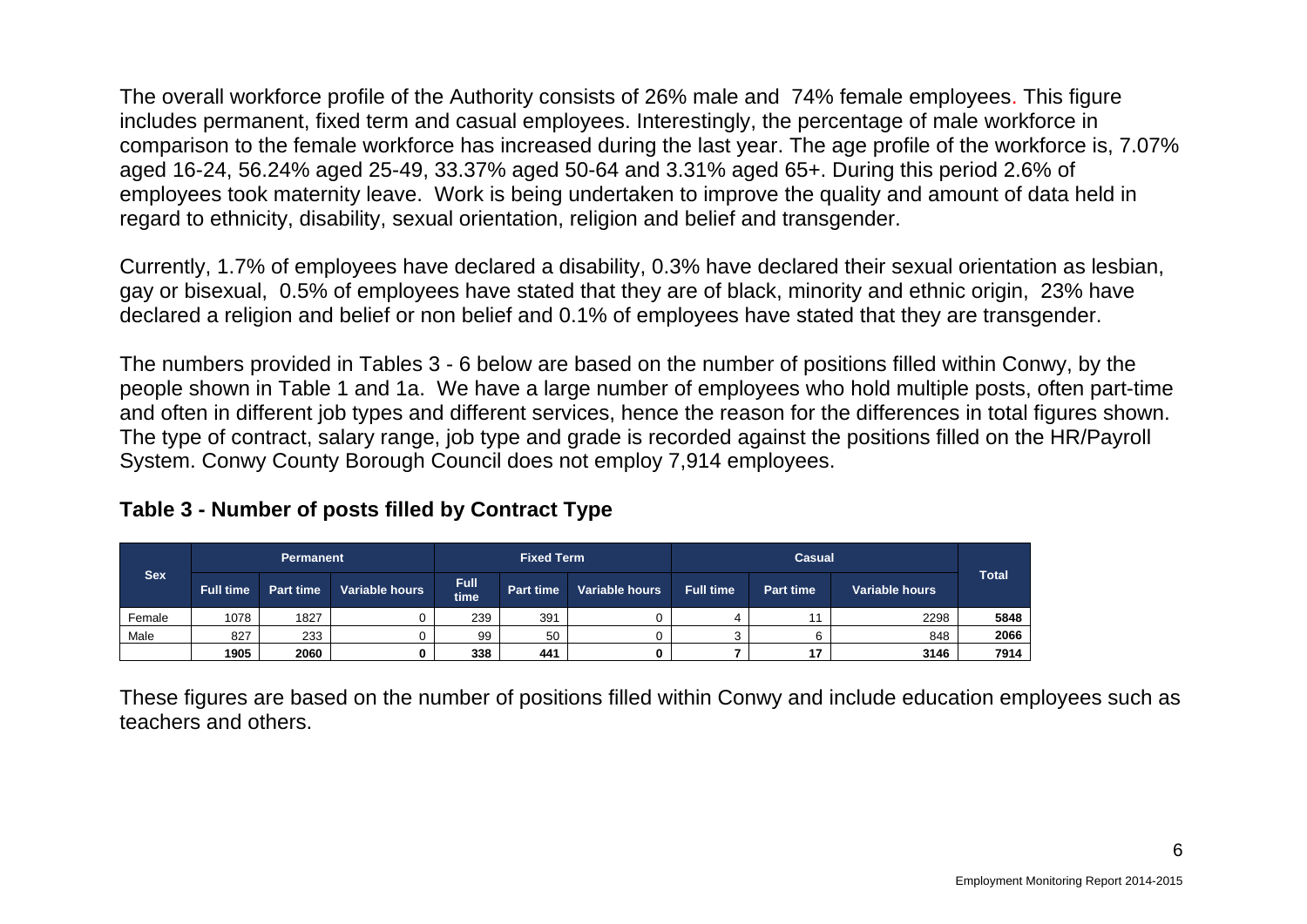#### **Table 4 - Number of posts filled by Salary Range**

| <b>Sex</b> | <b>Salary Up</b><br>To 16,000 | <b>Salary</b><br>16.001 -<br>20,000 | <b>Salary</b><br>$20,001 -$<br>24,000 | <b>Salary 24,001</b><br>$-28,000$ | <b>Salary 28,001</b><br>$-32,000$ | <b>Salary 32,001</b><br>$-36,000$ | <b>Salary</b><br>36,001 -<br>40,000 | <b>Salary 40,001</b><br>$-45,000$ | <b>Salary</b><br>45,001 -<br>50,000 | <b>Salary</b><br>$50,000 +$ | <b>Total</b> |
|------------|-------------------------------|-------------------------------------|---------------------------------------|-----------------------------------|-----------------------------------|-----------------------------------|-------------------------------------|-----------------------------------|-------------------------------------|-----------------------------|--------------|
| Female     | 4272                          | 334                                 | 300                                   | 179                               | 175                               | 135                               | 300                                 | 68                                | 36                                  | 49                          | 5848         |
| Male       | 1154                          | 301                                 | 115                                   | 111                               | 86                                | 64                                | 123                                 | 45                                | 22                                  | 45                          | 2066         |
| Total      | 5426                          | 635                                 | 415                                   | 290                               | 261                               | 199                               | 423                                 | 113                               | 58                                  | 94                          | 7914         |

These figures are based on the number of positions filled within Conwy, including full time equivalent salary for part-time employees and education employees such as teachers and others.

### **Table 5 - Number of posts filled by Job Type**

| <b>Sex</b> | <b>Admin &amp; Clerical</b> | <b>Care &amp; Support</b> | <b>Education</b> | <b>Management</b> | <b>Not Stated</b> | <b>Operational</b> | <b>Professional</b> | <b>Senior</b><br><b>Management</b> | <b>Technical</b> | <b>Total</b> |
|------------|-----------------------------|---------------------------|------------------|-------------------|-------------------|--------------------|---------------------|------------------------------------|------------------|--------------|
| Female     | 447                         | 1207                      | 1069             | 75                | 261               | 1416               | 311                 |                                    | 1055             | 5848         |
| Male       | 93                          | 169                       | 267              | 70                | 191               | 662                | 147                 | 10                                 | 455              | 2066         |
|            | 540                         | 1376                      | 1336             | 147               | 452               | 2078               | 458                 | 47                                 | 1510             | 7914         |

These figures are based on the number of positions filled within Conwy and include education employees such as teachers and others. The management category comprises people whose main role is management. However, the professional category will include some people who also manage employees.

### **Table 6 - Number of posts filled by Grade**

| Sex    | G01  | G <sub>02</sub> | G03 | G04 | G05 | G06 | <b>G07</b> | G08 | G09 | G10 | G11                  | G12 |
|--------|------|-----------------|-----|-----|-----|-----|------------|-----|-----|-----|----------------------|-----|
| Female | 1898 | 673             | 392 | 557 | 429 | 172 | 113        | 159 | ັ   | 42  |                      | 20  |
| Male   | 345  | 395             | 139 | 182 | 157 | 153 | 74         | 49  | 39  | 42  |                      | 17  |
|        | 2243 | 1068            | 531 | 739 | 586 | 325 | 187        | 208 | 90  | 84  | $\overline{a}$<br>'' | 37  |

| <b>Sex</b> | <b>Senior</b><br><b>Management</b> | Deputy /<br><b>Head</b><br><b>Teacher</b> | <b>Teacher</b> | <b>Education</b><br><b>Advisory</b> | Youth<br><b>Worker</b> | <b>Modern</b><br><b>Apprentice</b> | <b>Misc</b> | <b>Total for</b><br>all grades |
|------------|------------------------------------|-------------------------------------------|----------------|-------------------------------------|------------------------|------------------------------------|-------------|--------------------------------|
| Female     |                                    | 77                                        | 977            | 15                                  | 63                     | 20                                 | 177         | 5848                           |
| Male       | 10 <sup>°</sup>                    | 51                                        | 210            | 6                                   | 56                     | 8                                  | 127         | 2066                           |
|            | 17                                 | 128                                       | 1187           | 21                                  | 119                    | 28                                 | 304         | 7914                           |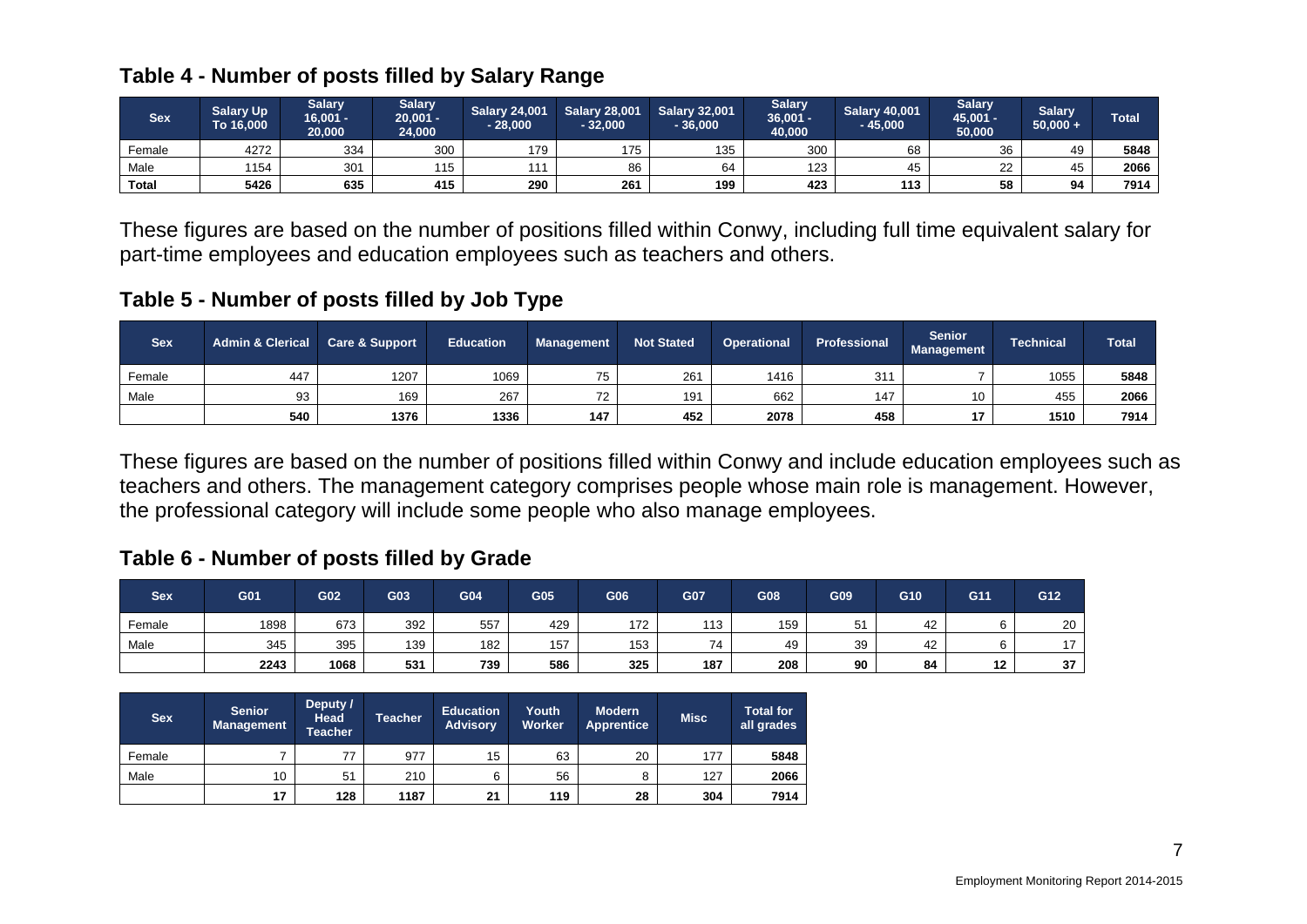These figures are based on the number of positions filled within Conwy and include education employees such as teachers and others. The education column in this table includes non-schools based employees such as Education Advisory Inspectors and Psychologists.

## **Contract Type – Figures greatly unchanged to previous year**

57% of full time permanent posts are held by female employees and 43% are held by male employees. 89% of part-time permanent posts are held by female employees and 11% are held by male employees. 71% of fixed term full time posts are held by female employees and 29% are held by male employees. 89% of fixed term parttime posts are held by female employees and 11% are held by male employees. 73% of casual posts are held by female employees and 27% are held by male employees.

### **Salary Range – Figures greatly unchanged to previous year**

73% of female employees and 56% of male employees fall within the salary range up to £16,000. Employees on salaries up to £50,000 follow a trend of approximately 74:26 female to male, which is identical to the actual workforce make up of 74:26 female to male employees. The split of female to male employees in the £50,000 and over salary range has reversed since the last Employment Monitoring Report and is now 52:48 female to male employees. Posts that fall within the salary range £50,000 and above include; Chief Executive, Directors, Heads of Service, Head Teachers, Deputy Head Teachers and Education Advisor/Inspectors.

## **Job Type**

81% of the posts held by female employees fall within Education, Technical, Operational and Care, whilst 75% of the posts held by male employees fall within the same categories. With regards to management posts, 51% (75) of these posts are held by female employees and 49% (72) are held by male employees. Of those in senior management posts 41% (7) are held by female employees and 59% (11) are held by male employees. In comparison to the workforce profile of 74:26 female to male employees, male employees are under represented in Administration and Clerical, Care and Support and Education, whereas, female employees are under represented in Management, Operational and Professional job types when compared to the overall workforce profile.

8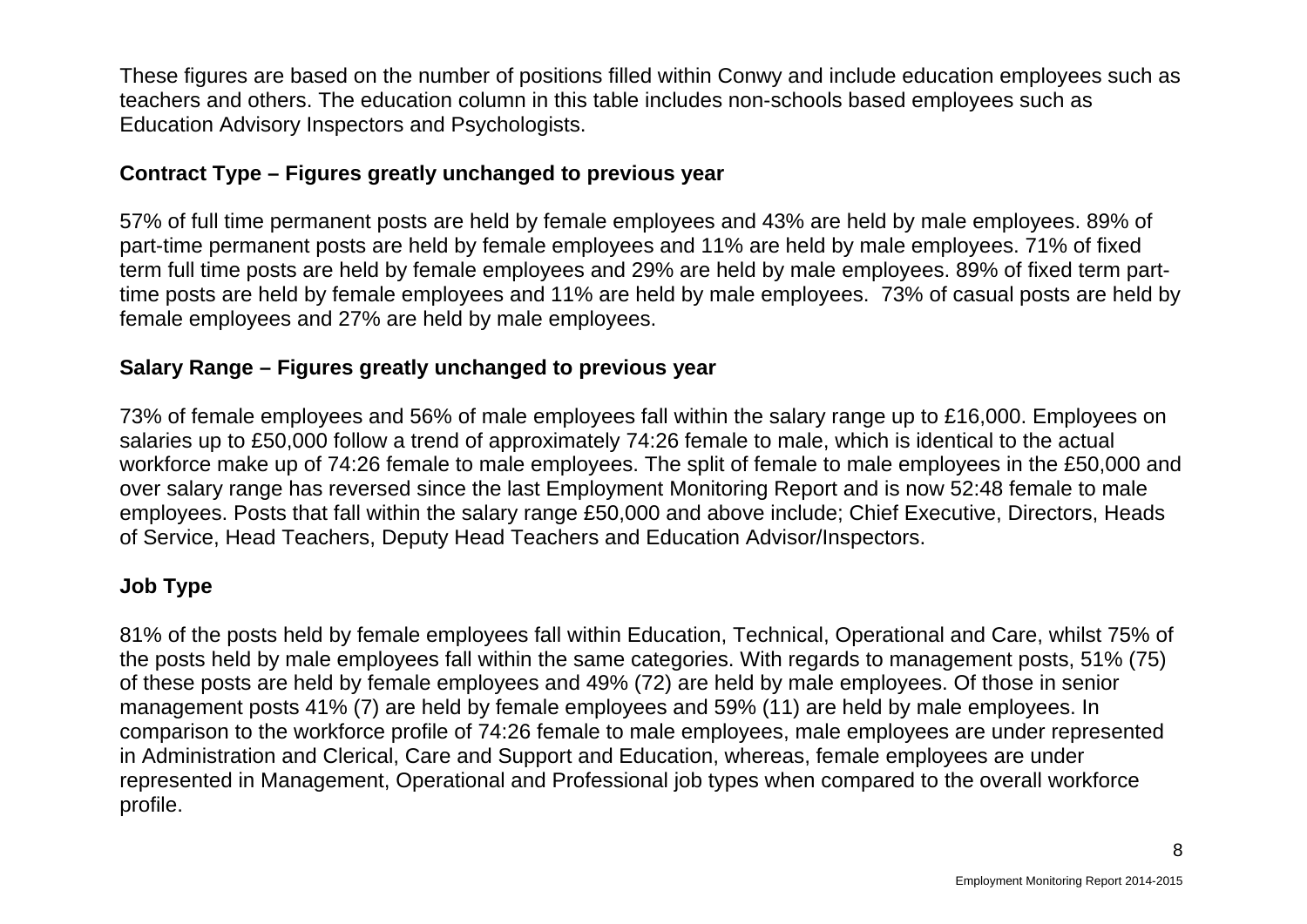### **Grade**

28% of all posts held are within Grade G01, of those 85% are held by female employees and 15% are held by male employees. Within Grades G02 to Grade G05 and Grade G07 to Grade G08 there is a trend of approximately 70:30 split of female to males in these posts. Female employees are less represented in Grade G06 and Grades G09 to G12 when compared to the overall workforce ratio of 74:26 with an approximate 53:47 split of female to male employees. The percentage of females in these grades are: G06=-53%, G09 57%, G10=& G11 50% and G12=54%. Male employees are under represented in the categories of Teaching and Modern Apprentice. The teachers workforce comprises of 82% female employees compared to 18% male employees and the Modern Apprentice split is 71% female compared to 29% male. During the last year, female representation within Head/Deputy Teacher, Education Advisory and Youth Work has increased and the split reversed, now presenting an under representation of males within these categories. The Head/Deputy Teacher split is 60% females to 40% males, the education advisory split is 71% females to 29% males and the Youth Work split is 53% females to 47% males. Females, however remain under represented in Senior Management with a 41% female to a 59% male split.

9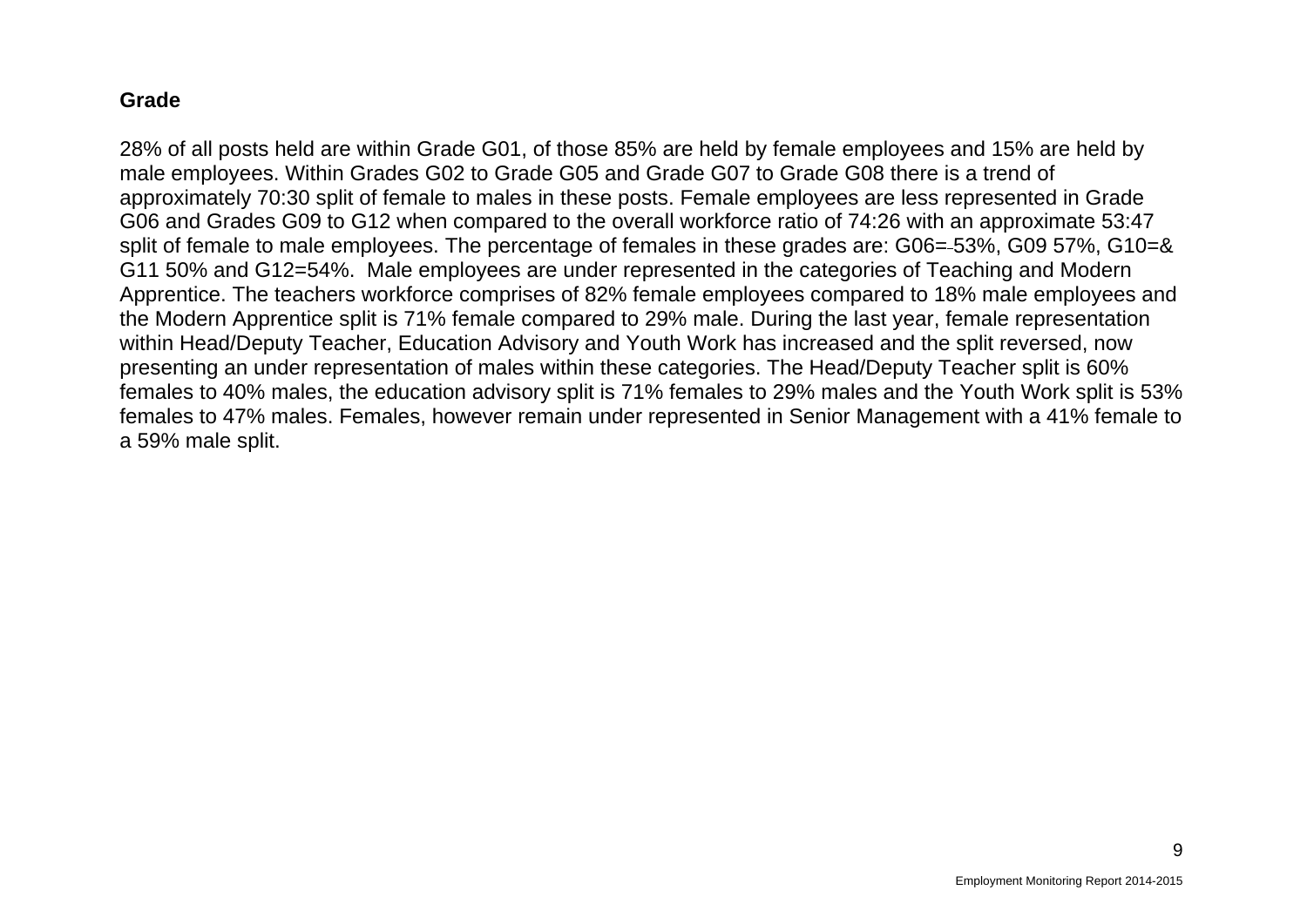#### **4.Recruitment and Promotion**

All job applications (except school based employees such as teachers, teaching assistants and supply posts) are inputted onto the HR/Payroll system during the recruitment stage. Equality monitoring information is inputted into a separate section of the system which is only accessible to Human Resources. Between 1<sup>st</sup> April 2014 and 31<sup>st</sup> March 2015 there were 207 vacancies. It should be noted that 35% of vacancies (73) were in the area of Social Care, which will influence the analysis of this data. All promotions are made against an identified vacancy that has been advertised and the normal recruitment process followed. The updated HR/Payroll system will include school based employees.

| Table 7 - Internal and External Vacancies in 2014/15 |  |
|------------------------------------------------------|--|
|------------------------------------------------------|--|

| <b>Service</b>                                    | <b>Service Total Position Count</b> |
|---------------------------------------------------|-------------------------------------|
| Children Family & Safeguarding                    | 31                                  |
| <b>Community Development Service</b>              | 34                                  |
| Corporate Human Resources                         | $\overline{2}$                      |
| <b>Education Services</b>                         | 13                                  |
| <b>Environment Roads &amp; Facilities</b>         | 30                                  |
| Estates & Asset Management                        | 1                                   |
| Information Technology                            | 5                                   |
| <b>Integrated Adults &amp; Community Services</b> | 42                                  |
| Law & Governance                                  | 6                                   |
| Corporate Marketing & Communications              | 1                                   |
| <b>Regulatory &amp; Housing Services</b>          | 11                                  |
| Revenues & Benefits Service                       | 5                                   |
| Theatres & Conference Centre                      | 26                                  |
| Total                                             | 207                                 |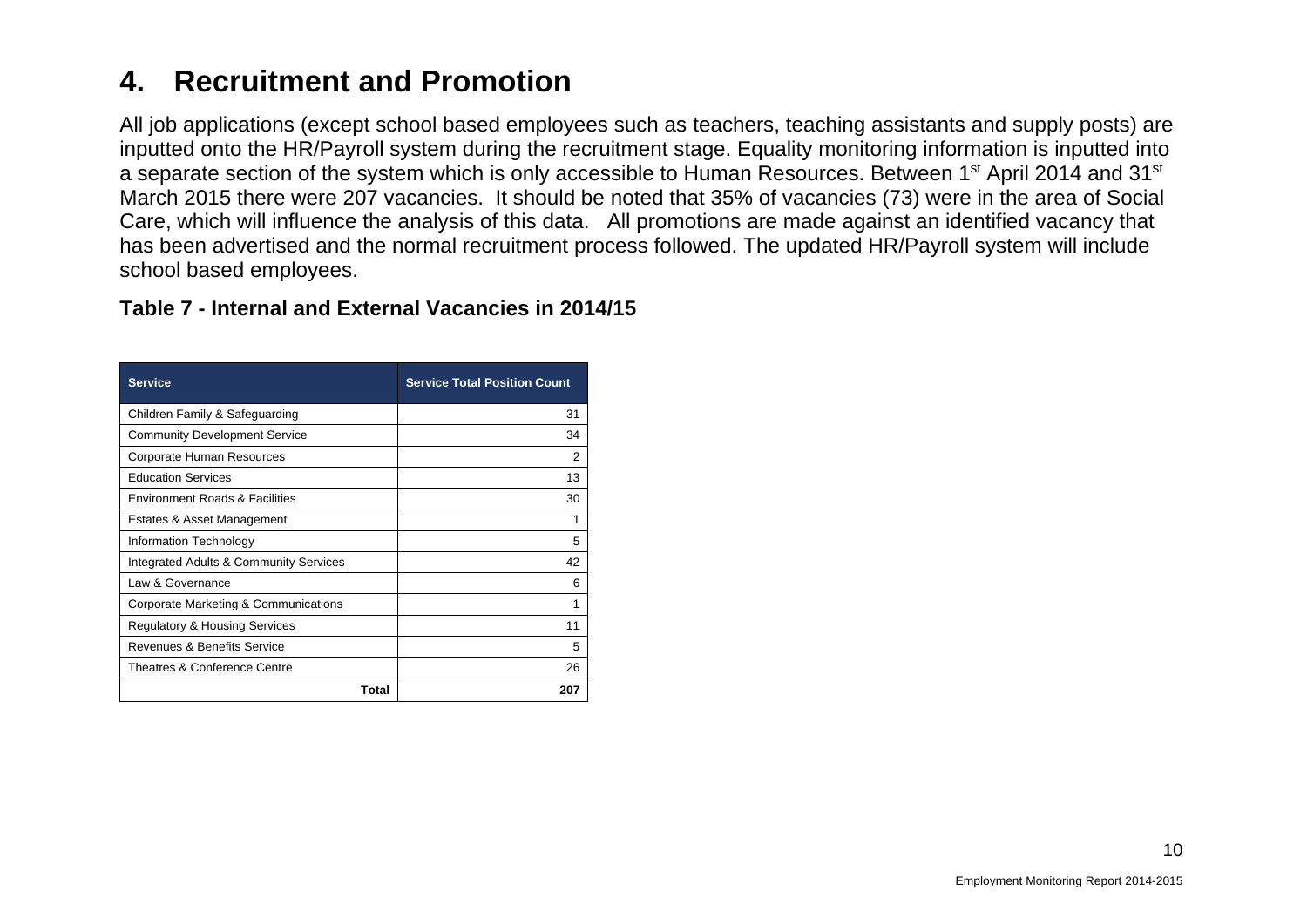# **Table 8a - External Applicants for Employment and/or Promotion**

| <b>Service</b>                            | <b>Total</b><br><b>External</b><br><b>Applicants</b> | <b>Male</b> | Female  | <b>Sex</b><br><b>Not</b><br><b>Stated</b> | Age<br>$16 -$<br>24 | Age<br>$25 -$<br>49 | Age<br>$50 -$<br>64 | Age<br>$65+$ | Age<br><b>Not</b><br><b>Stated</b> | <b>Black</b><br><b>Minority</b><br><b>Ethnic</b> | <b>Disabled</b> | Married /<br><b>Civil</b><br>Partnership | Gay /<br>Lesbian<br><b>Bisexual</b> | <b>Religion</b><br><b>Stated</b> |
|-------------------------------------------|------------------------------------------------------|-------------|---------|-------------------------------------------|---------------------|---------------------|---------------------|--------------|------------------------------------|--------------------------------------------------|-----------------|------------------------------------------|-------------------------------------|----------------------------------|
| Children Family & Safeguarding            | 182                                                  | 32          | 148     | $\star$                                   | 22                  | 132                 | 20                  | $\star$      | 6                                  | $\star$                                          | $\overline{7}$  | 55                                       | $\star$                             | 72                               |
| <b>Community Development Service</b>      | 337                                                  | 165         | 170     | $\star$                                   | 120                 | 161                 | 38                  | $\star$      | 18                                 | 5                                                | 22              | 63                                       | 11                                  | 132                              |
| Corporate Human Resources                 | 26                                                   | 10          | 16      | $\star$                                   |                     | 20                  | 6                   | $\star$      | $\star$                            | $\star$                                          | $\star$         | 15                                       | $\star$                             | $\star$                          |
| <b>Education Services</b>                 | 117                                                  | 30          | 87      | $\star$                                   | 35                  | 62                  | 15                  | $\star$      | 5                                  | $\star$                                          | 8               | 23                                       | $\star$                             | 72                               |
| Estates & Asset Management                | 57                                                   | 35          | 22      | $\star$                                   | 10                  | 42                  | $\star$             | $\star$      | $\star$                            |                                                  | $\star$         | 13                                       | $\star$                             | $\star$                          |
| <b>Environment Roads &amp; Facilities</b> | 353                                                  | 213         | 136     | $\star$                                   | 78                  | 205                 | 54                  | $\star$      | 16                                 | 9                                                | 21              | 96                                       | 5                                   | 146                              |
| Information Technology                    | 32                                                   | 22          | 10      | $\star$                                   | 9                   | 20                  | $\star$             | $\star$      | $\star$                            | $\star$                                          | $\star$         | 10                                       | $\star$                             | $\star$                          |
| Integrated Adults & Community Services    | 333                                                  | 77          | 252     | $\star$                                   | 65                  | 206                 | 49                  | $\star$      | 13                                 | 11                                               | 23              | 93                                       | $\overline{7}$                      | 170                              |
| Law & Governance                          | 37                                                   | 15          | 22      | $\star$                                   | 10                  | 20                  | $\star$             | $\star$      | $\star$                            | $\star$                                          | $\star$         | 9                                        | $\star$                             | 33                               |
| Corporate Marketing & Communications      | $\star$                                              | $\star$     | $\star$ | $\star$                                   |                     | $\star$             | $\star$             | $\star$      | $\star$                            | $\ddot{\phantom{1}}$                             | $\star$         | 0                                        | $\star$                             | $\star$                          |
| <b>Regulatory &amp; Housing Services</b>  | 156                                                  | 107         | 48      | $\star$                                   | 41                  | 82                  | 19                  | $\star$      | 12                                 | $\star$                                          | 10              | 46                                       | 5                                   | 36                               |
| Revenues & Benefits Service               | 47                                                   | 23          | 24      | $\star$                                   | 17                  | 24                  | 5                   | $\star$      | $\star$                            | $\star$                                          | $\star$         | 8                                        | $\star$                             | $\star$                          |
| Theatres & Conference Centre              | 238                                                  | 118         | 119     | $\star$                                   | 76                  | 123                 | 30                  | $\star$      | 8                                  | 7                                                | 12              | 53                                       | 13                                  | 139                              |
| <b>Total</b>                              | 1915                                                 | 847         | 1054    | 14                                        | 483                 | 1097                | 244                 | 6            | 85                                 | 43                                               | $112$           | 484                                      | 45                                  | 801                              |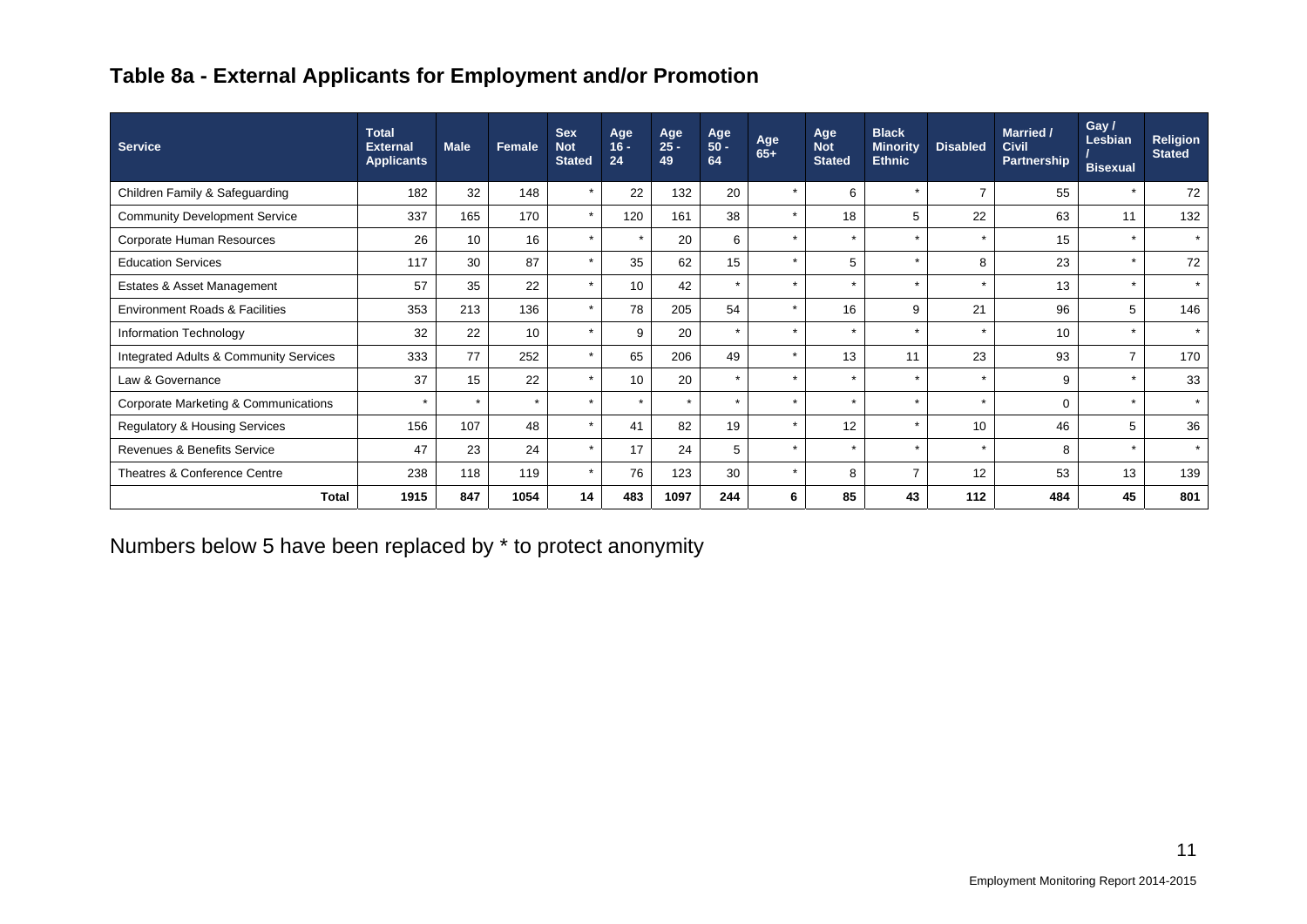# **Table 8b - Internal Applicants for Employment and/or Promotion**

| <b>Service</b>                            | <b>Total</b><br><b>Internal</b><br><b>Applicants</b> | <b>Male</b> | Female  | <b>Sex</b><br><b>Not</b><br><b>Stated</b> | Age<br>$16 -$<br>24 | Age<br>$25 -$<br>49 | Age<br>$50 -$<br>64 | Age<br>$65+$   | Age<br><b>Not</b><br><b>Stated</b> | <b>Black</b><br><b>Minority</b><br><b>Ethnic</b> | <b>Disabled</b> | <b>Married /</b><br><b>Civil</b><br><b>Partnership</b> | Gay /<br>Lesbian<br><b>Bisexual</b> | Religion<br><b>Stated</b> |
|-------------------------------------------|------------------------------------------------------|-------------|---------|-------------------------------------------|---------------------|---------------------|---------------------|----------------|------------------------------------|--------------------------------------------------|-----------------|--------------------------------------------------------|-------------------------------------|---------------------------|
| Children Family & Safeguarding            | 65                                                   | 14          | 51      | $\star$                                   | 13                  | 40                  | 10                  | $\star$        |                                    |                                                  | $\star$         | 22                                                     |                                     | 34                        |
| <b>Community Development Service</b>      | 61                                                   | 14          | 47      | $\star$                                   | 23                  | 32                  | 6                   | $\star$        | $\star$                            |                                                  |                 | 12                                                     |                                     | 17                        |
| Corporate Human Resources                 | 14                                                   | 6           | 8       | $\star$                                   | $\star$             | 8                   | 5                   | $\star$        | $\star$                            |                                                  |                 | 6                                                      | $\star$                             | $\star$                   |
| <b>Education Services</b>                 | 31                                                   | 6           | 25      | $\star$                                   | $\star$             | 22                  | 5                   | $\star$        | $\star$                            |                                                  | $\star$         | 15                                                     | $\star$                             | 20                        |
| <b>Environment Roads &amp; Facilities</b> | 27                                                   | 10          | 17      | $\star$                                   | 5                   | 15                  | $\overline{7}$      | $\star$        | $\star$                            |                                                  |                 | 12                                                     |                                     | 8                         |
| Estates & Asset Management                | $\star$                                              | $\star$     | $\star$ | $\star$                                   | $\star$             | $\star$             | $\star$             | $\star$        | $\star$                            |                                                  |                 |                                                        | $\star$                             | $\star$                   |
| <b>Information Technology</b>             | $\overline{ }$                                       | $\star$     | $\star$ | $\star$                                   | $\star$             | 6                   | $\star$             | $\star$        | $\star$                            |                                                  |                 |                                                        | $\star$                             | $\star$                   |
| Integrated Adults & Community Services    | 69                                                   | 10          | 59      | $\star$                                   | 8                   | 43                  | 18                  | $\star$        | $\star$                            |                                                  | $\star$         | 38                                                     | $\star$                             | 27                        |
| Law & Governance                          | $\overline{ }$                                       | $\star$     | 5       | $\star$                                   | $\star$             | $\star$             | 5                   | $\star$        | $\star$                            |                                                  | $\star$         | 6                                                      | $\star$                             | $\overline{7}$            |
| Corporate Marketing & Communications      | $\star$                                              | $\star$     |         |                                           | $\star$             | $\star$             |                     | $\star$        | $\star$                            |                                                  | $\star$         |                                                        |                                     | $\star$                   |
| Regulatory & Housing Services             | $\overline{ }$                                       | 5           | $\star$ | $\star$                                   | $\star$             | $\star$             | $\star$             | $\star$        | $\star$                            |                                                  | $\star$         | $\star$                                                | $\star$                             | $\star$                   |
| Revenues & Benefits Service               | $\overline{ }$                                       | $\star$     | 5       | $\star$                                   | $\star$             | 5                   | $\star$             | $\star$        | $\star$                            |                                                  | $\star$         | $\star$                                                | $\star$                             | $\star$                   |
| Theatres & Conference Centre              | 38                                                   | 13          | 25      | $\star$                                   | 14                  | 23                  | $\star$             | $\star$        | $\star$                            |                                                  |                 | 8                                                      | $\star$                             | 17                        |
| <b>Total</b>                              | 338                                                  | 90          | 248     | $\mathbf{0}$                              | 71                  | 204                 | 61                  | $\overline{2}$ | $\Omega$                           |                                                  | 11              | 129                                                    | 0                                   | 137                       |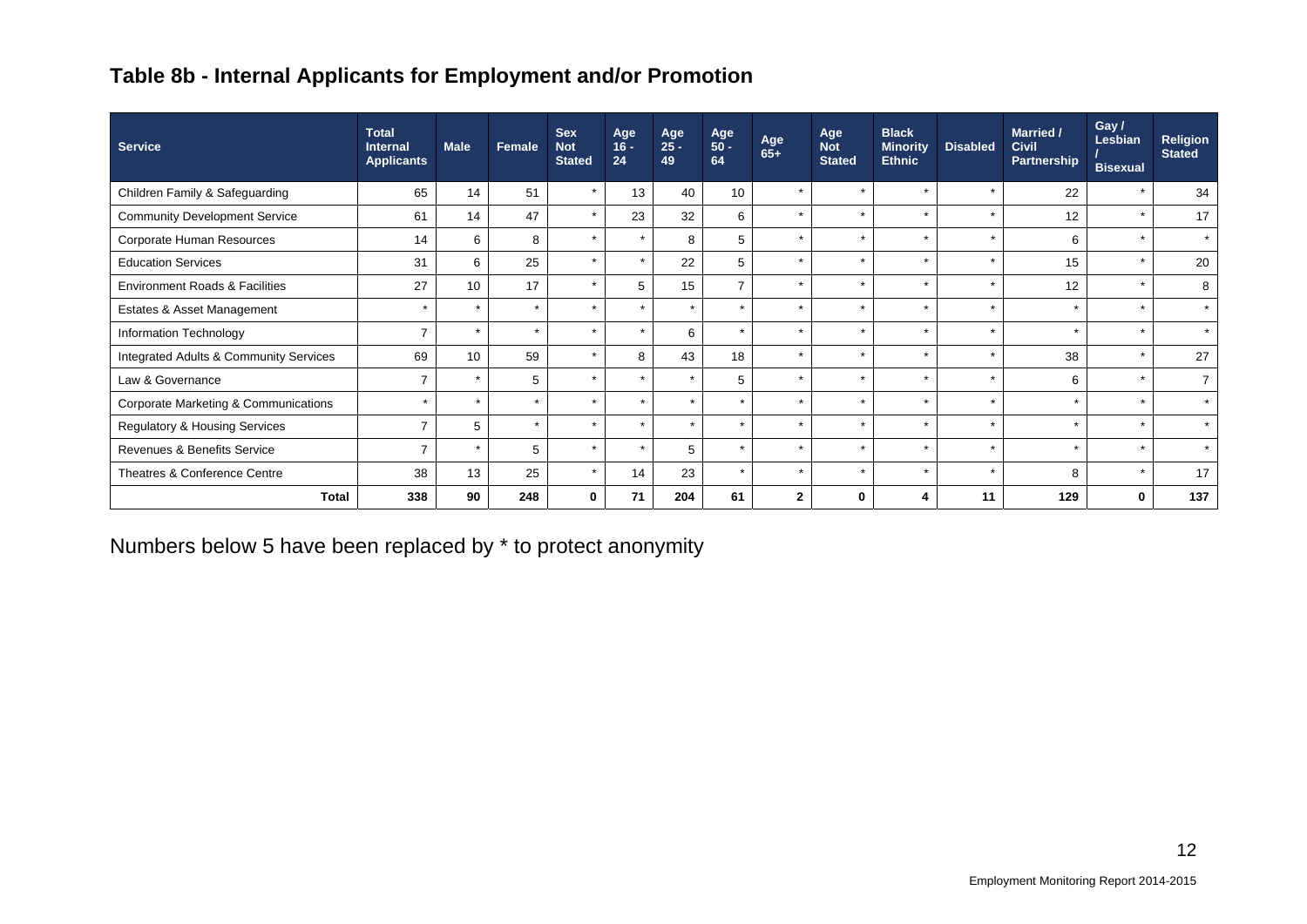# **Table 8c - Total Applicants for Employment and/or Promotion**

| <b>Service</b>                                  | <b>Total</b><br><b>Applicants</b> | <b>Male</b> | Female  | <b>Sex</b><br><b>Not</b><br><b>Stated</b> | Age<br>$16 - 24$ | <b>Age 25</b><br>$-49$ | Age<br>$50 - 64$ | Age<br>$65+$ | Age<br><b>Not</b><br><b>Stated</b> | <b>Black</b><br><b>Minority</b><br><b>Ethnic</b> | <b>Disabled</b> | Married /<br><b>Civil</b><br>Partnership | Gay/<br>Lesbian<br><b>Bisexual</b> | <b>Religion</b><br><b>Stated</b> |
|-------------------------------------------------|-----------------------------------|-------------|---------|-------------------------------------------|------------------|------------------------|------------------|--------------|------------------------------------|--------------------------------------------------|-----------------|------------------------------------------|------------------------------------|----------------------------------|
| Children Family & Safeguarding                  | 247                               | 46          | 199     | $\star$                                   | 35               | 172                    | 30               |              | 6                                  |                                                  | 9               | 77                                       |                                    | 106                              |
| <b>Community Development Service</b>            | 398                               | 179         | 217     | $\star$                                   | 143              | 193                    | 44               | $\star$      | 18                                 | 5                                                | 24              | 75                                       | 11                                 | 149                              |
| Corporate Human Resources                       | 40                                | 16          | 24      | $\star$                                   |                  | 28                     | 11               | $\star$      | $\star$                            | $\star$                                          | $\star$         | 21                                       | $\star$                            | $\star$                          |
| <b>Education Services</b>                       | 148                               | 36          | 112     | $\star$                                   | 39               | 84                     | 20               |              | 5                                  | $\star$                                          | 8               | 38                                       | $\star$                            | 92                               |
| <b>Environment Roads &amp; Facilities</b>       | 380                               | 223         | 153     | $\star$                                   | 83               | 220                    | 61               |              | 16                                 | 10                                               | 22              | 108                                      | 5                                  | 154                              |
| Estates & Asset Management                      | 61                                | 38          | 23      | $\star$                                   | 10               | 46                     | $\star$          | $\star$      | $\star$                            | $\star$                                          | $\star$         | 13                                       | $\star$                            | $\star$                          |
| Information Technology                          | 39                                | 26          | 13      | $\star$                                   | 9                | 26                     | $\star$          | $\star$      | $\star$                            |                                                  |                 | 14                                       | $\star$                            | 5                                |
| Integrated Adults & Community Services          | 402                               | 87          | 311     |                                           | 73               | 249                    | 67               |              | 13                                 | 12                                               | 26              | 131                                      | $\overline{7}$                     | 197                              |
| Law & Governance                                | 44                                | 17          | 27      | $\star$                                   | 10               | 22                     | 9                |              | $\star$                            | $\star$                                          |                 | 15                                       | $\star$                            | 40                               |
| <b>Corporate Marketing &amp; Communications</b> | $\star$                           | $\star$     | $\star$ | $\star$                                   |                  | $\star$                | $\star$          | $\star$      | $\star$                            | $\star$                                          | $\star$         | $\star$                                  | $\star$                            | $\star$                          |
| Regulatory & Housing Services                   | 163                               | 112         | 50      | $\star$                                   | 43               | 85                     | 21               | $\star$      | 12                                 | $\star$                                          | 11              | 49                                       | 5                                  | 38                               |
| Revenues & Benefits Service                     | 54                                | 25          | 29      | $\star$                                   | 18               | 29                     | 6                |              | $\star$                            | $\star$                                          | $\star$         | 11                                       | $\star$                            | $\star$                          |
| Theatres & Conference Centre                    | 276                               | 131         | 144     | $\star$                                   | 90               | 146                    | 31               |              | 8                                  | $\overline{7}$                                   | 13              | 61                                       | 13                                 | 156                              |
| <b>Total</b>                                    | 2253                              | 937         | 1302    | 14                                        | 554              | 1301                   | 305              | 8            | 85                                 | 47                                               | 123             | 613                                      | 45                                 | 938                              |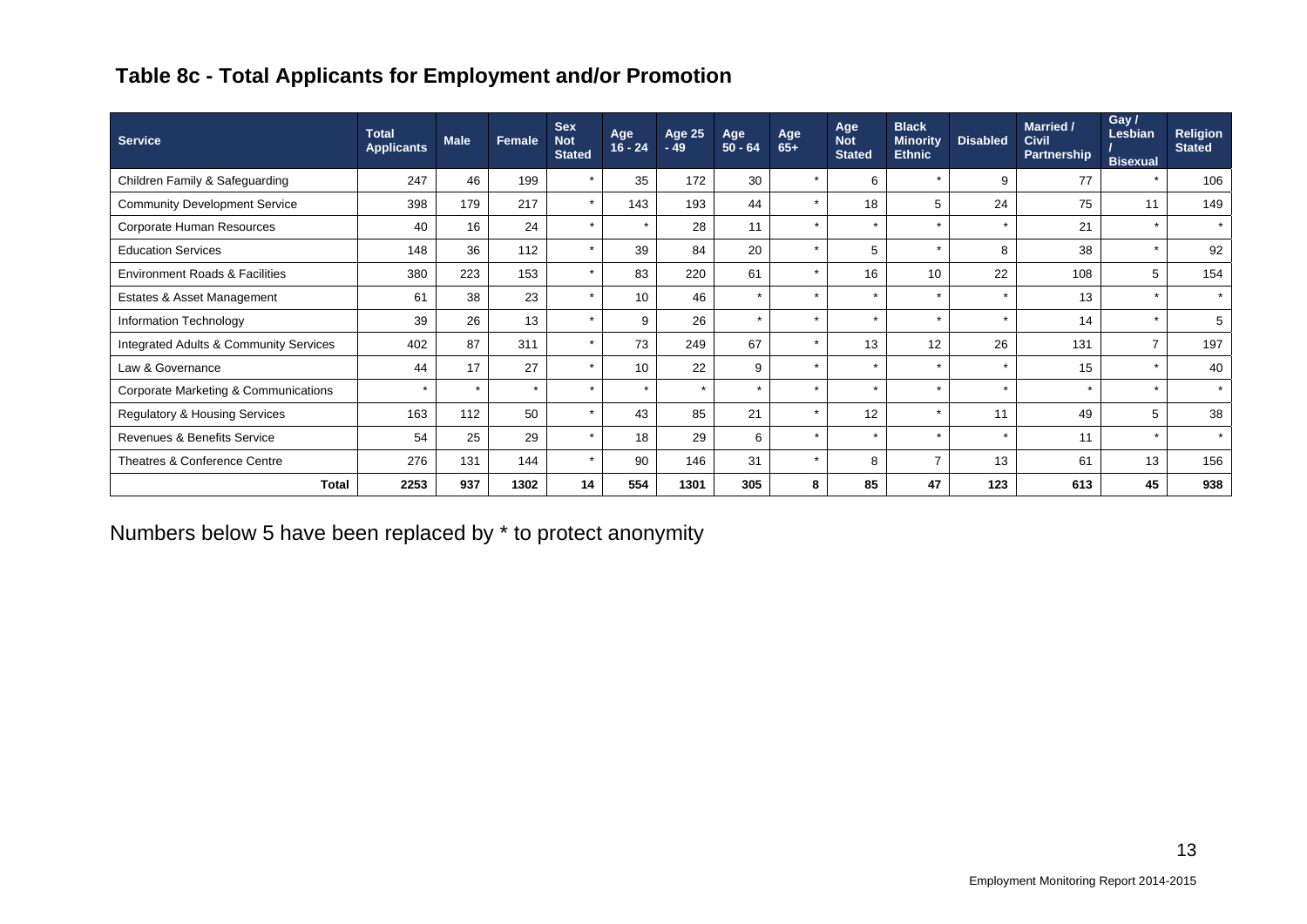## **Table 9a - External Applicants Shortlisted for Employment and Promotion**

| <b>Service</b>                                  | <b>Total</b><br><b>External</b><br><b>Shortlisted</b> | <b>Male</b> | Female         | <b>Sex</b><br><b>Not</b><br><b>Stated</b> | Age<br>$16 - 24$ | Age<br>25 - 49 | Age 50<br>$-64$          | Age<br>$65+$  | Age<br><b>Not</b><br><b>Stated</b> | <b>Black</b><br><b>Minority</b><br><b>Ethnic</b> | <b>Disabled</b> | <b>Married /</b><br><b>Civil</b><br>Partnership | Gay /<br>Lesbian<br><b>Bisexual</b> | <b>Religion</b><br><b>Stated</b> |
|-------------------------------------------------|-------------------------------------------------------|-------------|----------------|-------------------------------------------|------------------|----------------|--------------------------|---------------|------------------------------------|--------------------------------------------------|-----------------|-------------------------------------------------|-------------------------------------|----------------------------------|
| Children Family & Safeguarding                  | 68                                                    | 12          | 55             | $\star$                                   | 5                | 51             | $\overline{\phantom{a}}$ |               |                                    | $\star$                                          | $\star$         | 21                                              |                                     | 32                               |
| <b>Community Development Service</b>            | 62                                                    | 21          | 40             | $\star$                                   | 17               | 35             | 10 <sup>1</sup>          | $\star$       |                                    | $\star$                                          | $\star$         | 17                                              |                                     | 27                               |
| Corporate Human Resources                       | $\star$                                               | $\star$     | $\star$        | $\star$                                   | $\star$          | $\star$        | $\star$                  |               |                                    | $\star$                                          | $\star$         | $\star$                                         | $\star$                             | $\star$                          |
| <b>Education Services</b>                       | 21                                                    | 6           | 15             | $\star$                                   | $\star$          | 11             | 5                        |               |                                    | $\star$                                          | $\star$         | 6                                               | $\star$                             | 10                               |
| <b>Environment Roads &amp; Facilities</b>       | 115                                                   | 70          | 45             | $\star$                                   | 25               | 71             | 17                       |               |                                    | $\star$                                          | $\star$         | 35                                              |                                     | 62                               |
| Estates & Asset Management                      | $\star$                                               | $\star$     | $\star$        | $\star$                                   | $\star$          | $\star$        | $\star$                  |               |                                    | $\star$                                          | $\star$         | $\star$                                         | $\star$                             | $\star$                          |
| Information Technology                          | $\star$                                               | $\star$     | $\star$        | $\star$                                   | $\star$          | $\star$        | $\star$                  | $\star$       |                                    | $\star$                                          | $\star$         | $\star$                                         | $\star$                             | $\star$                          |
| Integrated Adults & Community Services          | 114                                                   | 30          | 83             | $\star$                                   | 31               | 62             | 20                       | $\star$       |                                    | $\star$                                          | 11              | 31                                              | $\star$                             | 58                               |
| Law & Governance                                | 12                                                    | 5           | $\overline{7}$ | $\star$                                   | $\star$          | 6              |                          |               |                                    | $\star$                                          | $\star$         | $\star$                                         |                                     | 11                               |
| <b>Corporate Marketing &amp; Communications</b> | $\star$                                               | $\star$     | $\star$        | $\star$                                   | $\star$          | $\star$        | $\star$                  |               |                                    | $\star$                                          | $\star$         | $\star$                                         | $\star$                             | $\star$                          |
| Regulatory & Housing Services                   | 36                                                    | 26          | 9              | $\star$                                   | 9                | 23             | $\star$                  | $\star$       |                                    | $\star$                                          | $\star$         | 14                                              | $\star$                             | 17                               |
| Revenues & Benefits Service                     | 28                                                    | 11          | 17             | $\star$                                   | 9                | 18             | $\star$                  | $\rightarrow$ | $\star$                            | $\star$                                          | $\star$         | 5                                               | $\star$                             | $\star$                          |
| Theatres & Conference Centre                    | 101                                                   | 46          | 55             | $\star$                                   | 39               | 49             | 11                       |               | 8                                  | 5                                                | $\star$         | 23                                              | 6                                   | 56                               |
| <b>Total</b>                                    | 565                                                   | 231         | 330            | 4                                         | 144              | 332            | 76                       | 5             | 8                                  | 12                                               | 28              | 159                                             | 12                                  | 274                              |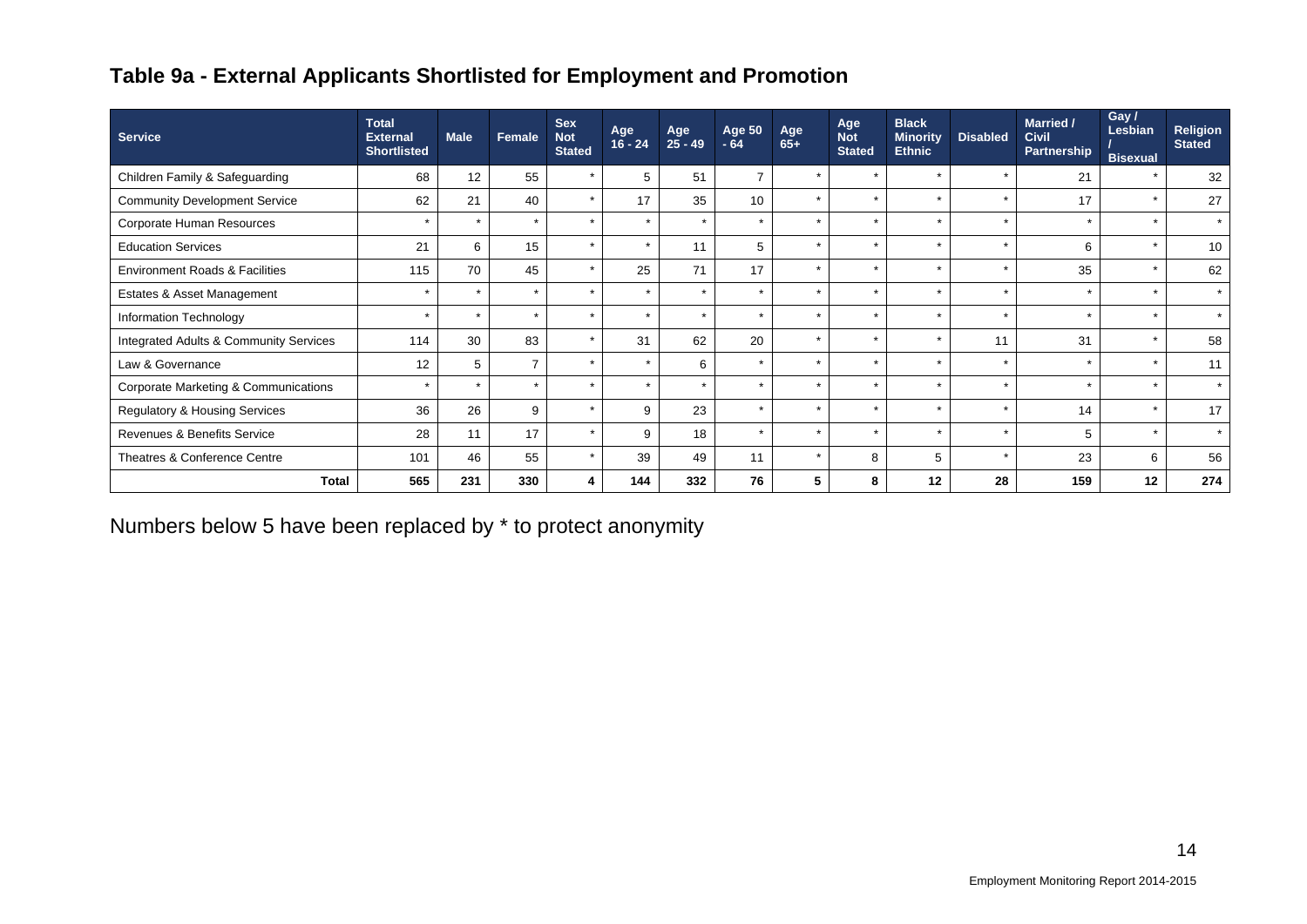## **Table 9b - Internal Applicants Shortlisted for Employment and Promotion**

| <b>Service</b>                            | <b>Total</b><br><b>Internal</b><br><b>Shortlisted</b> | <b>Male</b>          | Female  | <b>Sex</b><br><b>Not</b><br><b>Stated</b> | Age 16<br>$-24$ | Age<br>$25 - 49$ | <b>Age 50</b><br>$-64$ | Age<br>$65+$ | Age<br><b>Not</b><br><b>Stated</b> | <b>Black</b><br><b>Minority</b><br><b>Ethnic</b> | <b>Disabled</b> | <b>Married /</b><br><b>Civil</b><br>Partnership | Gay /<br>Lesbian<br><b>Bisexual</b> | Religion<br><b>Stated</b> |
|-------------------------------------------|-------------------------------------------------------|----------------------|---------|-------------------------------------------|-----------------|------------------|------------------------|--------------|------------------------------------|--------------------------------------------------|-----------------|-------------------------------------------------|-------------------------------------|---------------------------|
| Children Family & Safeguarding            | 34                                                    | $\overline{7}$       | 27      | $\star$                                   |                 | 20               | 8                      |              |                                    | $\star$                                          | $\star$         | 14                                              |                                     | 21                        |
| <b>Community Development Service</b>      | 29                                                    | 9                    | 20      | $\star$                                   | 14              | 14               | $\star$                | $\star$      |                                    | $\star$                                          | $\star$         | $\star$                                         | $\star$                             | $\overline{7}$            |
| Corporate Human Resources                 | $\star$                                               | $\star$              | $\star$ | $\star$                                   | $\star$         | $\star$          | $\star$                |              |                                    | $\star$                                          | $\star$         | $\star$                                         | $\star$                             | $\star$                   |
| <b>Education Services</b>                 | 6                                                     | $\star$              | $\star$ | $\star$                                   | $\star$         | $\star$          | $\star$                | $\star$      | $\star$                            | $\star$                                          | $\star$         | $\star$                                         | $\star$                             | $\star$                   |
| <b>Environment Roads &amp; Facilities</b> | 8                                                     | $\star$              | 5       | $\star$                                   | $\star$         | $\star$          | $\star$                |              |                                    | $\star$                                          | $\star$         | $\star$                                         | $\star$                             | $\star$                   |
| Estates & Asset Management                | $\star$                                               | $\star$              | $\star$ | $\star$                                   | $\star$         | $\star$          | $\star$                |              |                                    | $\star$                                          | $\star$         | $\star$                                         | $\star$                             | $\star$                   |
| Information Technology                    | 6                                                     | $\star$              | $\star$ |                                           | $\star$         | 5                | $\star$                | $\star$      |                                    | $\star$                                          | $\star$         | $\star$                                         | $\star$                             | $\star$                   |
| Integrated Adults & Community Services    | 28                                                    | $\ddot{\phantom{1}}$ | 26      | $\star$                                   | 5               | 19               | $\star$                |              |                                    | $\star$                                          | $\star$         | 11                                              |                                     | 12                        |
| Law & Governance                          |                                                       | $\star$              | $\star$ | $\star$                                   | $\star$         | $\star$          | $\star$                |              |                                    | $\star$                                          | $\star$         | $\star$                                         | $\star$                             | $\star$                   |
| Corporate Marketing & Communications      | $\star$                                               | $\star$              | $\star$ | $\star$                                   | $\star$         | $\star$          | $\star$                | $\star$      |                                    | 8                                                | $\star$         | $\star$                                         | $\star$                             | $\star$                   |
| Regulatory & Housing Services             |                                                       | $\star$              | $\star$ |                                           | $\star$         | $\star$          | $\star$                |              |                                    | $\star$                                          | $\star$         | $\star$                                         |                                     | $\star$                   |
| Revenues & Benefits Service               | 5                                                     | $\ddot{\phantom{1}}$ | $\star$ |                                           | $\star$         | $\star$          | $\star$                |              |                                    | $\star$                                          | $\star$         | $\star$                                         |                                     | $\star$                   |
| Theatres & Conference Centre              | 16                                                    | 8                    | 8       | $\star$                                   | 8               | 8                | $\star$                |              |                                    | $\star$                                          | $\star$         | $\star$                                         | $\star$                             | $\star$                   |
| Total                                     | 141                                                   | 40                   | 101     | $\bf{0}$                                  | 33              | 81               | 25                     | $\mathbf{2}$ | $\bf{0}$                           | $\mathbf{2}$                                     | $\mathbf{2}$    | 49                                              | $\mathbf 0$                         | 58                        |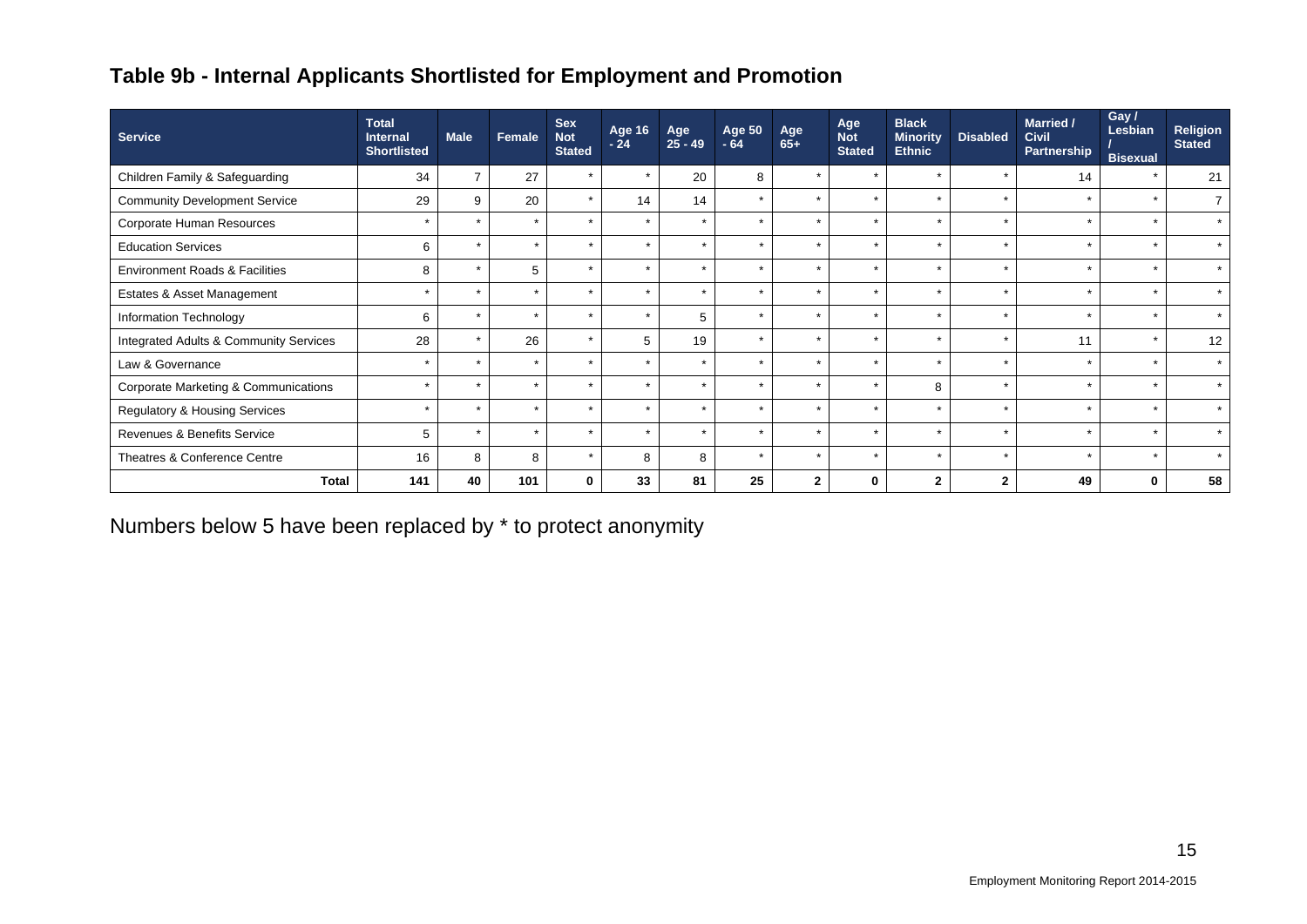## **Table 9c - Total Applicants Shortlisted for Employment and Promotion**

| <b>Service</b>                            | <b>Total</b><br><b>Applicants</b><br><b>Shortlisted</b> | <b>Male</b> | Female  | <b>Sex</b><br><b>Not</b><br><b>Stated</b> | Age<br>$16 - 24$ | <b>Age 25</b><br>$-49$ | <b>Age 50</b><br>$-64$ | Age<br>$65+$ | Age<br><b>Not</b><br><b>Stated</b> | <b>Black</b><br><b>Minority</b><br><b>Ethnic</b> | <b>Disabled</b> | <b>Married /</b><br><b>Civil</b><br>Partnership | Gay/<br><b>Lesbian</b><br><b>Bisexual</b> | Religion<br><b>Stated</b> |
|-------------------------------------------|---------------------------------------------------------|-------------|---------|-------------------------------------------|------------------|------------------------|------------------------|--------------|------------------------------------|--------------------------------------------------|-----------------|-------------------------------------------------|-------------------------------------------|---------------------------|
| Children Family & Safeguarding            | 102                                                     | 19          | 82      | $\star$                                   | 9                | 71                     | 15                     |              | $\star$                            | $\star$                                          | $\star$         | 35                                              | $\star$                                   | 53                        |
| <b>Community Development Service</b>      | 91                                                      | 30          | 60      | $\star$                                   | 31               | 49                     | 11                     |              | $\star$                            | $\star$                                          |                 | 20                                              |                                           | 34                        |
| Corporate Human Resources                 | 5                                                       | $\star$     | $\star$ | $\star$                                   | $\star$          | $\star$                | $\star$                | $\star$      | $\star$                            | $\star$                                          | $\star$         | $\star$                                         | $\star$                                   | $\star$                   |
| <b>Education Services</b>                 | 27                                                      | 8           | 19      | $\star$                                   | $\star$          | 15                     | $\overline{7}$         | $\star$      | $\star$                            | $\star$                                          | $\star$         | 11                                              | $\star$                                   | 12                        |
| <b>Environment Roads &amp; Facilities</b> | 123                                                     | 73          | 50      | $\star$                                   | 25               | 75                     | 21                     | $\star$      | $\star$                            | $\star$                                          | $\star$         | 38                                              | $\star$                                   | 64                        |
| Estates & Asset Management                | $\star$                                                 | $\star$     | $\star$ | $\star$                                   | $\star$          | $\star$                | $\star$                | $\star$      | $\star$                            | $\star$                                          | $\star$         | $\star$                                         | $\star$                                   | $\star$                   |
| Information Technology                    | 10                                                      | 5           | 5       | $\star$                                   | $\star$          | $\overline{7}$         | $\star$                |              |                                    |                                                  |                 | 5                                               |                                           | 5                         |
| Integrated Adults & Community Services    | 142                                                     | 32          | 109     | $\star$                                   | 36               | 81                     | 24                     | $\star$      | $\star$                            | 5                                                | 11              | 42                                              | $\star$                                   | 70                        |
| Law & Governance                          | 16                                                      | 6           | 10      | $\star$                                   | $\star$          | $\overline{ }$         | $\star$                | $\star$      | $\star$                            | $\star$                                          | $\star$         | $\overline{ }$                                  | $\star$                                   | 15                        |
| Corporate Marketing & Communications      | $\star$                                                 | $\star$     | $\star$ | $\star$                                   | $\star$          | $\star$                | $\star$                | $\star$      | $\star$                            | $\star$                                          | ÷               | $\star$                                         | $\star$                                   | $\star$                   |
| <b>Regulatory &amp; Housing Services</b>  | 38                                                      | 28          | 9       | $\star$                                   | 9                | 24                     | $\star$                | $\star$      | $\star$                            | $\star$                                          | $\star$         | 16                                              | $\star$                                   | 18                        |
| Revenues & Benefits Service               | 33                                                      | 13          | 20      | $\star$                                   | 10               | 22                     | $\star$                | $\star$      | $\star$                            | $\star$                                          | $\star$         | 8                                               | $\star$                                   | $\star$                   |
| Theatres & Conference Centre              | 117                                                     | 54          | 63      | $\star$                                   | 47               | 57                     | 11                     | $\star$      | $\star$                            | 5                                                | ÷               | 24                                              | 6                                         | 60                        |
| <b>Total</b>                              | 706                                                     | 271         | 431     |                                           | 177              | 413                    | 101                    |              | 8                                  | 14                                               | 30              | 208                                             | 12                                        | 332                       |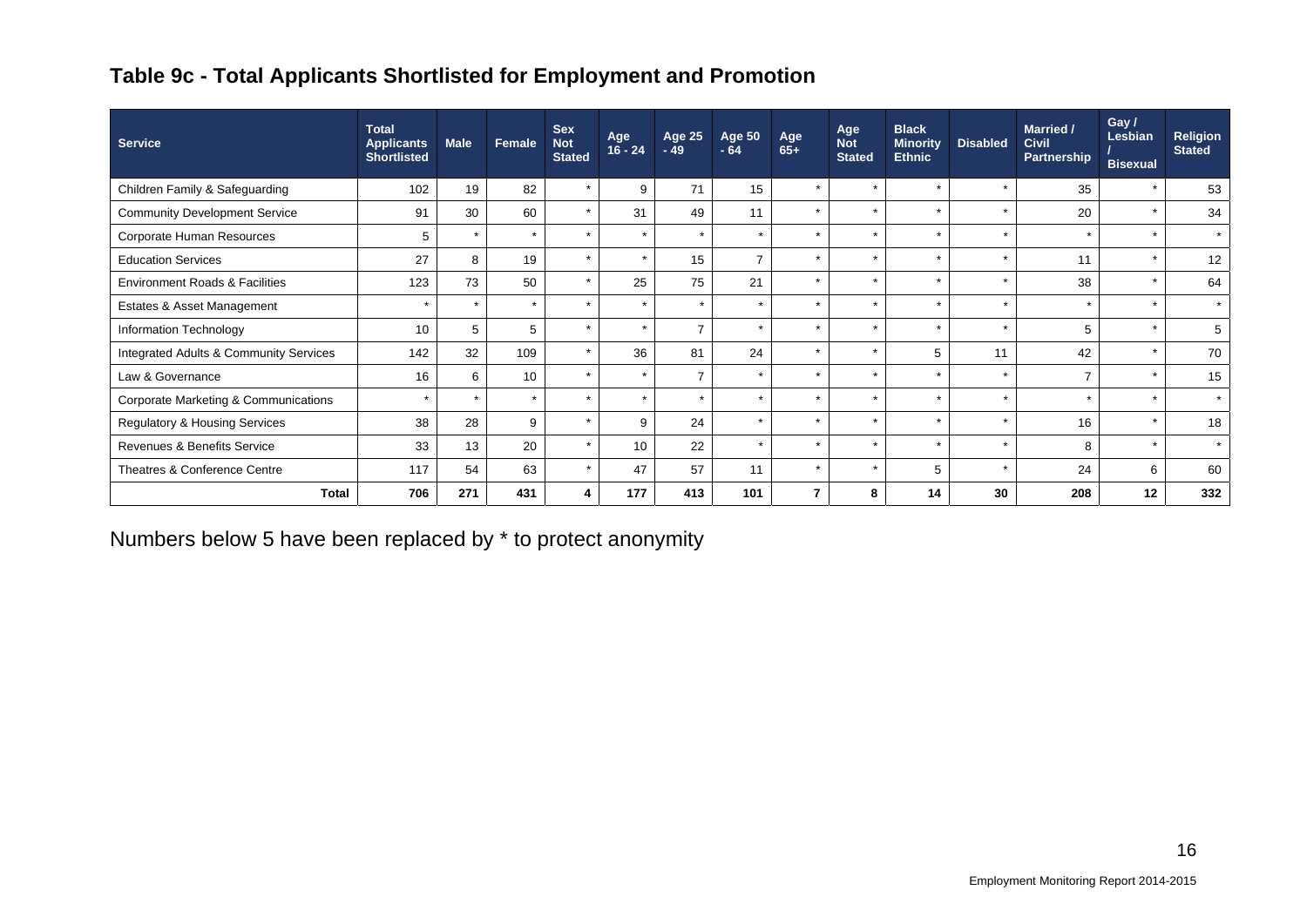# **Table 10a – External Applicants Appointed**

| <b>Service</b>                                  | <b>Total</b><br><b>External</b><br><b>Appointed</b> | <b>Male</b> | Female  | <b>Sex</b><br><b>Not</b><br><b>Stated</b> | <b>Age 16</b><br>$-24$ | Age 25<br>$-49$ | <b>Age 50</b><br>$-64$ | Age<br>$65+$ | Age<br><b>Not</b><br><b>Stated</b> | <b>Black</b><br><b>Minority</b><br><b>Ethnic</b> | <b>Disabled</b> | <b>Married /</b><br><b>Civil</b><br>Partnership | Gay /<br>Lesbian /<br><b>Bisexual</b> | <b>Religion</b><br><b>Stated</b> |
|-------------------------------------------------|-----------------------------------------------------|-------------|---------|-------------------------------------------|------------------------|-----------------|------------------------|--------------|------------------------------------|--------------------------------------------------|-----------------|-------------------------------------------------|---------------------------------------|----------------------------------|
| Children Family & Safeguarding                  | 23                                                  | $\star$     | 19      | $\star$                                   | $\star$                | 15              | $\star$                | $\star$      | $\star$                            | $\star$                                          | $\star$         |                                                 | $\star$                               | 16                               |
| <b>Community Development Service</b>            | 37                                                  | 12          | 25      | $\star$                                   | 12                     | 20              | 5                      | $\star$      | $\star$                            | $\star$                                          | $\star$         | 11                                              | $\overline{\phantom{a}}$              | 23                               |
| Corporate Human Resources                       | $\star$                                             | $\star$     | $\star$ | $\star$                                   | $\star$                | $\star$         | $\star$                | $\star$      | $\star$                            | $\star$                                          | $\star$         |                                                 | $\star$                               | $\star$                          |
| <b>Education Services</b>                       | 5                                                   | $\star$     | 5       | $\star$                                   | $\star$                | $\star$         | $\star$                | $\star$      |                                    | $\star$                                          | $\star$         |                                                 | $\overline{\phantom{a}}$              | $\star$                          |
| <b>Environment Roads &amp; Facilities</b>       | 31                                                  | 20          | 11      | $\star$                                   | $\star$                | 23              | $\star$                | $\star$      |                                    | $\star$                                          | $\star$         | 8                                               | $\overline{\phantom{a}}$              | 14                               |
| Estates & Asset Management                      | $\star$                                             | $\star$     | $\star$ | $\star$                                   | ÷                      | $\star$         | $\star$                | $\star$      | $\star$                            | $\star$                                          | $\star$         |                                                 | $\star$                               | $\star$                          |
| Information Technology                          | $\star$                                             | $\star$     | $\star$ | $\star$                                   | $\star$                | $\star$         | $\star$                | $\star$      | $\star$                            | $\star$                                          | $\star$         |                                                 | $\star$                               | $\star$                          |
| Integrated Adults & Community Services          | 36                                                  | 9           | 27      | $\star$                                   | 10                     | 19              | $\overline{7}$         | $\star$      |                                    | $\star$                                          | $\star$         | 8                                               | $\star$                               | 21                               |
| Law & Governance                                | 6                                                   | $\star$     | $\star$ | $\star$                                   | $\star$                | $\star$         | $\star$                | $\star$      | $\star$                            | $\star$                                          | $\star$         | $\star$                                         | $\star$                               | 5                                |
| <b>Corporate Marketing &amp; Communications</b> | $\star$                                             | $\star$     | $\star$ | $\star$                                   | $\star$                | $\star$         | $\star$                | $\star$      | $\star$                            | $\star$                                          | $\star$         | $\star$                                         | $\star$                               | $\star$                          |
| Regulatory & Housing Services                   | 13                                                  | 8           | 5       | $\star$                                   | 5                      | 6               | $\star$                | $\star$      | $\star$                            | $\star$                                          | $\star$         | 5                                               | $\star$                               | 8                                |
| Revenues & Benefits Service                     | $\star$                                             | $\star$     | $\star$ | $\star$                                   | $\star$                | $\star$         | $\star$                | $\star$      |                                    | $\star$                                          | $\star$         | $\star$                                         |                                       | $\star$                          |
| Theatres & Conference Centre                    | 28                                                  | 15          | 13      | $\star$                                   | 11                     | 11              | 5                      | $\star$      | $\star$                            | $\star$                                          | $\star$         | 5                                               | $\star$                               | 20                               |
| <b>Total</b>                                    | 184                                                 | 74          | 110     | $\mathbf{0}$                              | 49                     | 103             | 27                     | 5            | 0                                  | 0                                                | 4               | 49                                              | 3                                     | 110                              |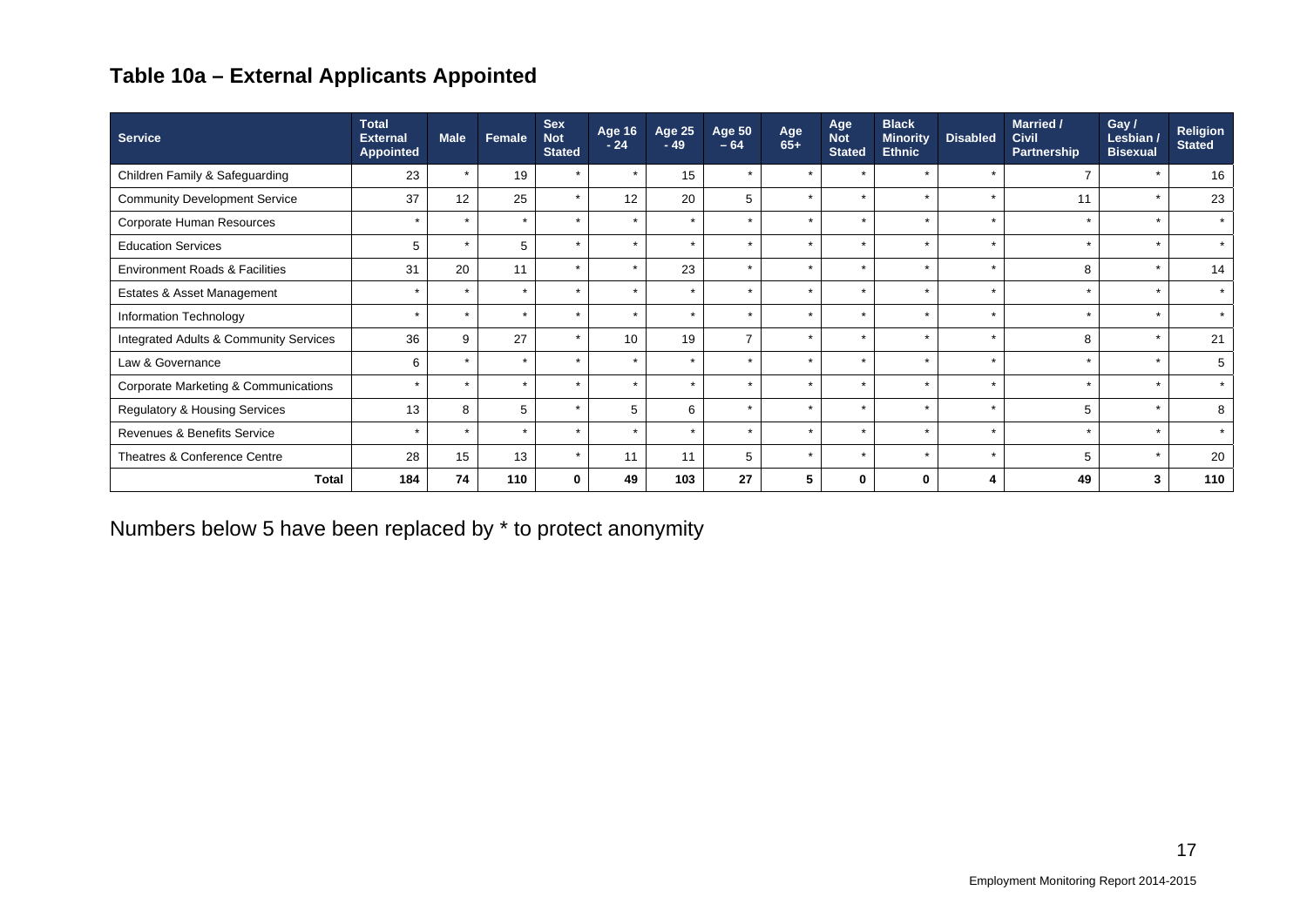# **Table 10b – Internal Applicants Appointed**

| <b>Service</b>                            | <b>Total</b><br><b>Internal</b><br><b>Appointed</b> | <b>Male</b> | Female  | <b>Sex</b><br><b>Not</b><br><b>Stated</b> | <b>Age 16</b><br>$-24$ | <b>Age 25</b><br>$-49$ | <b>Age 50</b><br>$-64$ | Age<br>65+ | Age<br><b>Not</b><br><b>Stated</b> | <b>Black</b><br><b>Minority</b><br><b>Ethnic</b> | <b>Disabled</b> | Married /<br><b>Civil</b><br>Partnership | Gay /<br>Lesbian<br><b>Bisexual</b> | <b>Religion</b><br><b>Stated</b> |
|-------------------------------------------|-----------------------------------------------------|-------------|---------|-------------------------------------------|------------------------|------------------------|------------------------|------------|------------------------------------|--------------------------------------------------|-----------------|------------------------------------------|-------------------------------------|----------------------------------|
| Children Family & Safeguarding            | 19                                                  | $\star$     | 15      |                                           |                        | 10                     | 5                      | $\star$    | $\star$                            | $\star$                                          | $\star$         | 10                                       | $\star$                             | 12                               |
| <b>Community Development Service</b>      | 13                                                  | $\star$     | 10      | $\star$                                   | 6                      | $\overline{7}$         | $\star$                | $\star$    | $\star$                            | $\star$                                          | $\star$         |                                          | $\rightarrow$                       |                                  |
| Corporate Human Resources                 | $\star$                                             | $\star$     | $\star$ | $\star$                                   | $\star$                | $\star$                | $\star$                | $\star$    | $\star$                            | $\star$                                          | $\star$         | $\star$                                  | $\star$                             | $\star$                          |
| <b>Education Services</b>                 | $\star$                                             | $\star$     | $\star$ | $\star$                                   | $\star$                | $\star$                | $\star$                | $\star$    | $\star$                            | $\star$                                          | $\star$         |                                          | $\star$                             | $\star$                          |
| <b>Environment Roads &amp; Facilities</b> | 5                                                   | $\star$     | $\star$ | $\star$                                   | $\bullet$              | $\star$                | $\star$                | $\star$    | $\star$                            | $\star$                                          | $\star$         | $\bullet$                                | $\star$                             | $\bullet$                        |
| Estates & Asset Management                | $\star$                                             | $\star$     | $\star$ | $\star$                                   | $\star$                | $\star$                | $\star$                | $\star$    | $\star$                            | $\star$                                          | $\star$         | $\star$                                  | $\star$                             | $\star$                          |
| Information Technology                    | $\star$                                             | $\star$     | $\star$ | $\star$                                   | $\star$                | $\star$                | $\star$                | $\star$    | $\star$                            | $\star$                                          | $\star$         |                                          | $\star$                             |                                  |
| Integrated Adults & Community Services    | 8                                                   | $\star$     | 8       | $\star$                                   | ÷                      | $\overline{7}$         | $\star$                | $\star$    | $\star$                            | $\star$                                          | $\star$         |                                          | $\star$                             | 5                                |
| Law & Governance                          | $\star$                                             | $\star$     | $\star$ | $\star$                                   | $\star$                | $\star$                | $\star$                | $\star$    | $\star$                            | $\star$                                          | $\bullet$       | $\star$                                  | $\star$                             | $\bullet$                        |
| Corporate Marketing & Communications      | $\star$                                             | $\star$     | $\star$ | $\star$                                   | $\star$                | $\star$                | $\star$                | $\star$    |                                    | $\star$                                          | $\star$         |                                          | $\star$                             | $\star$                          |
| Regulatory & Housing Services             | $\star$                                             | $\star$     | $\star$ | $\star$                                   | $\bullet$              | $\star$                | $\star$                | $\star$    | $\star$                            | $\star$                                          | $\star$         | $\star$                                  | $\star$                             | $\star$                          |
| Revenues & Benefits Service               | $\star$                                             | $\star$     | $\star$ |                                           | $\bullet$              | $\star$                | $\star$                | $\star$    | $\star$                            | $\star$                                          | $\star$         |                                          | $\star$                             |                                  |
| Theatres & Conference Centre              | 8                                                   | $\star$     | $\star$ | $\star$                                   | 5                      | $\star$                | $\star$                | $\star$    | $\star$                            | $\star$                                          | $\star$         | $\star$                                  | $\star$                             | $\bullet$                        |
| <b>Total</b>                              | 69                                                  | 23          | 46      | 0                                         | 16                     | 43                     | 9                      |            | 0                                  | 0                                                |                 | 28                                       | $\bf{0}$                            | 34                               |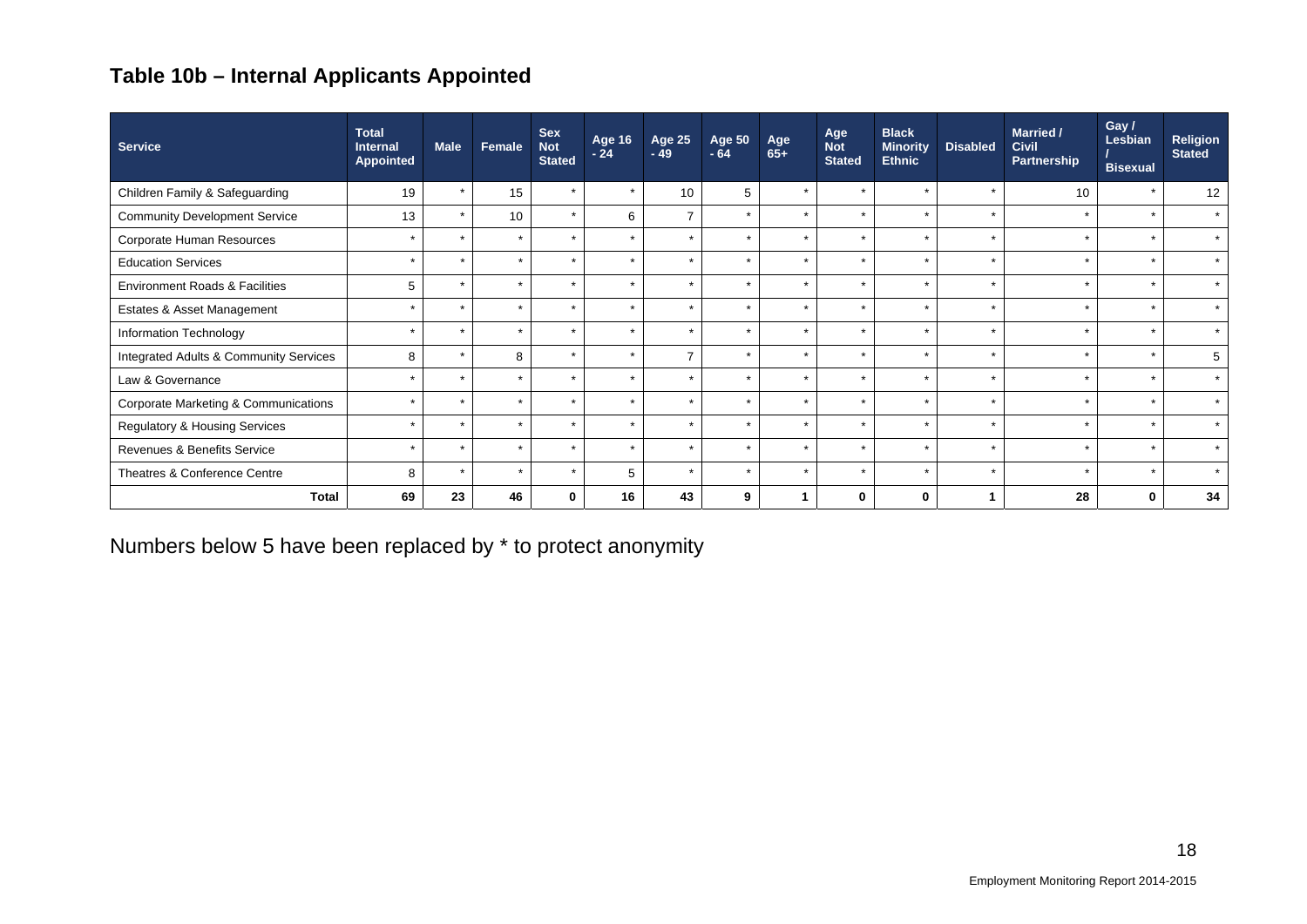## **Table 10c – Total Applicants Appointed**

| <b>Service</b>                            | <b>Total</b><br><b>Appointed</b> | <b>Male</b> | Female  | <b>Sex</b><br><b>Not</b><br><b>Stated</b> | <b>Age 16</b><br>$-24$ | <b>Age 25</b><br>$-49$ | Age 50<br>$-64$ | Age<br>$65+$ | Age<br><b>Not</b><br><b>Stated</b> | <b>Black</b><br><b>Minority</b><br><b>Ethnic</b> | <b>Disabled</b> | <b>Married /</b><br><b>Civil</b><br>Partnership | Gay /<br>Lesbian<br><b>Bisexual</b> | <b>Religion</b><br><b>Stated</b> |
|-------------------------------------------|----------------------------------|-------------|---------|-------------------------------------------|------------------------|------------------------|-----------------|--------------|------------------------------------|--------------------------------------------------|-----------------|-------------------------------------------------|-------------------------------------|----------------------------------|
| Children Family & Safeguarding            | 42                               | 8           | 34      |                                           | 5                      | 25                     | 9               | $\star$      | $\star$                            | $\star$                                          | $\star$         | 17                                              |                                     | 28                               |
| <b>Community Development Service</b>      | 50                               | 15          | 35      |                                           | 18                     | 27                     | 5               | $\star$      | $\star$                            | $\star$                                          |                 | 13                                              |                                     | 27                               |
| Corporate Human Resources                 | $\star$                          | $\star$     | $\star$ | $\star$                                   | $\star$                | $\star$                | $\star$         | $\star$      | $\star$                            | $\star$                                          | $\star$         | $\star$                                         | $\star$                             | $\star$                          |
| <b>Education Services</b>                 | 8                                | $\star$     | 6       | $\star$                                   | $\star$                | $\star$                | $\star$         | $\star$      | $\star$                            | $\star$                                          | $\star$         | $\star$                                         | $\star$                             | 5                                |
| <b>Environment Roads &amp; Facilities</b> | 36                               | 22          | 14      |                                           | $\star$                | 27                     | 5               | $\star$      | $\star$                            | $\star$                                          | $\star$         | 10                                              | $\star$                             | 16                               |
| Estates & Asset Management                | $\star$                          | $\star$     |         |                                           |                        | $\star$                |                 | $\star$      | $\star$                            | $\star$                                          | $\star$         | $\star$                                         | $\star$                             | $\star$                          |
| Information Technology                    | 5                                | $\star$     |         |                                           |                        | 5                      | $\star$         | $\star$      | $\star$                            | $\star$                                          | $\star$         | $\star$                                         |                                     | $\star$                          |
| Integrated Adults & Community<br>Services | 44                               | 9           | 35      |                                           | 11                     | 26                     | $\overline{7}$  | $\star$      |                                    | $\star$                                          | $\star$         | 12                                              |                                     | 26                               |
| Law & Governance                          | 9                                | ÷           | 5       |                                           | $\star$                | 5                      | $\star$         | $\star$      | $\star$                            | $\star$                                          | $\star$         | 5                                               |                                     | 8                                |
| Corporate Marketing & Communications      | $\star$                          | $\star$     | $\star$ |                                           | $\star$                | $\star$                |                 | $\star$      | $\star$                            | $\star$                                          | $\star$         | $\star$                                         | $\star$                             | $\star$                          |
| Regulatory & Housing Services             | 14                               | 9           | 5       |                                           | 5                      | $\overline{7}$         |                 | $\star$      | $\star$                            | $\star$                                          | $\star$         | 6                                               | $\star$                             | 8                                |
| Revenues & Benefits Service               | 6                                | $\star$     |         |                                           | $\star$                | $\star$                | $\star$         | $\star$      | $\star$                            | $\star$                                          | $\star$         | $\star$                                         | $\star$                             | $\star$                          |
| Theatres & Conference Centre              | 36                               | 19          | 17      |                                           | 16                     | 14                     | 5               | $\star$      | $\star$                            | $\star$                                          | $\star$         | 6                                               | $\star$                             | 22                               |
| <b>Total</b>                              | 253                              | 97          | 156     | 0                                         | 65                     | 146                    | 36              | 6            | 0                                  | $\bf{0}$                                         | 5               | 77                                              | 3                                   | 144                              |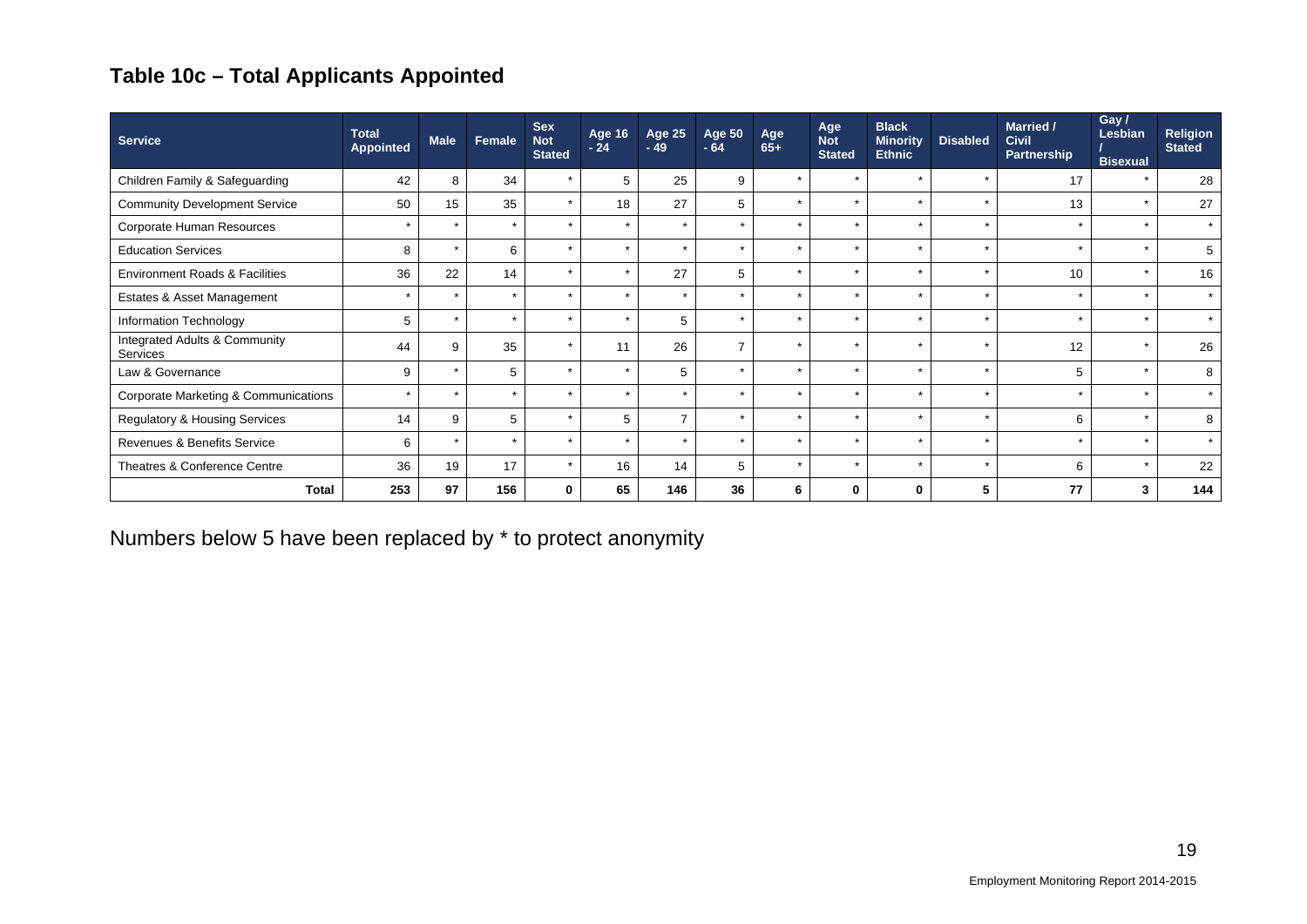|           |                         |                             | <b>Applicants</b>  |            |                    | Shortlisted      |                      |                        | Appointments       |                      |
|-----------|-------------------------|-----------------------------|--------------------|------------|--------------------|------------------|----------------------|------------------------|--------------------|----------------------|
|           |                         | No. of<br><b>Applicants</b> | $%$ of<br>Category | % of Total | No.<br>Shortlisted | % of<br>Category | % of<br><b>Total</b> | No. of<br>Appointments | $%$ of<br>Category | % of<br><b>Total</b> |
| 2014-2015 | <b>BME</b>              | 47                          | 100%               | 2.09%      | 14                 | 29.79%           | 1.98%                | $\Omega$               | 0.00%              | 0.00%                |
|           | <b>Disabled</b>         | 123                         | 100%               | 5.46%      | 30                 | 24.39%           | 4.25%                | 5                      | 4.07%              | 1.98%                |
|           | Overall<br>Total        | 2252                        |                    |            | 706                |                  |                      | 253                    |                    |                      |
| 2013-2014 | <b>BME</b>              | 27                          | 100%               | 1.28%      | 4                  | 14.81%           | 0.75%                | $\overline{2}$         | 7.41%              | 0.81%                |
|           | <b>Disabled</b>         | 87                          | 100%               | 4.13%      | 24                 | 27.59%           | 4.51%                | 11                     | 12.64%             | 4.47%                |
|           | Overall<br><b>Total</b> | 2109                        |                    |            | 532                |                  |                      | 246                    |                    |                      |
| 2012-2013 | <b>BME</b>              | 33                          | 100%               | 1.90%      | 13                 | 39.30%           | 2.10%                | 3                      | 9.00%              | 1.80%                |
|           | <b>Disabled</b>         | 66                          | 100%               | 3.90%      | 23                 | 34.80%           | 3.80%                | 3                      | 4.50%              | 1.80%                |
|           | Overall<br>Total        | 1678                        |                    |            | 599                |                  |                      | 165                    |                    |                      |
| 2011-2012 | <b>BME</b>              | 71                          | 100%               | 2.10%      | 16                 | 22.50%           | 1.80%                | 4                      | 5.60%              | 2.30%                |
|           | <b>Disabled</b>         | 151                         | 100%               | 4.50%      | 36                 | 23.80%           | 4.10%                | 3                      | 2.00%              | 1.70%                |
|           | Overall<br><b>Total</b> | 3363                        |                    |            | 877                |                  |                      | 172                    |                    |                      |
| 2010-2011 | <b>BME</b>              | 81                          | 100%               | 2.60%      | 11                 | 13.60%           | 1.20%                | 3                      | 3.70%              | 1.90%                |
|           | <b>Disabled</b>         | 117                         | 100%               | 3.80%      | 37                 | 31.60%           | 3.90%                | 4                      | 3.40%              | 2.60%                |
|           | Overall<br>Total        | 3062                        |                    |            | 938                |                  |                      | 155                    |                    |                      |
| 2009-2010 | <b>BME</b>              | 107                         | 100%               | 2.50%      | 13                 | 12.10%           | 1.10%                | $\overline{2}$         | 1.90%              | 1.00%                |
|           | <b>Disabled</b>         | 122                         | 100%               | 2.90%      | 49                 | 40.20%           | 4.00%                | 5                      | 4.10%              | 2.60%                |
|           | Overall<br><b>Total</b> | 4244                        |                    |            | 1210               |                  |                      | 195                    |                    |                      |

#### **Table 11 – Recruitment of Black Minority Ethnic and Disabled People between 2009-2015**

The above table shows that since 2009-2010 there has been a decline in the number of applicants who stated they had a disability or who were from a Black Minority Ethnic background, however during the year 2014-15 in comparison to previous years, both the number of applicants who state they have a disability or who were from a Black Minority Ethnic background have both risen. The percentage of disabled applications compared to overall applicants has risen to 5.46% during 2014-15 which is the highest of recent years. Interestingly, the number of Black Minority Ethnic applicants has also increased during the year 2014-15 and the percentage of Black Minority Ethnic applicants compared to overall applicants has risen to 2.09%, almost a full percentage higher than last year.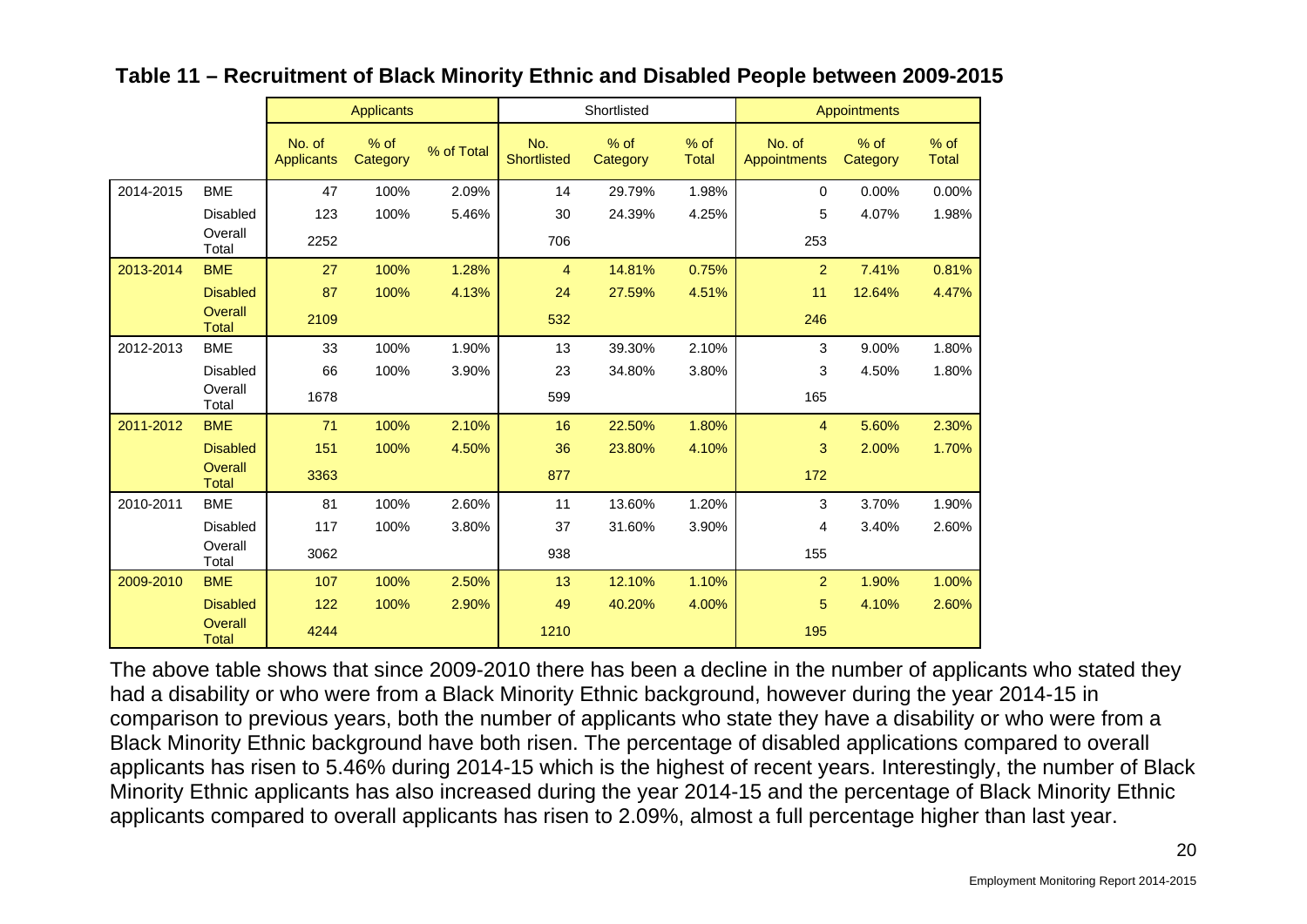### **4.1 Recruitment Analysis**

## **Type of Applicant**

There were 2252 applications for the 207 vacancies, an average of 10 applications per vacancy. Chart 1 shows a considerable difference between the number of internal and external job applicants. It shows that internal applicants were 2 times more likely to be successful (promoted) than external applicants. This has decreased in the last year and is much lower than previous years (where internal candidate were 4 times more likely to be successful) which is likely to be linked to the Service Modernisation Programmes.

### **Chart 1 - Number of Applications compared with the Number Shortlisted and the Number Appointed by Applicant Category:**



21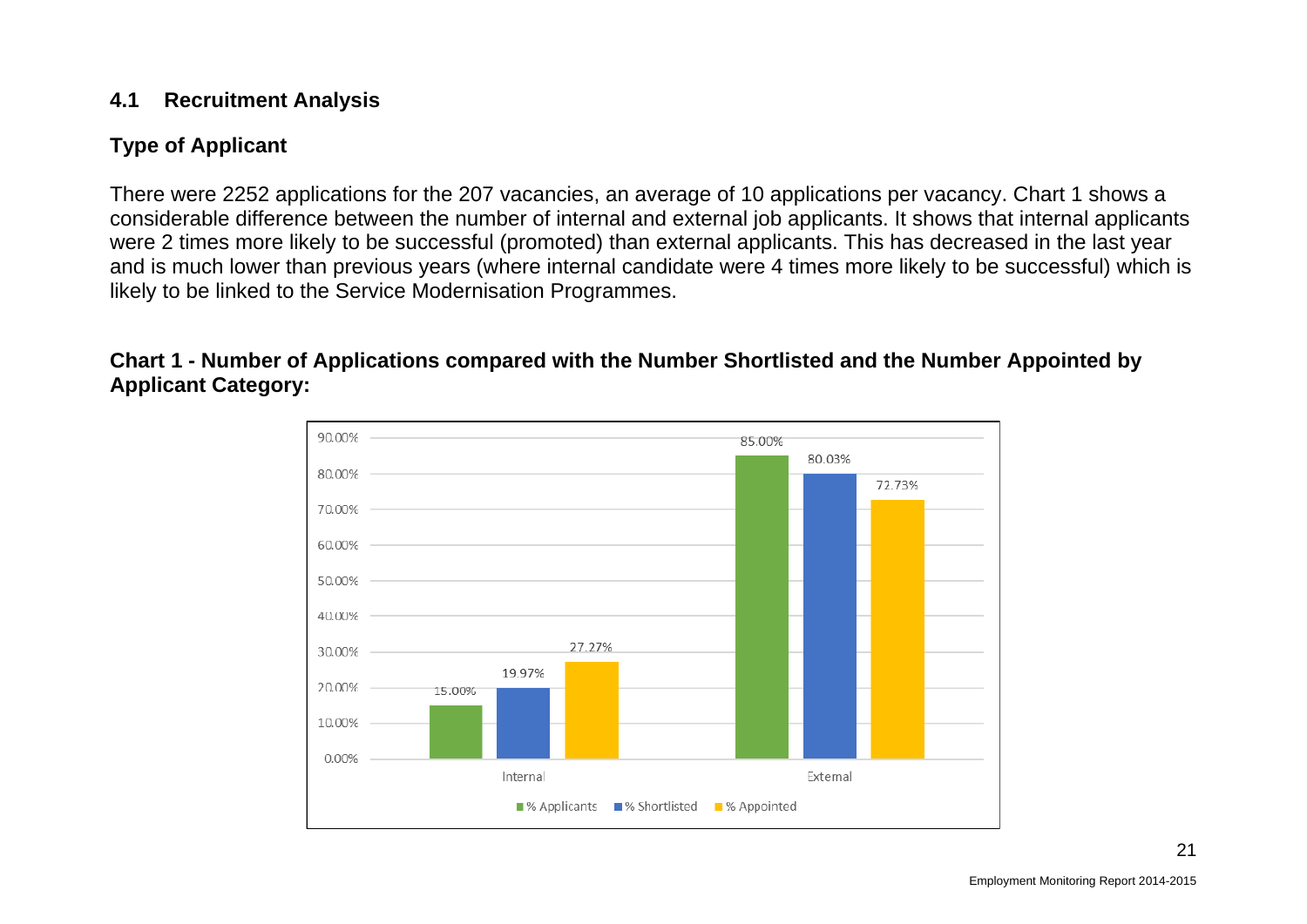#### **Sex**

Overall, 42% of job applicants were male and 58% female, however these percentages vary between internal and external candidates. Internal applicants are less likely to be male than external applicants, reflecting the profile of current employees. 27% of internal applications were male and 73% female. External applications were more evenly split with 44% of applications male and 55% of applications female.

Dependant of the job type and the service area, these trends vary considerably. By analysing the total applications received, Social Services, Education, Corporate HR and Law & Governance received 60% to 80% female applications. In comparison, Estate & Asset Management, IT and Regulatory & Housing Services received 60% to 80% male applications. The applicants who didn't disclose their sex have not been counted in these statistics.



#### **Chart 2 - Number of Applications Compared with the Number Shortlisted and Appointed by Sex:**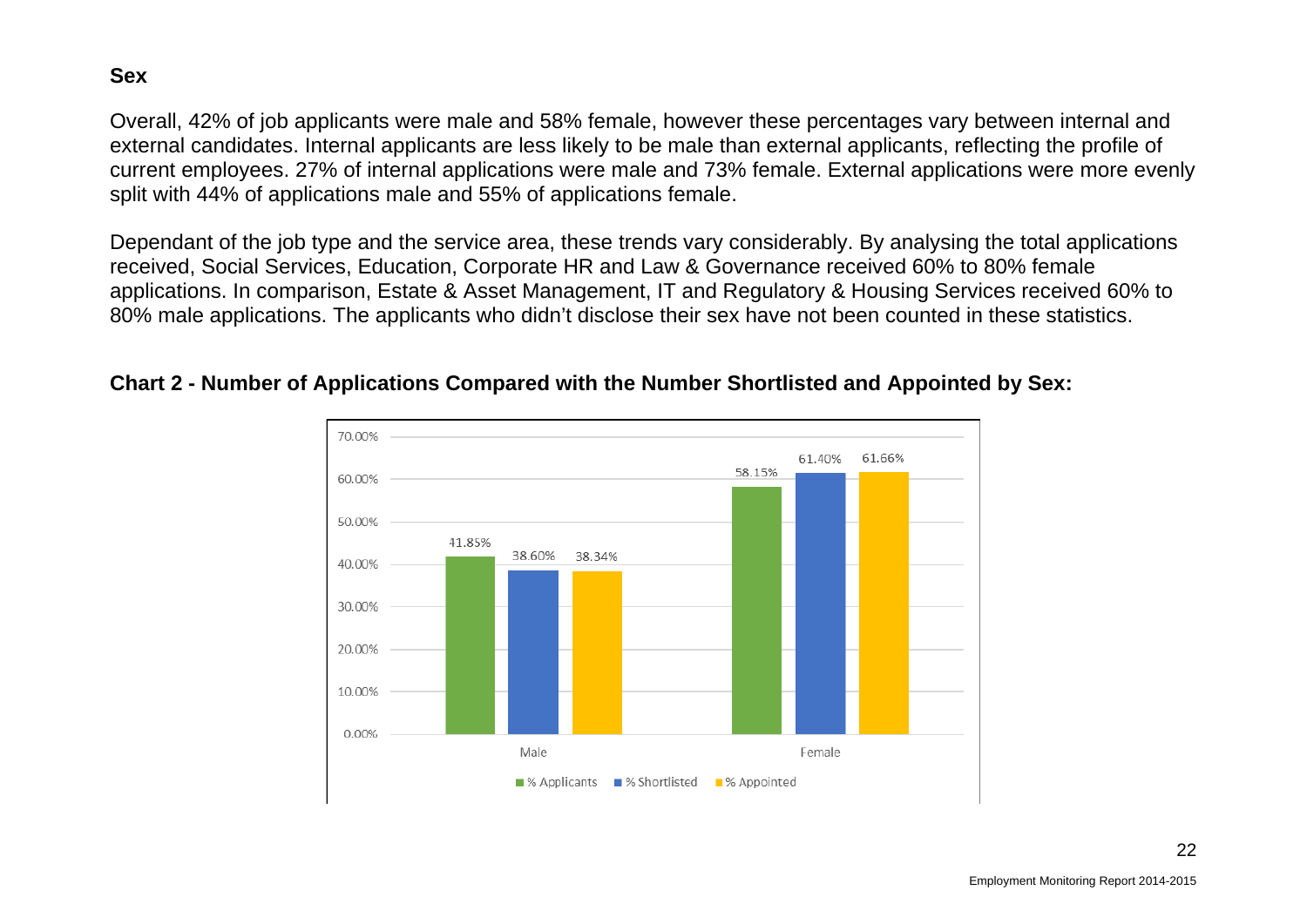Overall there was a slightly higher chance of a female applicant being successful than a male applicant, however this gap has decreased during the last few years and the gap decreased even more so during the last year.

### **Age**

When broken down by age, most applicants, both internal and external, fall into the 25-49 age range. Applicants in the age range 16-24 and 50-64 were more likely to be successful than applicants in the 25-49 age range. However, interestingly applicants in the 65+ age range had a 75% success rate of being successfully appointed.



#### **Chart 3 - Number of Applications Compared with the Number Shortlisted and Appointed by Age**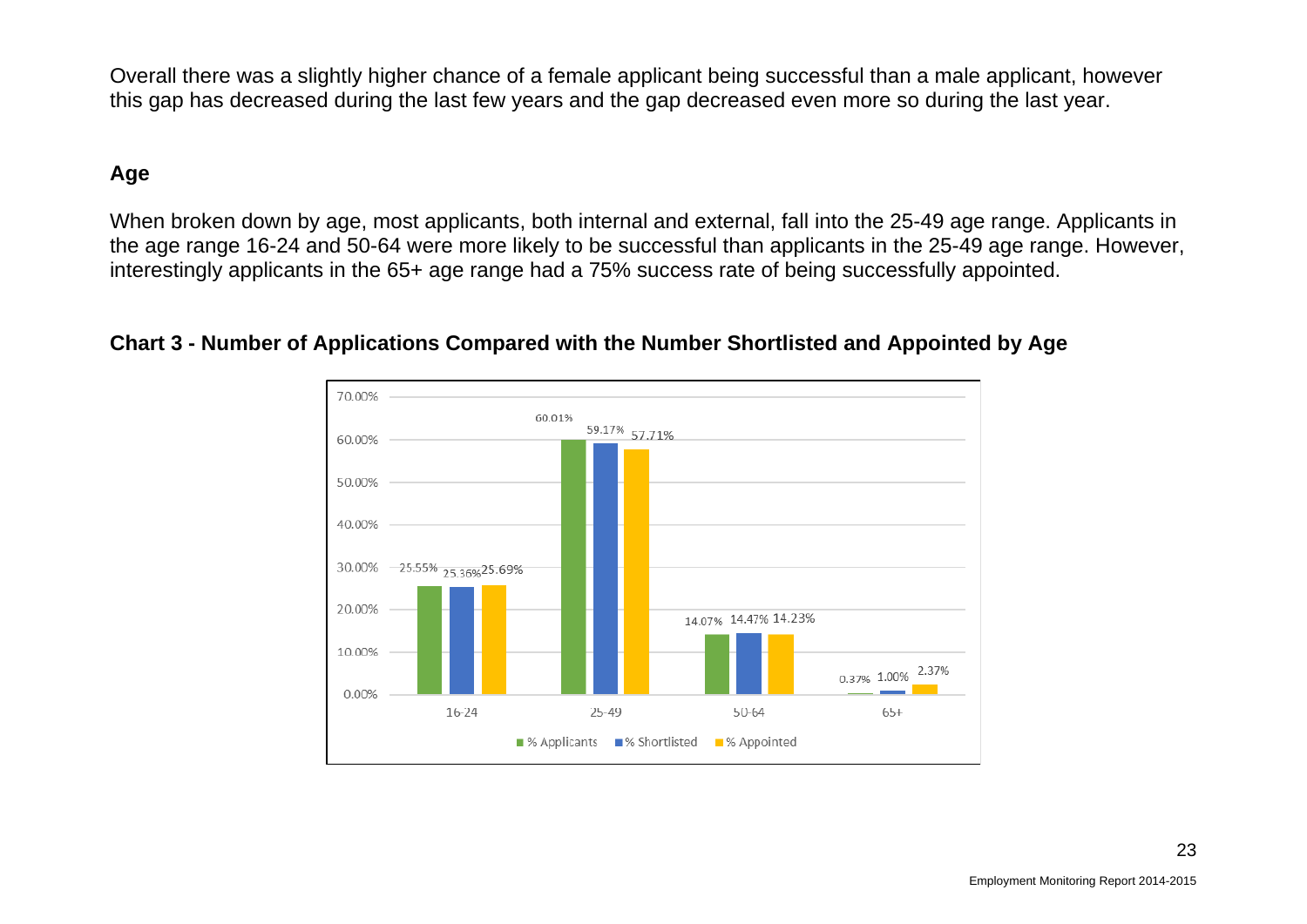### **Ethnicity**

There were 47 applications from candidates of an ethnic minority background, which was 2.09% of the total applications made. This is almost double the figure from last year, and although this is an extremely positive increase in applications from candidates of an ethnic minority background, the figure still remains slightly lower than the percentage of ethnic minority people who live in Conwy County as stated in the 2011 Census (2.3%). Ethnic minority applicants were as likely to be shortlisted as applicants from the Non Ethnic minority group, however Ethnic Minority applicants were less likely to be successfully appointed into posts.

#### **Ethnic Minority Applicants**

|                     | <b>Number Applied</b> | % Applied | <b>Number Shortlisted</b> | % Shortlisted | <b>Number Appointed</b> | % Appointed |
|---------------------|-----------------------|-----------|---------------------------|---------------|-------------------------|-------------|
| Ethnic minority     | 47                    | 2.09%     | 14                        | .98%          |                         | $0.00\%$    |
| Non Ethnic minority | 2206                  | 97.91%    | 692                       | 98.02%        | 253                     | 100.00%     |
| Total               | 2253                  |           | 706                       |               | 253                     |             |

#### **Disability**

The following table shows that 5.46% of applicants regarded themselves as Disabled, a slight increase on the previous year at 4.7%. The percentage of applicants who regard themselves as disabled has steadily increased over the recent years, with a 3.26% increase of applicants who regard themselves as disabled since 2007-2008. Community Development Service, Environment Roads & Facilities and Integrated Adults & Community Services attracted a high number of disabled applicants, followed closely by Regulatory & Housing Services and Children Family & Safeguarding.

#### **Applicants who regard themselves as Disabled**

|                         | <b>Number Applied</b> | % Applied | <b>Number Shortlisted</b> | % Shortlisted | Number Appointed | % Appointed |
|-------------------------|-----------------------|-----------|---------------------------|---------------|------------------|-------------|
| <b>Disabled</b>         | 123                   | 5.46%     | 30                        | 4.25%         |                  | .98%        |
| Not Disabled            | 2130                  | 94.54%    | 676                       | 95.75%        | 248              | 98.02%      |
| <b>Total Applicants</b> | 2253                  |           | 706                       |               | 253              |             |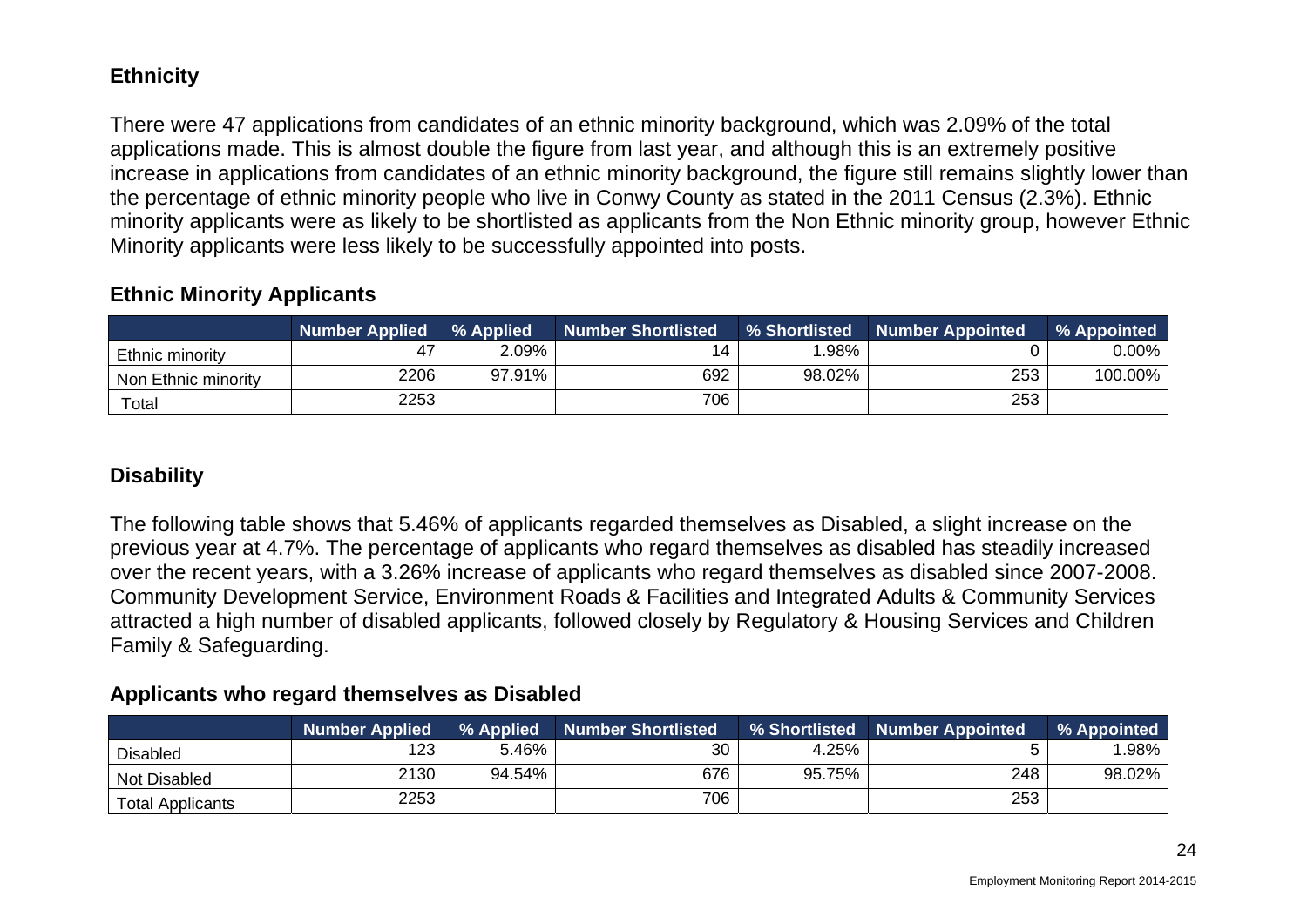Disabled applicants are just as likely as other applicants to be shortlisted, reflecting the Authority's Two Tick Scheme (applicants declaring a Disability and who meet the essential criteria for the job vacancy are guaranteed an interview). Despite an increase in applications received, the percentage of applicants shortlisted and appointed is slightly lower than last year.

# **Married/Civil Partnership - Lesbian, Gay & Bisexual - Religion & Belief - Transgender**

Insufficient data to be analysed.

#### **Summary**



#### **Chart 4 – Number of Applications Compared with the Number Shortlisted and Appointed by protected characteristic**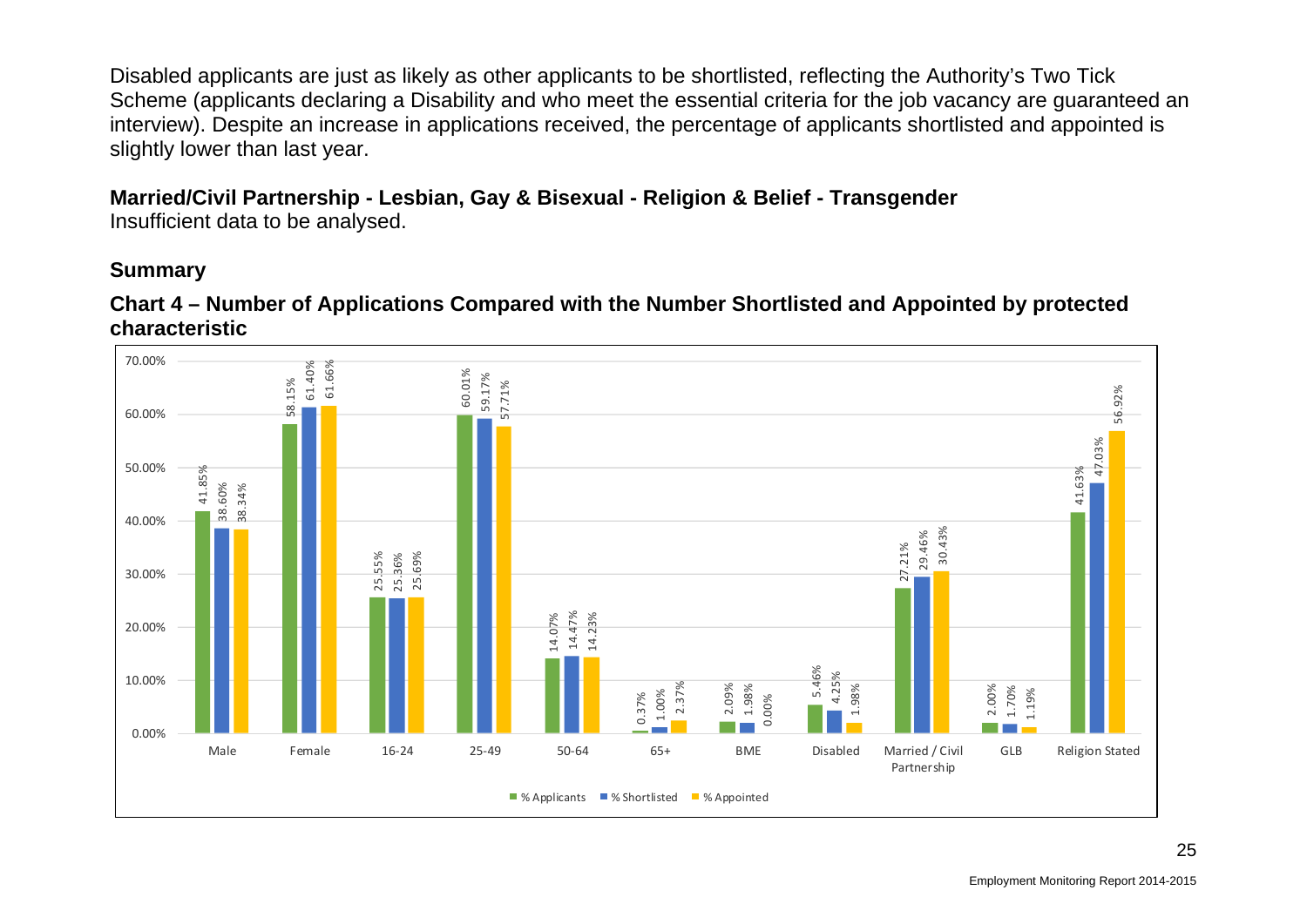|                        | <b>Applied</b> | <b>Shortlisted</b> | <b>Number</b><br>expected to be<br>shortlisted* | <b>Analysis of</b><br>shortlisting | <b>Appointed</b> | <b>Number</b><br>expected to be<br>appointed* | <b>Analysis of</b><br>appointments |
|------------------------|----------------|--------------------|-------------------------------------------------|------------------------------------|------------------|-----------------------------------------------|------------------------------------|
| Male                   | 937            | 271                | $260 - 327$                                     | As expected                        | 97               | $85 - 125$                                    | As expected                        |
| Female                 | 1302           | 431                | 368 - 448                                       | As expected                        | 156              | $122 - 170$                                   | As expected                        |
| <b>Ethnic Minority</b> | 47             | 14                 | $7 - 22$                                        | As expected                        | 0                | $1 - 10$                                      | Low                                |
| <b>Disabled</b>        | 123            | 30                 | $26 - 51$                                       | As expected                        | 5                | $7 - 21$                                      | Low                                |
| Age 16-24              | 554            | 177                | 148 - 199                                       | As expected                        | 65               | $47 - 77$                                     | As expected                        |
| Age 25-49              | 1301           | 413                | $368 - 447$                                     | As expected                        | 146              | $122 - 170$                                   | As expected                        |
| Age 50-64              | 305            | 101                | 76 - 115                                        | As expected                        | 36               | $23 - 45$                                     | As expected                        |
| Age 65+                | 8              |                    | $1 - 6$                                         | High                               | 6                | $0 - 3$                                       | High                               |
| Married                | 613            | 208                | 165 - 219                                       | As expected                        | 77               | $53 - 85$                                     | As expected                        |
| Religion               | 938            | 332                | $260 - 328$                                     | High                               | 144              | $85 - 125$                                    | High                               |
| Gay / Lesbian          | 45             | 12                 | $7 - 21$                                        | As expected                        | 3                | $1 - 9$                                       | As expected                        |

### **Summary of job applicant by protected characteristic**

\* This is the number that statistically would be expected to be shortlisted or appointed, all other things being equal.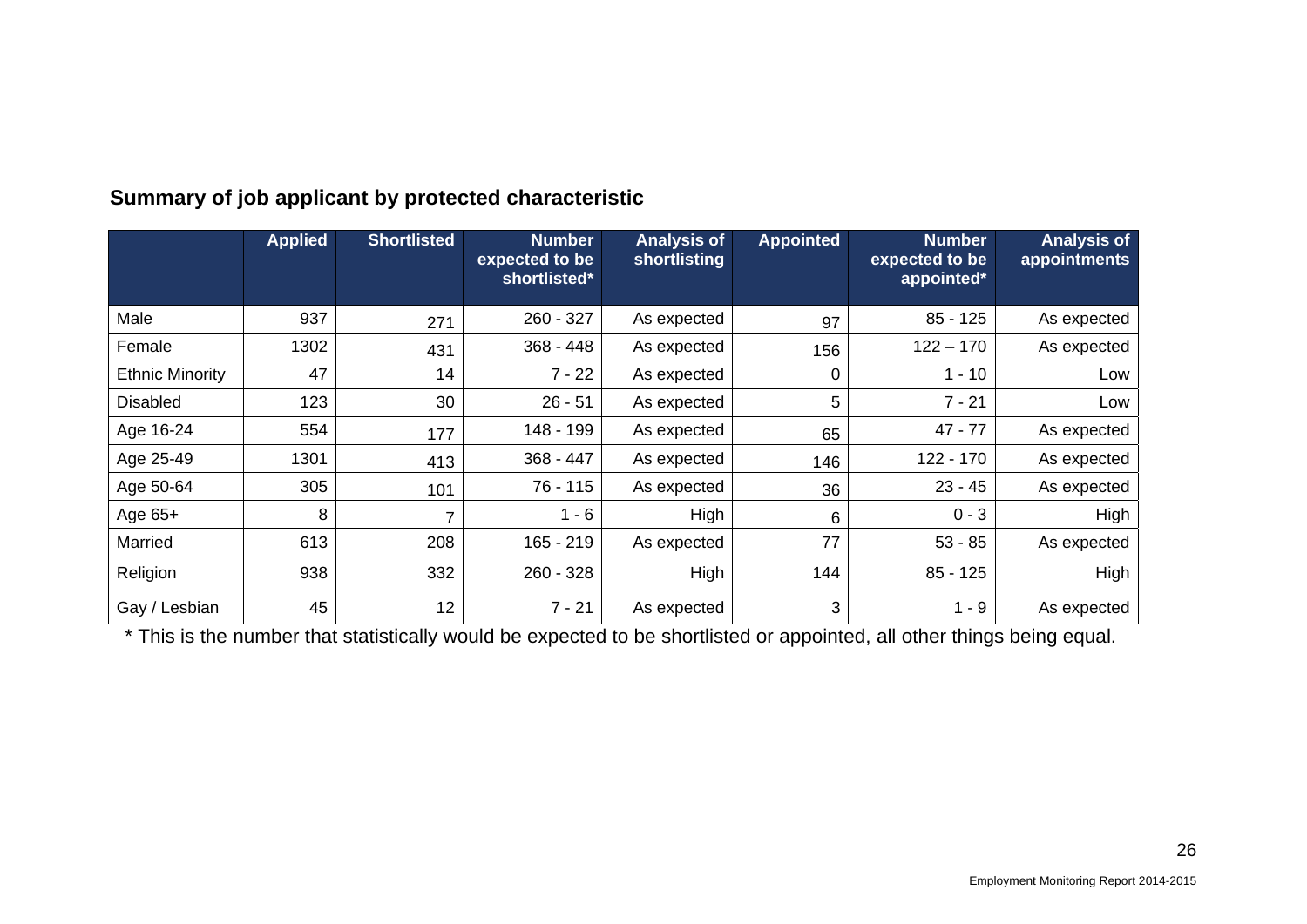# **5. Training Applications and Training Received**

Corporate training courses, as set out in our Learning and Development Plan, are automatically booked and recorded on our HR/Payroll system. Where services arrange separate ad hoc training for their employees, each service has a Training Link Officer whose responsibility it is to record that training on the HR/Payroll system. Therefore the training records held on our HR/Payroll system should reflect all training that has been undertaken across the Council. However it is possible that these records could be under-reported if not all training undertaken has been captured on the HR/Payroll system.

A manual process has been used within services to record applications for training that have not been approved. A workflow package has been put into place during this period to record on the HR/Payroll system applications for training in addition to training actually undertaken. This improvement to the HR/Payroll system will improve data capture as well as record the different stages in the training request process. We have also moved to a self-service system and this will enable staff to ensure their own training records are accurate.

**Table 13** below shows the actual training undertaken with turned down training applications added to it, to show the overall picture of training requests. This assumes that all courses undertaken were requested formally, although we know in practice this is often not the case, particularly where mandatory training is booked for staff without a training request form. Therefore we are not confident that the data in this table is very meaningful in identifying whether there has been any discrimination at the training request stage.

**Table 14** below shows the actual training undertaken during the period 2014-2015.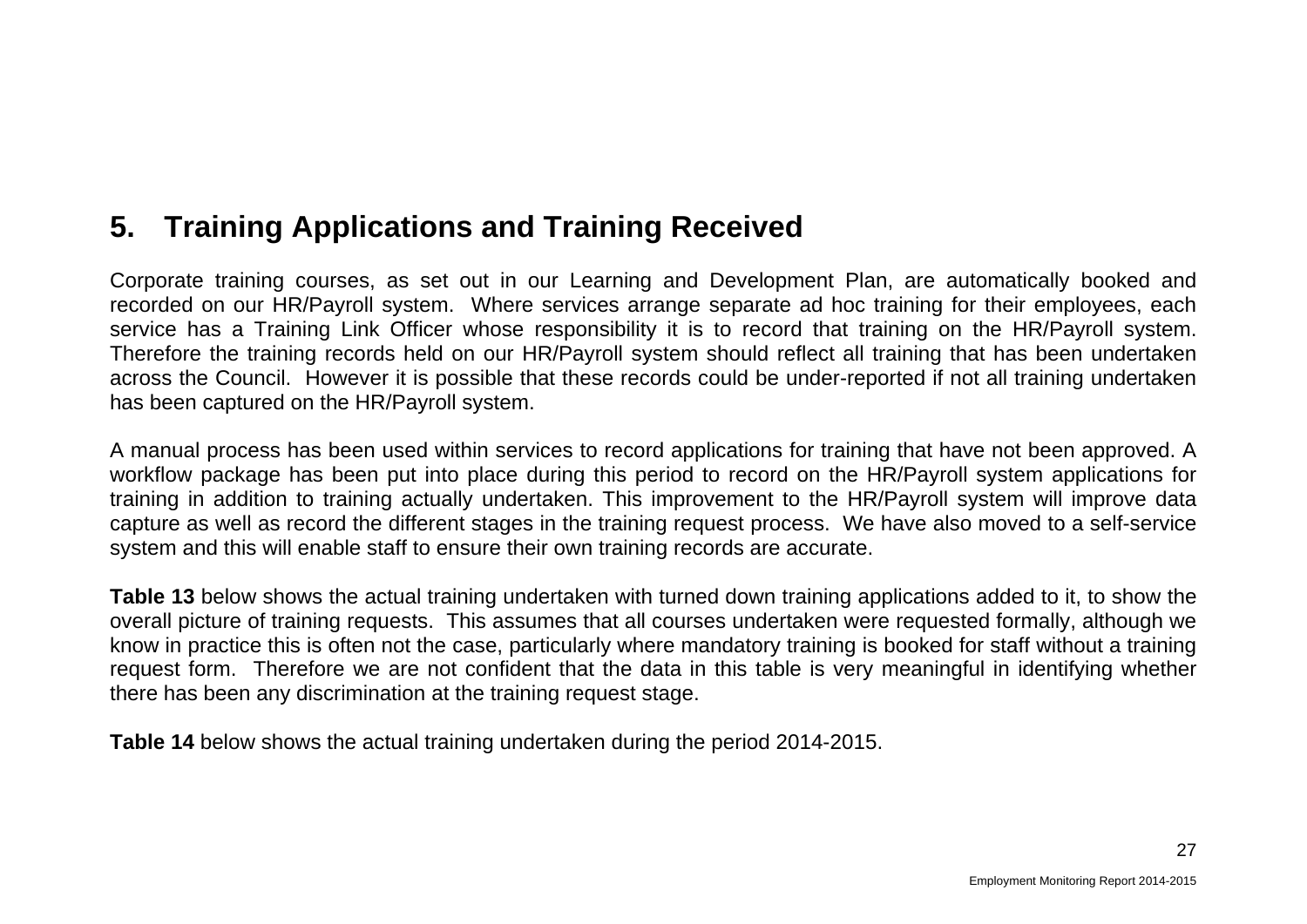| <b>Service</b>                                  | <b>Total</b><br><b>Training</b><br><b>Applications</b> | <b>Age 16</b><br>$-24$ | <b>Age 25</b><br>$-49$ | <b>Age 50</b><br>$-64$ | Age<br>$65+$ | <b>Female</b>  | <b>Male</b> | <b>Black</b><br><b>Minority</b><br><b>Ethnic</b> | <b>Disabled</b> | <b>Married / Civil</b><br>Partnership | Gay,<br>Lesbian,<br><b>Bisexual</b> | <b>Transgender</b> |
|-------------------------------------------------|--------------------------------------------------------|------------------------|------------------------|------------------------|--------------|----------------|-------------|--------------------------------------------------|-----------------|---------------------------------------|-------------------------------------|--------------------|
| Audit & Procurement                             | 4                                                      | $\star$                | $\star$                | $\star$                | $\star$      | $\star$        | $\star$     | $\star$                                          | $\star$         | $\star$                               |                                     | $\star$            |
| Children Family & Safeguarding                  | 831                                                    | $\star$                | 511                    | 289                    | 28           | 635            | 196         | 11                                               | 35              | 368                                   | $\overline{ }$                      | $\star$            |
| <b>Community Development Service</b>            | 229                                                    | 29                     | 129                    | 68                     | $\star$      | 144            | 85          | $\star$                                          | $\overline{7}$  | 90                                    | $\star$                             | $\star$            |
| <b>Corporate Financial Service</b>              | 10                                                     | $\star$                | $\overline{7}$         | $\star$                | $\star$      | 5              | 5           | $\star$                                          | $\star$         | $\star$                               | $\star$                             | $\star$            |
| Corporate Human Resources                       | 16                                                     | $\star$                | 10                     | $\star$                | $\star$      | 13             | $\star$     | $\star$                                          | $\star$         | 6                                     | $\star$                             | $\star$            |
| Corporate Improvement & Development             | 9                                                      | $\star$                | 6                      | $\star$                | $\star$      | $\overline{7}$ | $\star$     | $\star$                                          | $\star$         | 8                                     | $\star$                             | $\star$            |
| <b>Corporate Marketing &amp; Communications</b> | 6                                                      | $\star$                | $\star$                | $\star$                | $\star$      | $\star$        | $\star$     | $\star$                                          | $\star$         | $\star$                               |                                     |                    |
| Corporate Services                              | 3                                                      | $\star$                |                        | $\star$                | $\star$      |                | $\star$     | $\star$                                          | $\star$         | $\star$                               |                                     | $\star$            |
| <b>Education Services</b>                       | 358                                                    | 18                     | 232                    | 105                    | $\star$      | 267            | 91          |                                                  | $\star$         | 196                                   |                                     | $\star$            |
| <b>Environment Roads &amp; Facilities</b>       | 200                                                    | $\star$                | 132                    | 64                     | $\star$      | 77             | 123         | $\star$                                          | $\star$         | 101                                   | $\star$                             | $\star$            |
| Estates & Asset Management                      | $\mathbf{2}$                                           | $\star$                | $\star$                | $\star$                | $\star$      | $\star$        | $\star$     | $\ddot{\phantom{a}}$                             | $\star$         |                                       |                                     | $\star$            |
| Information Technology                          | 36                                                     | $\star$                | 24                     | 10                     | $\star$      | 16             | 20          | $\star$                                          | $\star$         | 13                                    | $\star$                             | $\star$            |
| Integrated Adults & Community Services          | 1569                                                   | 43                     | 848                    | 641                    | 37           | 1339           | 230         | 29                                               | 59              | 881                                   | 8                                   | $\star$            |
| Law & Governance                                | 59                                                     | $\star$                | 39                     | 18                     | $\star$      | 27             | 32          |                                                  | $\star$         | 33                                    |                                     | $\star$            |
| Partnerships                                    | $\mathbf{2}$                                           | $\star$                | $\star$                | $\star$                | $\star$      | $\star$        | $\star$     |                                                  | $\star$         | $\star$                               | $\star$                             |                    |
| Regulatory & Housing Services                   | 136                                                    | 12                     | 94                     | 25                     | 5            | 85             | 51          | $\star$                                          | $\star$         | 83                                    | $\star$                             | $\star$            |
| Revenues & Benefits Service                     | 40                                                     | 10                     | 24                     | 6                      | $\star$      | 23             | 17          | $\star$                                          | $\star$         | 19                                    | $\star$                             | $\star$            |
| Theatres & Conference Centre                    | 110                                                    | 29                     | 54                     | 24                     | $\star$      | 58             | 52          | $\star$                                          | $\star$         | 36                                    | 8                                   | $\star$            |
| <b>Total</b>                                    | 3620                                                   | 155                    | 2120                   | 1263                   | 82           | 2707           | 913         | 43                                               | 106             | 1844                                  | 31                                  | 0                  |

# **Table 13a - Training Applications by Service for Conwy County Borough Council – 2014/15**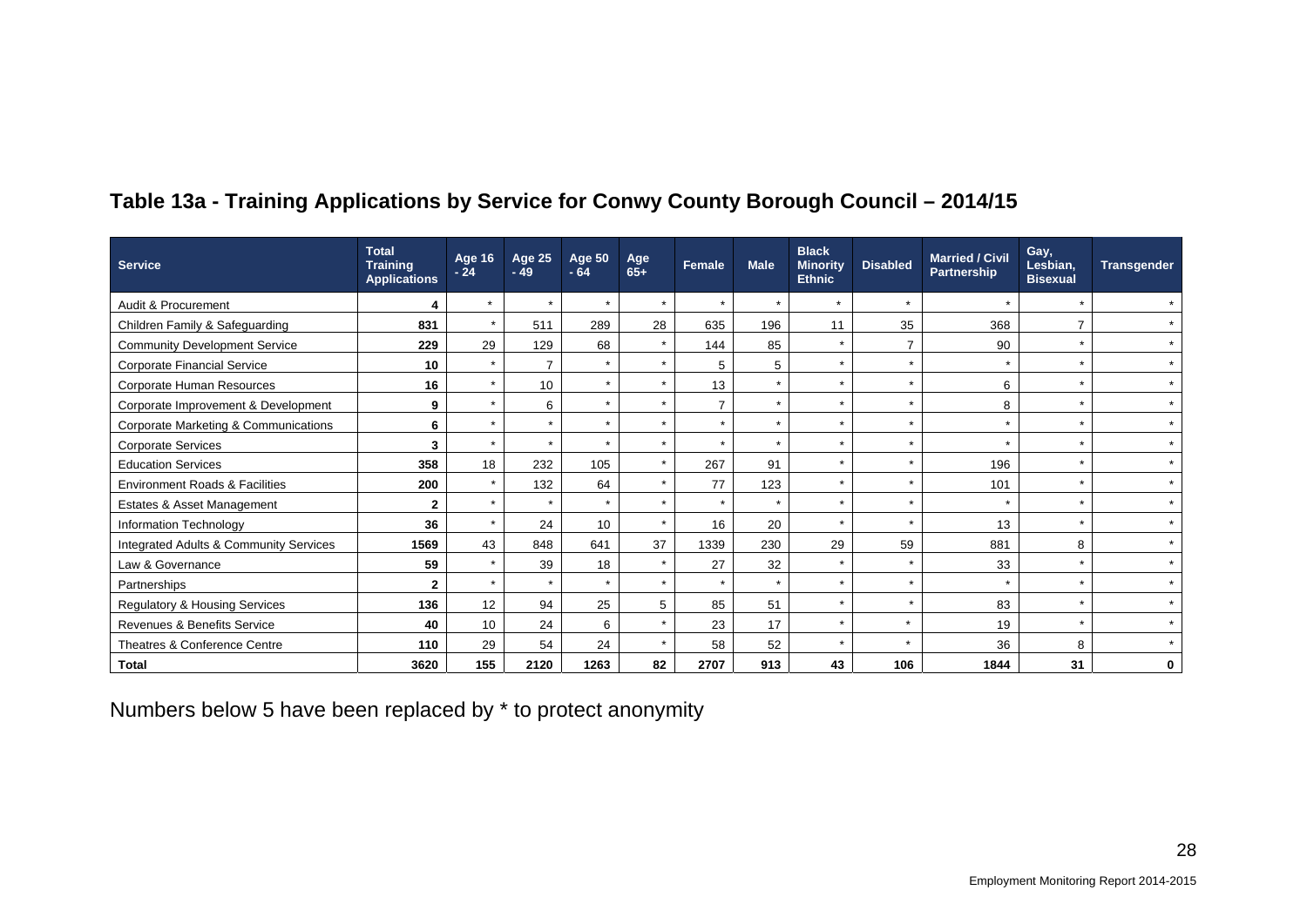# **Table 13b - Training Applications by religion and belief**

| <b>Service</b>                                  | <b>Total</b><br><b>Training</b><br><b>Applications</b> | Agnostic | <b>Atheist</b> | <b>Buddhist</b> | <b>Christian</b> | <b>Hindu</b> | <b>Jewish</b> | <b>Muslim</b> | <b>No</b><br>Religion | <b>Not Stated</b> | Other   | Prefer<br>Not to<br>Say |
|-------------------------------------------------|--------------------------------------------------------|----------|----------------|-----------------|------------------|--------------|---------------|---------------|-----------------------|-------------------|---------|-------------------------|
| Audit & Procurement                             | 4                                                      |          | $\star$        | $\star$         | $\star$          | $\star$      | $\star$       | $\star$       |                       | $\star$           | $\star$ |                         |
| Children Family & Safeguarding                  | 831                                                    | 8        | $\star$        | 12              | 304              | $\star$      | $\star$       | $\star$       | 206                   | 247               | 6       | 48                      |
| <b>Community Development Service</b>            | 229                                                    | 5        | $\star$        | $\star$         | 60               | $\star$      | $\star$       | $\star$       | 31                    | 123               |         | $\overline{7}$          |
| <b>Corporate Financial Service</b>              | 10                                                     | $\star$  | $\star$        | $\star$         | $\star$          | $\star$      | $\star$       | $\star$       | $\star$               | $\star$           | $\star$ | $\star$                 |
| Corporate Human Resources                       | 16                                                     | $\star$  | $\star$        | $\star$         | 10               | $\star$      | $\star$       | $\star$       | 5                     | $\star$           |         |                         |
| Corporate Improvement & Development             | 9                                                      | $\star$  | $\star$        | $\star$         | $\star$          | $\star$      | $\star$       | $\star$       | $\star$               | $\star$           |         | $\star$                 |
| <b>Corporate Marketing &amp; Communications</b> | 6                                                      | $\star$  | $\star$        | $\star$         | $\star$          | $\star$      | $\star$       | $\star$       | $\star$               | $\star$           |         | $\star$                 |
| <b>Corporate Services</b>                       | 3                                                      | $\star$  | $\star$        | $\star$         | $\star$          | $\star$      | $\star$       | $\star$       | $\star$               | $\star$           |         | $\star$                 |
| <b>Education Services</b>                       | 358                                                    | $\star$  | $\star$        | $\star$         | 27               | $\star$      | $\star$       | $\star$       | 12                    | 317               | $\star$ | $\star$                 |
| Environment Roads & Facilities                  | 200                                                    | $\star$  | $\star$        | $\star$         | 77               | $\star$      | $\star$       | $\star$       | 47                    | 58                |         | 11                      |
| Estates & Asset Management                      | $\mathbf{2}$                                           | $\star$  | $\star$        | $\star$         | $\star$          | $\star$      | $\star$       | $\star$       | $\star$               | $\star$           | $\star$ | $\star$                 |
| Information Technology                          | 36                                                     | $\star$  | $\star$        | $\star$         | 8                | $\star$      | $\star$       | $\star$       | 22                    | $\star$           |         |                         |
| Integrated Adults & Community Services          | 1569                                                   | $\star$  | $\star$        | $\star$         | 617              | $\star$      | $\star$       | $\star$       | 291                   | 500               | 24      | 120                     |
| Law & Governance                                | 59                                                     | $\star$  | $\star$        | $\star$         | 23               | $\star$      | $\star$       | $\star$       | 19                    | 16                | $\star$ | $\star$                 |
| Partnerships                                    | $\overline{2}$                                         | $\star$  | $\star$        | $\star$         | $\star$          | $\star$      | $\star$       | $\star$       | $\star$               | $\star$           | $\star$ | $\star$                 |
| <b>Regulatory &amp; Housing Services</b>        | 136                                                    | $\star$  | $\star$        | $\star$         | 37               | $\star$      | $\star$       | $\star$       | 14                    | 72                | $\star$ | 9                       |
| <b>Revenues &amp; Benefits Service</b>          | 40                                                     | $\star$  | $\star$        | $\star$         | 16               | $\star$      | $\star$       | $\star$       | 9                     | 9                 |         | $\star$                 |
| Theatres & Conference Centre                    | 110                                                    | $\star$  | $\star$        | $\star$         | 35               | $\star$      | $\star$       | $\star$       | 20                    | 52                |         | $\star$                 |
| Total                                           | 3620                                                   | 21       | 11             | 15              | 1224             | 8            |               |               | 685                   | 1409              | 39      | 206                     |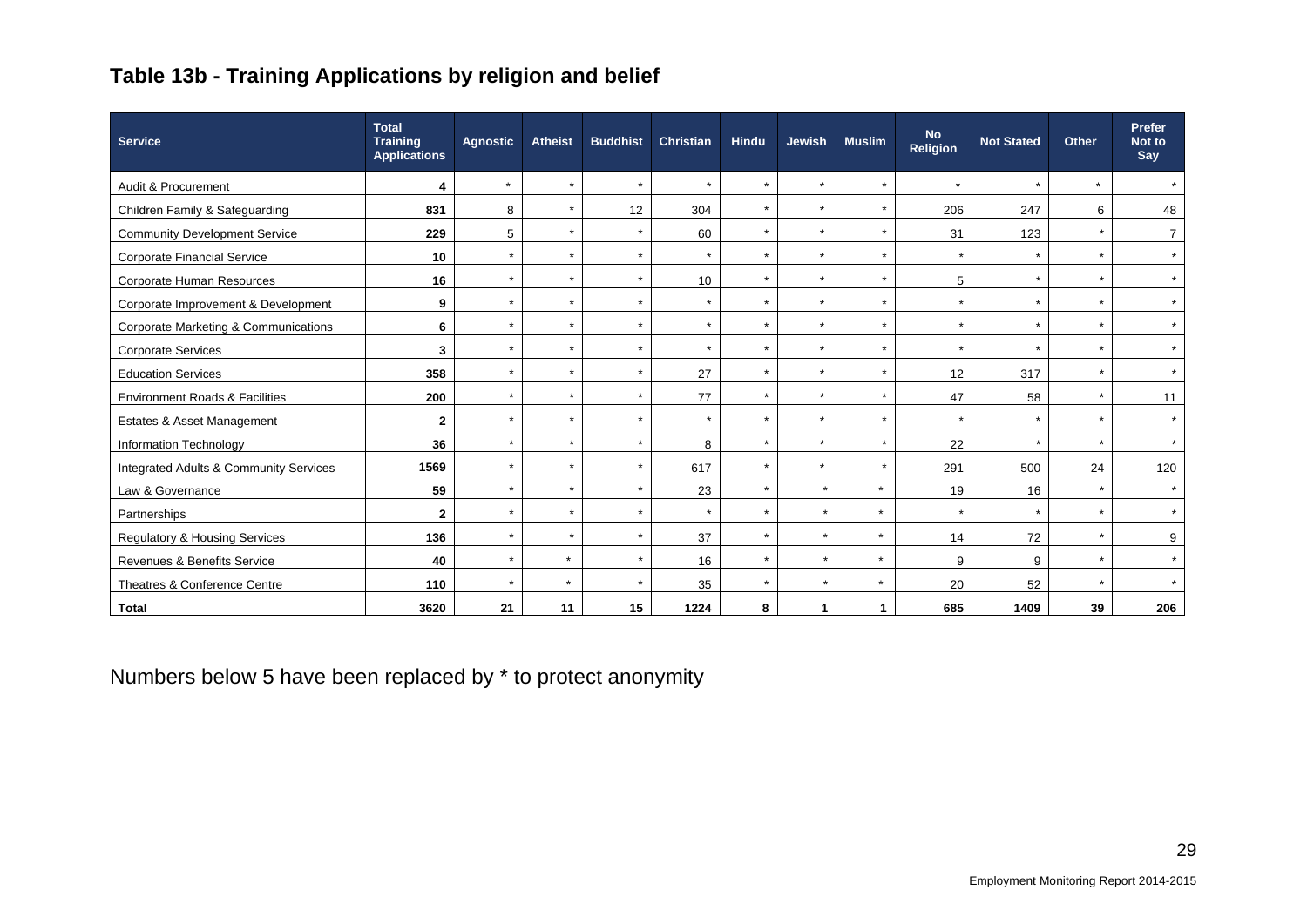# **Table 14a - Training Completed by Service for Conwy County Borough Council – 2014/15**

| <b>Service</b>                                  | <b>Total</b><br><b>Training</b><br><b>Applications</b> | Age 16<br>$-24$ | <b>Age 25</b><br>$-49$ | <b>Age 50</b><br>$-64$ | Age<br>65+ | Female         | <b>Male</b> | <b>Black</b><br><b>Minority</b><br><b>Ethnic</b> | <b>Disabled</b> | Married /<br><b>Civil</b><br><b>Partnership</b> | Gay,<br>Lesbian.<br><b>Bisexual</b> | <b>Transgender</b> |
|-------------------------------------------------|--------------------------------------------------------|-----------------|------------------------|------------------------|------------|----------------|-------------|--------------------------------------------------|-----------------|-------------------------------------------------|-------------------------------------|--------------------|
| Audit & Procurement                             | 4                                                      | $\star$         | $\star$                | $\star$                | $\star$    | $\star$        | $\star$     | $\star$                                          | $\star$         | $\star$                                         |                                     | $\star$            |
| Children Family & Safeguarding                  | 831                                                    | $\star$         | 511                    | 289                    | 28         | 635            | 196         | 11                                               | 35              | 368                                             | $\overline{7}$                      | $\star$            |
| <b>Community Development Service</b>            | 229                                                    | 29              | 129                    | 68                     | $\star$    | 144            | 85          | $\star$                                          | $\overline{7}$  | 90                                              | $\star$                             | $\star$            |
| <b>Corporate Financial Service</b>              | 10                                                     | $\star$         | $\overline{7}$         | $\star$                | $\star$    | 5              | 5           | $\star$                                          | $\star$         | $\star$                                         | $\star$                             | $\star$            |
| Corporate Human Resources                       | 16                                                     | $\star$         | 10                     | $\star$                | $\star$    | 13             | $\star$     | $\star$                                          | $\star$         | 6                                               | $\star$                             | $\star$            |
| Corporate Improvement & Development             | 9                                                      | $\star$         | 6                      | $\star$                | $\star$    | $\overline{7}$ | $\star$     | $\star$                                          | $\star$         | 8                                               | $\star$                             | $\star$            |
| <b>Corporate Marketing &amp; Communications</b> | 6                                                      | $\star$         | $\star$                | $\star$                | $\star$    | $\star$        | $\star$     | $\star$                                          | $\star$         |                                                 | $\star$                             | $\star$            |
| <b>Corporate Services</b>                       | 3                                                      | $\star$         | $\star$                | $\star$                | $\star$    | $\star$        | $\star$     | $\star$                                          | $\star$         | $\star$                                         | $\star$                             | $\star$            |
| <b>Education Services</b>                       | 358                                                    | 18              | 232                    | 105                    | $\star$    | 267            | 91          | $\star$                                          | $\star$         | 196                                             | $\star$                             | $\star$            |
| <b>Environment Roads &amp; Facilities</b>       | 200                                                    | $\star$         | 132                    | 64                     | $\star$    | 77             | 123         | $\star$                                          | $\star$         | 101                                             | $\star$                             | $\star$            |
| Estates & Asset Management                      | $\mathbf{2}$                                           | $\star$         | ٠                      | $\star$                | $\star$    | $\star$        | $\star$     | $\star$                                          | $\star$         | $\star$                                         | $\star$                             | $\star$            |
| Information Technology                          | 36                                                     | $\star$         | 24                     | 10                     | $\star$    | 16             | 20          |                                                  | $\star$         | 13                                              | $\star$                             | $\star$            |
| Integrated Adults & Community Services          | 1569                                                   | 43              | 848                    | 641                    | 37         | 1339           | 230         | 29                                               | 59              | 881                                             | 8                                   | $\star$            |
| Law & Governance                                | 59                                                     | $\star$         | 39                     | 18                     | $\star$    | 27             | 32          | $\star$                                          | $\star$         | 33                                              | $\star$                             | $\star$            |
| Partnerships                                    | $\overline{2}$                                         | $\star$         | $\star$                | $\star$                | $\star$    | $\star$        | $\star$     | $\star$                                          | $\star$         | $\star$                                         | $\star$                             | $\star$            |
| <b>Regulatory &amp; Housing Services</b>        | 136                                                    | 12              | 94                     | 25                     | 5          | 85             | 51          | $\star$                                          | $\star$         | 83                                              | $\star$                             | $\star$            |
| <b>Revenues &amp; Benefits Service</b>          | 40                                                     | 10              | 24                     | 6                      | $\star$    | 23             | 17          | $\star$                                          | $\star$         | 19                                              | $\star$                             | $\star$            |
| Theatres & Conference Centre                    | 110                                                    | 29              | 54                     | 24                     | $\star$    | 58             | 52          |                                                  | $\star$         | 36                                              | 8                                   | $\star$            |
| <b>Total</b>                                    | 3620                                                   | 155             | 2120                   | 1263                   | 82         | 2707           | 913         | 43                                               | 106             | 1844                                            | 31                                  | 0                  |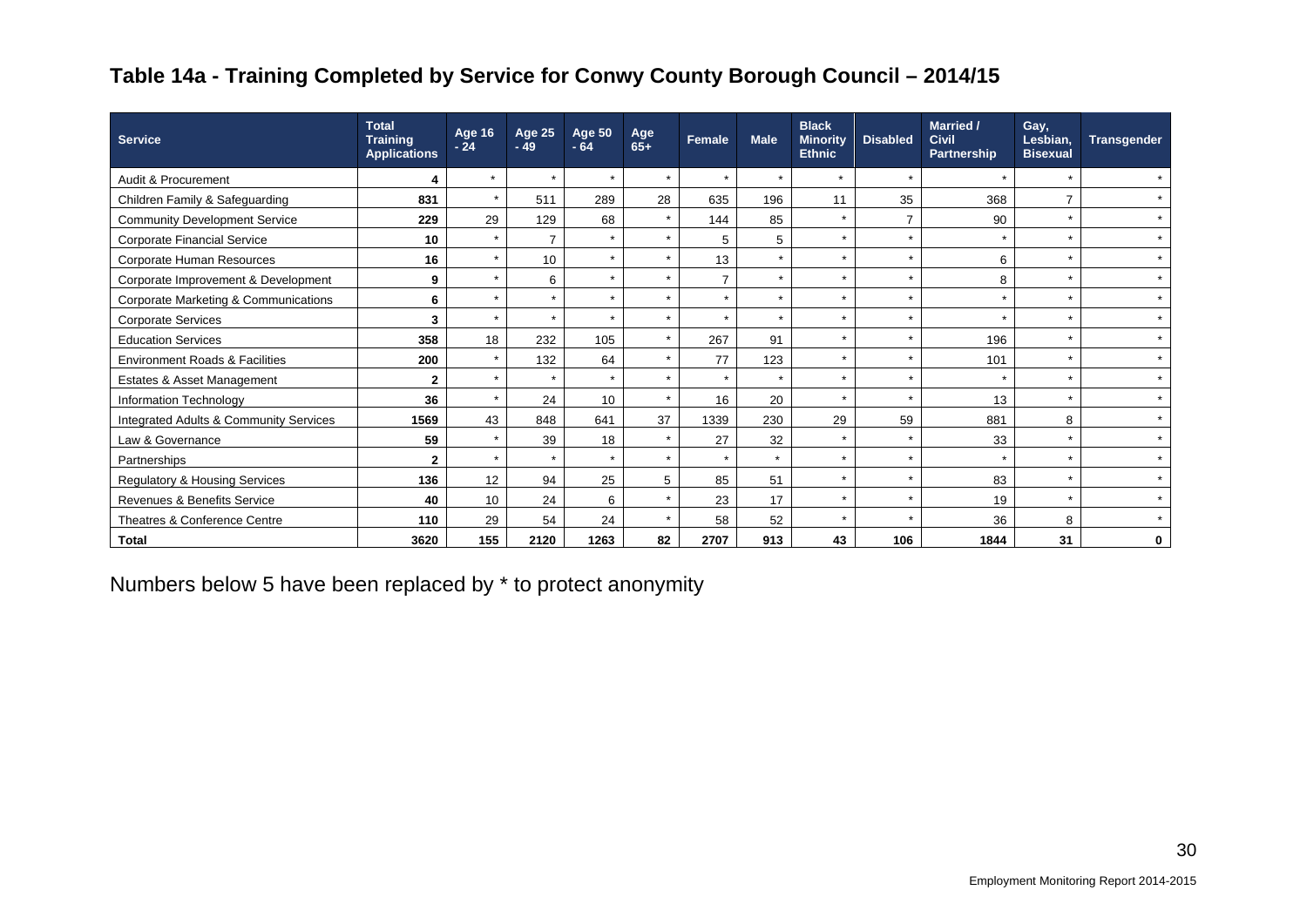# **Table 14b – Training Completed by religion and belief**

| <b>Service</b>                                  | <b>Total</b><br><b>Training</b><br><b>Applications</b> | <b>Agnostic</b> | <b>Atheist</b> | <b>Buddhist</b> | <b>Christian</b> | <b>Hindu</b> | <b>Jewish</b> | <b>Muslim</b> | <b>No</b><br>Religion | <b>Not</b><br><b>Stated</b> | <b>Other</b> | Prefer<br>Not to<br>Say |
|-------------------------------------------------|--------------------------------------------------------|-----------------|----------------|-----------------|------------------|--------------|---------------|---------------|-----------------------|-----------------------------|--------------|-------------------------|
| Audit & Procurement                             | 4                                                      | $\star$         | $\star$        | $\star$         | $\star$          | $\star$      | $\star$       | $\star$       | $\star$               | $\star$                     | $\star$      | $\star$                 |
| Children Family & Safeguarding                  | 831                                                    | 8               | $\star$        | 12              | 304              | $\star$      | $\star$       | $\star$       | 206                   | 247                         | 6            | 48                      |
| <b>Community Development Service</b>            | 229                                                    | 5               | $\star$        | $\star$         | 60               | $\star$      | $\star$       | $\star$       | 31                    | 123                         | $\star$      | $\overline{7}$          |
| <b>Corporate Financial Service</b>              | 10                                                     | $\star$         | $\star$        | $\star$         | $\star$          | $\star$      | $\star$       | $\star$       | $\star$               | $\star$                     | $\star$      | $\star$                 |
| <b>Corporate Human Resources</b>                | 16                                                     | $\star$         | $\star$        | $\star$         | 10               | $\star$      | $\star$       | $\star$       | 5                     | $\star$                     | $\star$      |                         |
| Corporate Improvement & Development             | 9                                                      | $\star$         | $\star$        | $\star$         | $\star$          | $\star$      | $\star$       | $\star$       | $\star$               | $\star$                     | $\star$      | $\star$                 |
| <b>Corporate Marketing &amp; Communications</b> | 6                                                      | $\star$         | $\star$        | $\star$         | $\star$          | $\star$      | $\star$       | $\star$       | $\star$               | $\star$                     | $\star$      | $\star$                 |
| <b>Corporate Services</b>                       | 3                                                      | $\star$         | $\star$        | $\star$         | $\star$          | $\star$      | $\star$       | $\star$       | $\star$               | $\star$                     | $\star$      | $\star$                 |
| <b>Education Services</b>                       | 358                                                    | $\star$         | $\star$        | $\star$         | 27               | $\star$      | $\star$       | $\star$       | 12                    | 317                         | $\star$      | $\star$                 |
| <b>Environment Roads &amp; Facilities</b>       | 200                                                    | $\star$         | $\star$        | $\star$         | 77               | $\star$      | $\star$       | $\star$       | 47                    | 58                          | $\star$      | 11                      |
| Estates & Asset Management                      | $\mathbf{2}$                                           | $\star$         | $\star$        | $\star$         | $\star$          | $\star$      | $\star$       | $\star$       | $\star$               | $\star$                     | $\star$      | $\star$                 |
| Information Technology                          | 36                                                     | $\star$         | $\star$        | $\star$         | 8                | $\star$      | $\star$       | $\star$       | 22                    | $\star$                     | $\star$      | $\star$                 |
| Integrated Adults & Community Services          | 1569                                                   | $\star$         | $\star$        | $\star$         | 617              | 8            | $\star$       | $\star$       | 291                   | 500                         | 24           | 120                     |
| Law & Governance                                | 59                                                     | $\star$         | $\star$        | $\star$         | 23               | $\star$      | $\star$       | $\star$       | 19                    | 16                          | $\star$      |                         |
| Partnerships                                    | $\mathbf{2}$                                           | $\star$         | $\star$        | $\star$         | $\star$          | $\star$      | $\star$       | $\star$       | $\star$               | $\star$                     | $\star$      | $\star$                 |
| <b>Regulatory &amp; Housing Services</b>        | 136                                                    | $\star$         | $\star$        | $\star$         | 37               | $\star$      | $\star$       | $\star$       | 14                    | 72                          | $\star$      | 9                       |
| Revenues & Benefits Service                     | 408                                                    | $\star$         | $\star$        | $\star$         | 16               | $\star$      | $\star$       | $\star$       | 9                     | 9                           | $\star$      | $\star$                 |
| Theatres & Conference Centre                    | 110                                                    | $\star$         | $\star$        | $\star$         | 35               | $\star$      | $\star$       | $\star$       | 20                    | 52                          | $\star$      | $\star$                 |
| <b>Total</b>                                    | 3620                                                   | 21              | 11             | 15              | 1224             | 8            | 1.            |               | 685                   | 1409                        | 39           | 206                     |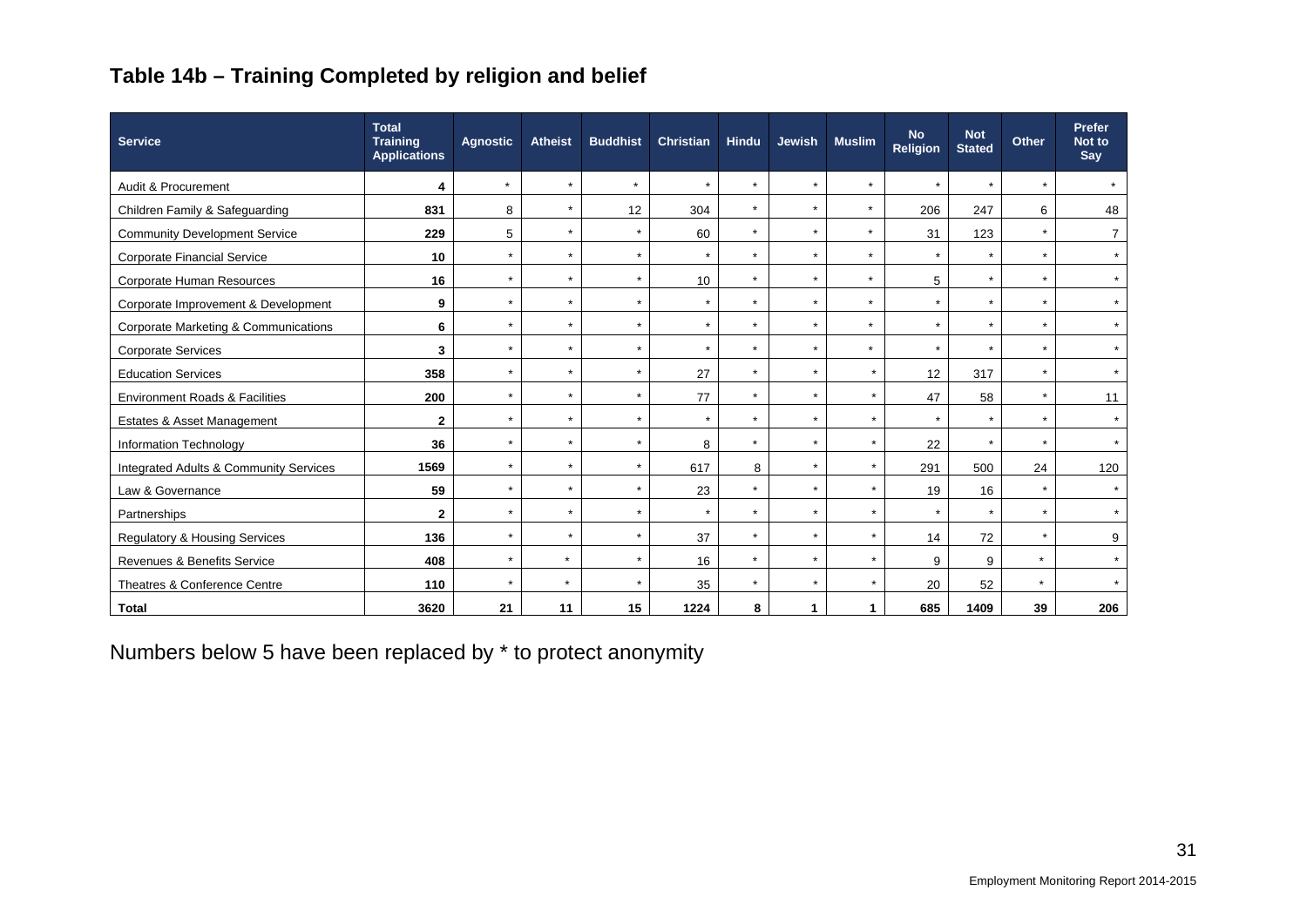**Engaging Diversity Module Completed from 1st April 2014 to 31st March 2015** 

|                  | <b>Engaging Diversity</b> | Total Number of Modules<br><b>Completed</b> |
|------------------|---------------------------|---------------------------------------------|
| No. of Employees | 211                       | つつ1つ                                        |

#### **Table 16 - Analysis of completed Training Events – 2014/15**

|                              | <b>No. of Completed</b><br><b>Training Events</b> | % of Completed<br><b>Training Events</b> | % of Staff Currently<br><b>Employees</b> | <b>Analysis</b> |
|------------------------------|---------------------------------------------------|------------------------------------------|------------------------------------------|-----------------|
| Male                         | 913                                               | 25.22%                                   | 25.91%                                   | As expected     |
| Female                       | 2707                                              | 74.78%                                   | 74.09%                                   | As expected     |
| <b>Black Minority Ethnic</b> | 43                                                | 1.19%                                    | 0.51%                                    | As expected     |
| <b>Disabled</b>              | 106                                               | 2.93%                                    | 1.68%                                    | As expected     |
| $16 - 24$                    | 155                                               | 4.28%                                    | 7.07%                                    | Low             |
| $25 - 49$                    | 2120                                              | 58.56%                                   | 56.24%                                   | As expected     |
| $50 - 64$                    | 1263                                              | 34.89%                                   | 33.37%                                   | As expected     |
| $65+$                        | 82                                                | 2.27%                                    | 3.31%                                    | As expected     |
| Married / Civil Partnership  | 1844                                              | 50.94%                                   | 54.52%                                   | As expected     |
| Gay / Lesbian / Bisexual     | 31                                                | 0.86%                                    | 0.32%                                    | As expected     |
| Religion / Belief            | 1320                                              | 36.46%                                   | 7.07%                                    | AS expected     |
| Transgender                  | 0                                                 | $0.00\%$                                 | 0.14%                                    | Low             |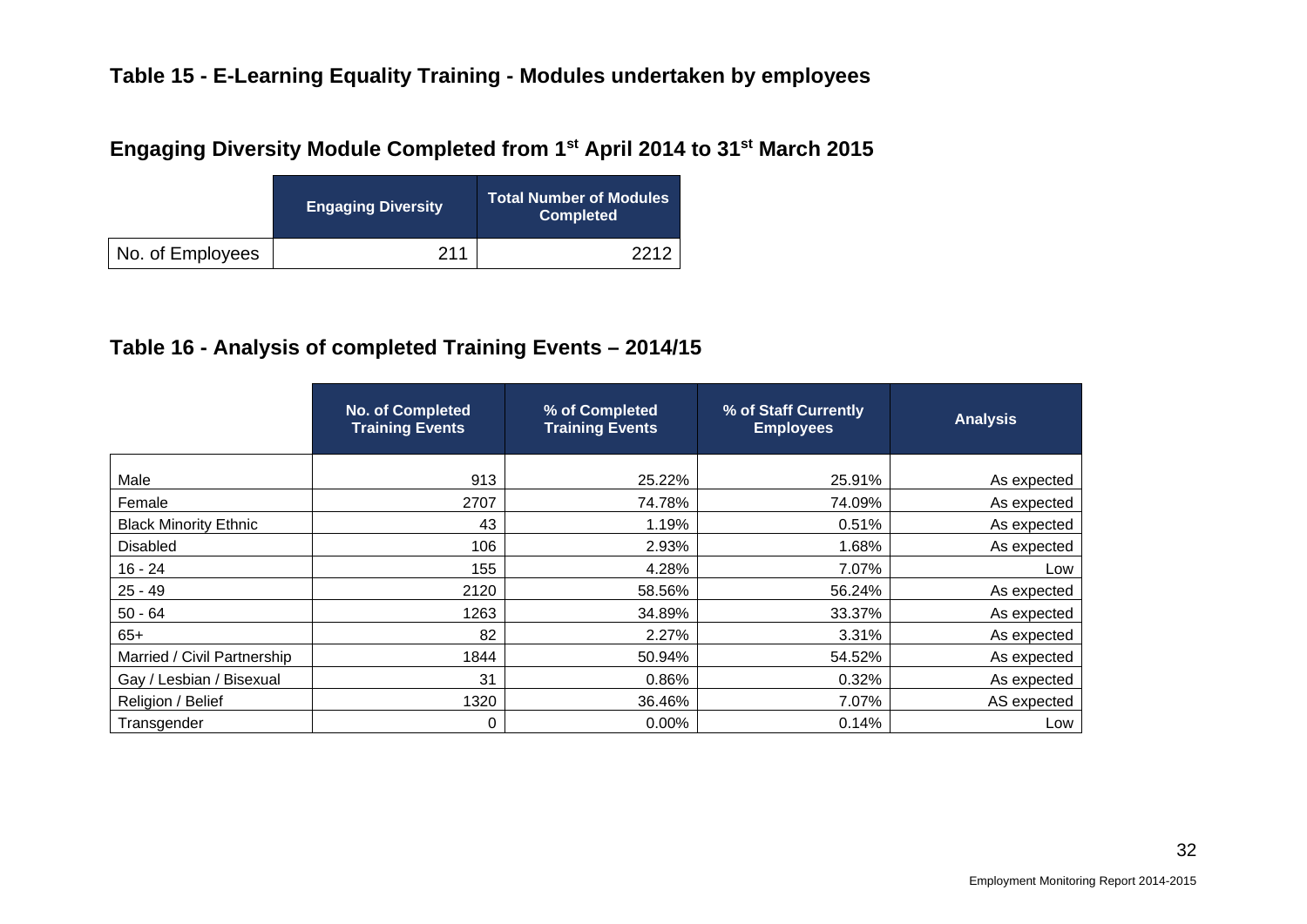The statistics evidence that employees aged 16-24 years old and employees who have declared themselves as transgender appear slightly less likely to receive training than other protected characteristics and age bands. Men are just as likely as women to receive training, as are employees from an ethnic minority background and employees who regard themselves as disabled.

Many in-house courses are now part of the Corporate Learning and Development Plan for Conwy and attendance at these courses is recorded on the HR/Payroll system. Ad-hoc training events are also recorded on the HR/Payroll system to ensure employees training records are accurate and up to date. There is however insufficient information to undertake any meaningful data analysis from the data obtained on the number of training applications which were turned down.

Employees who have accessed training and have declared information in regard to religion and belief are as follows; 34% Christian, 19% no religion, 1% Agnostic, 0.5% Atheist, 0.7% Buddhist, 0.4% Hindu, 0.04% Jewish, 0.04% Muslim and 1% other.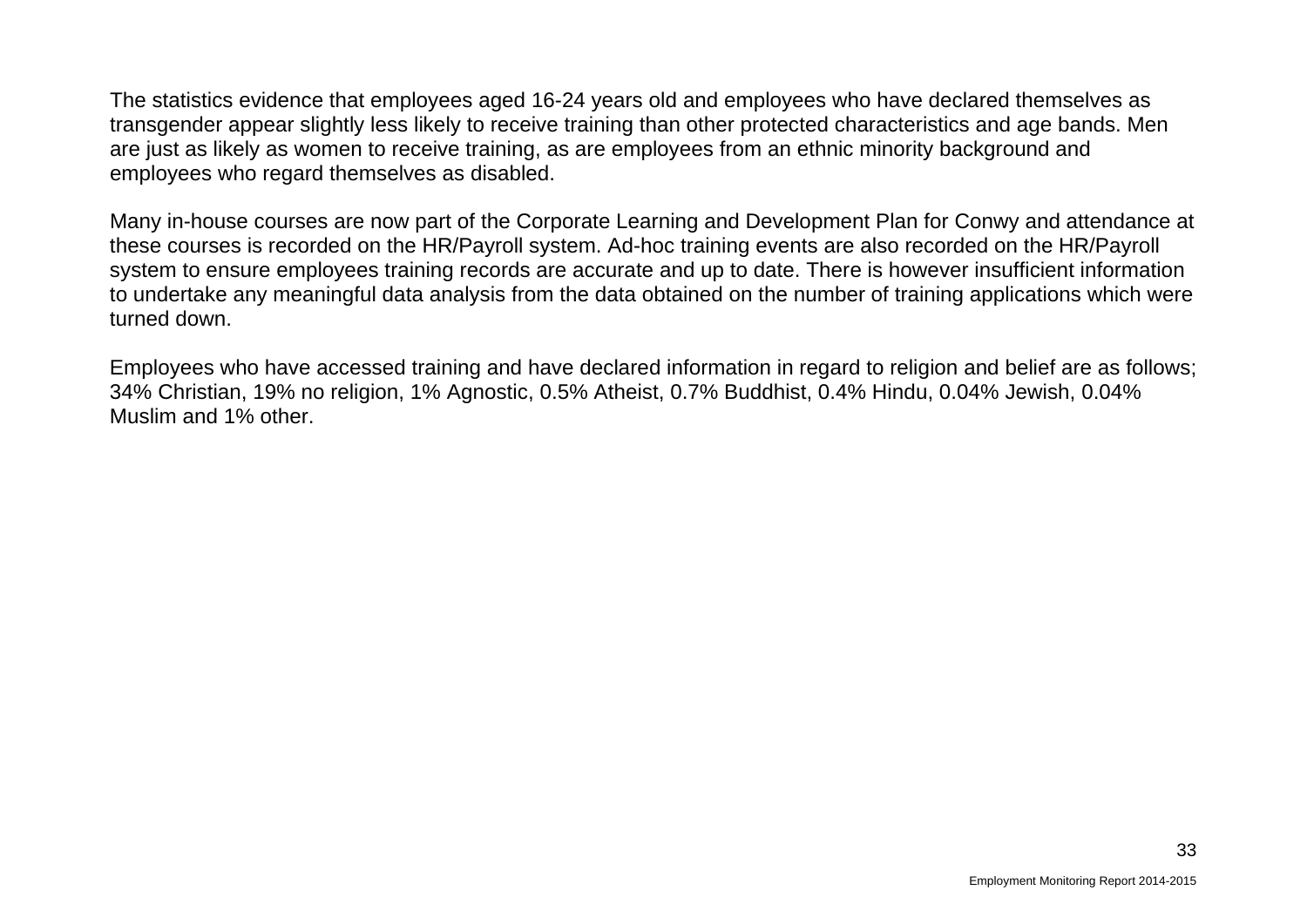# **6. Grievances / Disciplinary Action and other Cases**

Note: Any figures less than five have been rounded down to zero to protect the identity of individuals. Totals remain unchanged.

| <b>Cases</b>                 | <b>Total</b> | <b>Male</b> | Female | $-24$ | Age 16 Age 25<br>$-49$ | <b>Age 50</b><br>$-64$ | Age<br>$65 +$ | <b>Black</b><br><b>Minority</b><br><b>Ethnic</b> | <b>Disabled</b> | <b>Married /</b><br><b>Civil</b><br><b>Partnership</b> | Gay,<br>Lesbian,<br>Bisexual & Belief | <b>Religion</b> | Transgender |
|------------------------------|--------------|-------------|--------|-------|------------------------|------------------------|---------------|--------------------------------------------------|-----------------|--------------------------------------------------------|---------------------------------------|-----------------|-------------|
| <b>Sickness Absence</b>      | 205          | 62          | 143    |       | 113                    | 83                     |               |                                                  | 13              | 97                                                     |                                       | 64              |             |
| Grievance / Bullying         | 23           | 16          |        |       | 13                     | 10                     |               |                                                  |                 | 12                                                     |                                       | 10              |             |
| Disciplinary /<br>Capability | 44           | 22          | 22     |       | 25                     | 17                     |               |                                                  |                 | 18                                                     |                                       | 13              |             |
| Total                        | 272          | 100         | 172    |       | 151                    | 110                    |               |                                                  | 20              | 127                                                    |                                       | 87              |             |

## **Table 17 – All Grievance / Disciplinary Cases in 2014/15**

Note: Information under Grievance and Bullying cases includes complainants. Information under Disciplinary / Capability includes staff against whom a complaint was made.

There are a larger number of cases involving employees within the 25-49 age range, in both sickness absence, grievance/bullying and disciplinary/capability cases. There are also a higher number of cases involving female employees, however this is representative of the workforce profile of 26:74 male to female ratio.

The grievance/bullying count has reversed since the previous report and is no longer reflective of the workforce profile ratio of males to females. Males are 2.28 times more likely to have been involved in a grievance/bullying case than females. With regards sickness absence, the break down is more in line with the workforce profile of 26:74 male to female employee ratio. Disciplinary/capability figures are identical for male and female employees, however in relation to the workforce profile a higher proportion of the male workforce has been involved in disciplinary/capability cases than females. The number of employees declaring a disability and involved in sickness absence stages is high compared to the proportion of disabled employees in the workforce.

34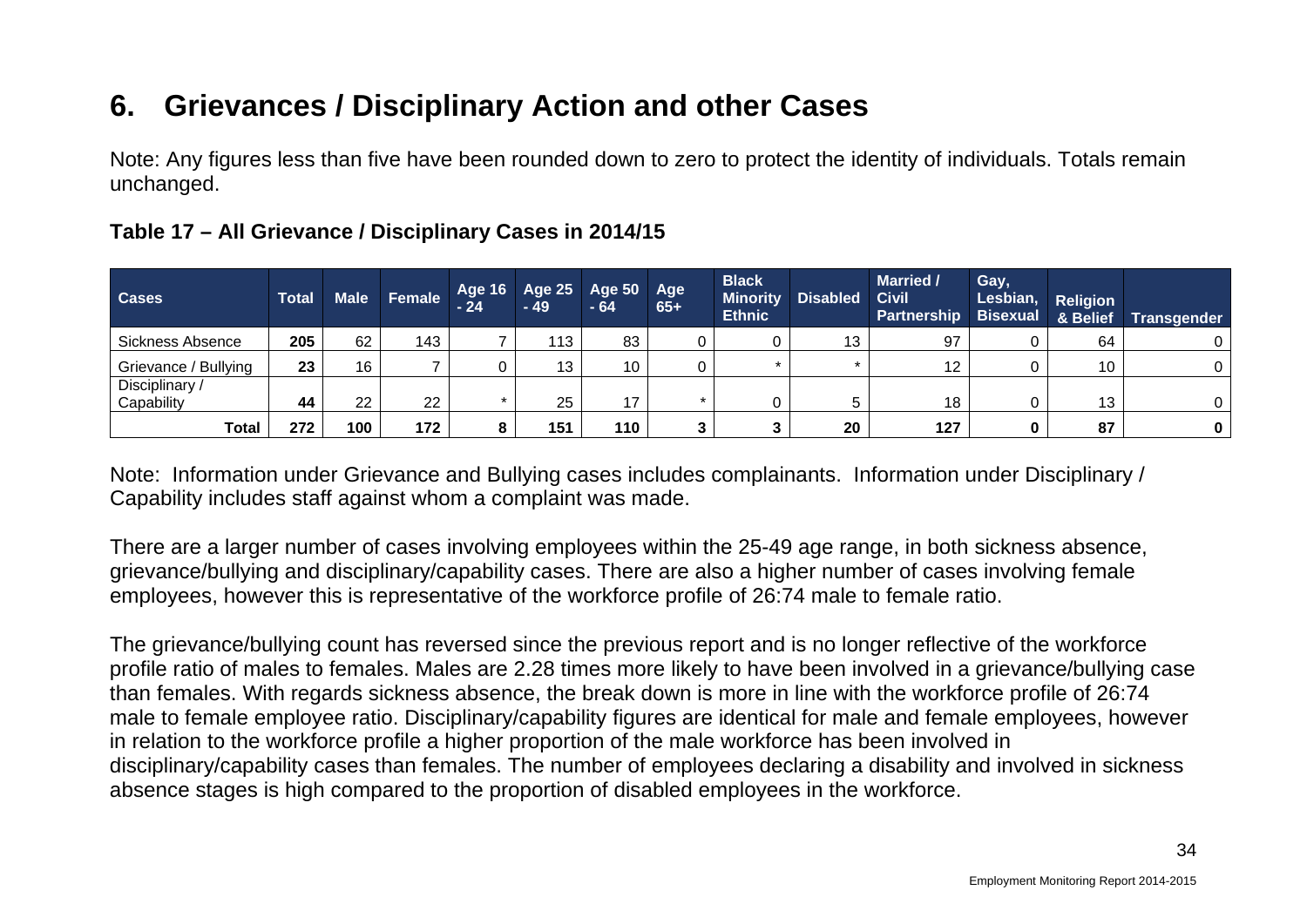# **7. Employees ending their Employment with Us**

|                                         | <b>Total</b>            | Age<br>$16 - 24$ | Age 25<br>$-49$ | Age<br>$50 - 64$ | Age<br>65+     | <b>Female</b>  | <b>Male</b> | <b>Black</b><br><b>Minority</b><br><b>Ethnic</b> | <b>Disabled</b> | Married /<br><b>Civil</b><br>Partnership | Gay,<br>Lesbian,<br><b>Bisexual</b> | <b>Transgender</b> |
|-----------------------------------------|-------------------------|------------------|-----------------|------------------|----------------|----------------|-------------|--------------------------------------------------|-----------------|------------------------------------------|-------------------------------------|--------------------|
| Dismissal                               | 10                      | $\star$          | 6               | $\star$          | $\star$        | 6              | $\star$     | $\star$                                          | $\star$         | 6                                        | $\star$                             | $\star$            |
| Dismissal - Ill health                  | 14                      | $\star$          | $\star$         | $\overline{7}$   |                | 8              | 6           | $\star$                                          |                 | 6                                        | $\star$                             |                    |
| End of temporary contract               | 84                      | 29               | 39              | 12               | $\star$        | 51             | 33          | $\star$                                          |                 | 20                                       | $\star$                             | $\star$            |
| Redundancy - Compulsory                 | 32                      | $\star$          | 10              | 14               | 8              | 17             | 15          | $\star$                                          | $\star$         | 27                                       | $\star$                             | $\star$            |
| <b>TUPE</b>                             | $\mathbf{2}$            | $\star$          | $\star$         | $\star$          | $\star$        | $\star$        | $\star$     | $\star$                                          | $\star$         | $\star$                                  | $\star$                             | $\star$            |
| Involuntary                             | 142                     | 29               | 61              | $37\,$           | 15             | 83             | 59          | $\mathbf 0$                                      | $\mathbf{2}$    | 59                                       | $\mathbf 0$                         | $\mathbf 0$        |
|                                         |                         |                  |                 |                  |                |                |             |                                                  |                 |                                          |                                     |                    |
| Death in Service                        | 6                       | $\star$          | $\star$         | $\star$          | $\star$        | $\star$        | $\star$     | $\star$                                          | $\star$         | $\star$                                  | $\star$                             | $\star$            |
| Deceased                                | 3                       | $\star$          | $\pm$           | $\star$          | $\star$        | $\star$        | $\star$     | $\star$                                          | $\star$         | $\star$                                  | $\star$                             | $\star$            |
| Other                                   | 9                       | $\mathbf{1}$     | $\mathbf{2}$    | 4                | $\overline{2}$ | 5              | 4           | $\mathbf 0$                                      | $\overline{2}$  | 3                                        | $\mathbf{0}$                        | $\mathbf 0$        |
|                                         |                         |                  |                 |                  |                |                |             |                                                  |                 |                                          |                                     |                    |
| By Mutual Agreement                     | $\mathbf{2}$            | $\star$          | $\star$         | $\star$          | $\star$        |                | $\star$     | $\star$                                          | $\star$         | $\star$                                  | $\star$                             | $\star$            |
| Non-starter although set up             | $\mathbf{1}$            | $\star$          | $\star$         | $\star$          |                | $\star$        | $\star$     | $\star$                                          | $\star$         | $\star$                                  | $\star$                             | $\star$            |
| Redundancy - Voluntary                  | 25                      | $\star$          | 5               | 17               | $^\star$       | 16             | 9           | $\star$                                          | $\star$         | 20                                       | $\star$                             | $\star$            |
| Relief not worked for 18 months         | 6                       | $\star$          | $\star$         | $\star$          | $\star$        | $\star$        | 5           | $\star$                                          | $\star$         | $\star$                                  | $\star$                             | $\star$            |
| Resignation                             | 170                     | 26               | 93              | 45               | 6              | 126            | 44          | $\star$                                          | $\star$         | 88                                       | $\star$                             | $\star$            |
| Resignation - Gone to another Authority | 23                      | $\star$          | 22              | $\star$          |                | 15             | 8           | $\star$                                          | $\star$         | 10                                       | $\star$                             | $\star$            |
| Resignation - Ill health                | $\overline{\mathbf{7}}$ | $\star$          | $\star$         | $\star$          | $\star$        | $\overline{7}$ | $\star$     | $\star$                                          | $\star$         |                                          | $\star$                             | $\star$            |
| Resignation - Left for another job      | 122                     | 23               | 78              | 18               | $\star$        | 83             | 39          | $\star$                                          | $\star$         | 43                                       | $\star$                             | $\star$            |
| Resignation - Left the area             | 6                       | $\star$          | $\star$         | $\star$          | $\star$        | $\star$        | $\star$     | $\star$                                          | $\star$         | $\star$                                  | $\star$                             | $\star$            |
| Resignation - Returned to education     | 8                       | 5                | $\star$         | $\star$          | $\star$        | 6              | $\star$     | $\star$                                          | $\star$         | $\star$                                  | $\star$                             | $\star$            |
| Retirement - Age                        | 49                      | $\star$          | $\star$         | 25               | 24             | 32             | 17          | $\star$                                          | $\star$         | 39                                       | $^\star$                            | $\star$            |
| Retirement - Early voluntary            | ${\bf 24}$              | $\star$          | $\star$         | 22               | $\star$        | 21             | $\star$     | $\star$                                          | $\star$         | 21                                       | $\star$                             | $\star$            |
| Retirement - Ill health                 | $\mathbf{2}$            | $\star$          | $\star$         | $\star$          | $\star$        | $\star$        | $\star$     | $\star$                                          | $\star$         | $\star$                                  | $\star$                             | $\star$            |
| Voluntary                               | 445                     | 57               | 216             | 132              | 40             | 315            | 130         | $\mathbf{1}$                                     | $\mathbf{2}$    | 233                                      | 5                                   | $\mathbf 0$        |
| Total                                   | 596                     | 87               | 279             | 173              | 57             | 403            | 193         | $\mathbf{1}$                                     | 6               | 295                                      | 5                                   | $\Omega$           |

## **Table 18a – Leavers by Reason during 2014/15**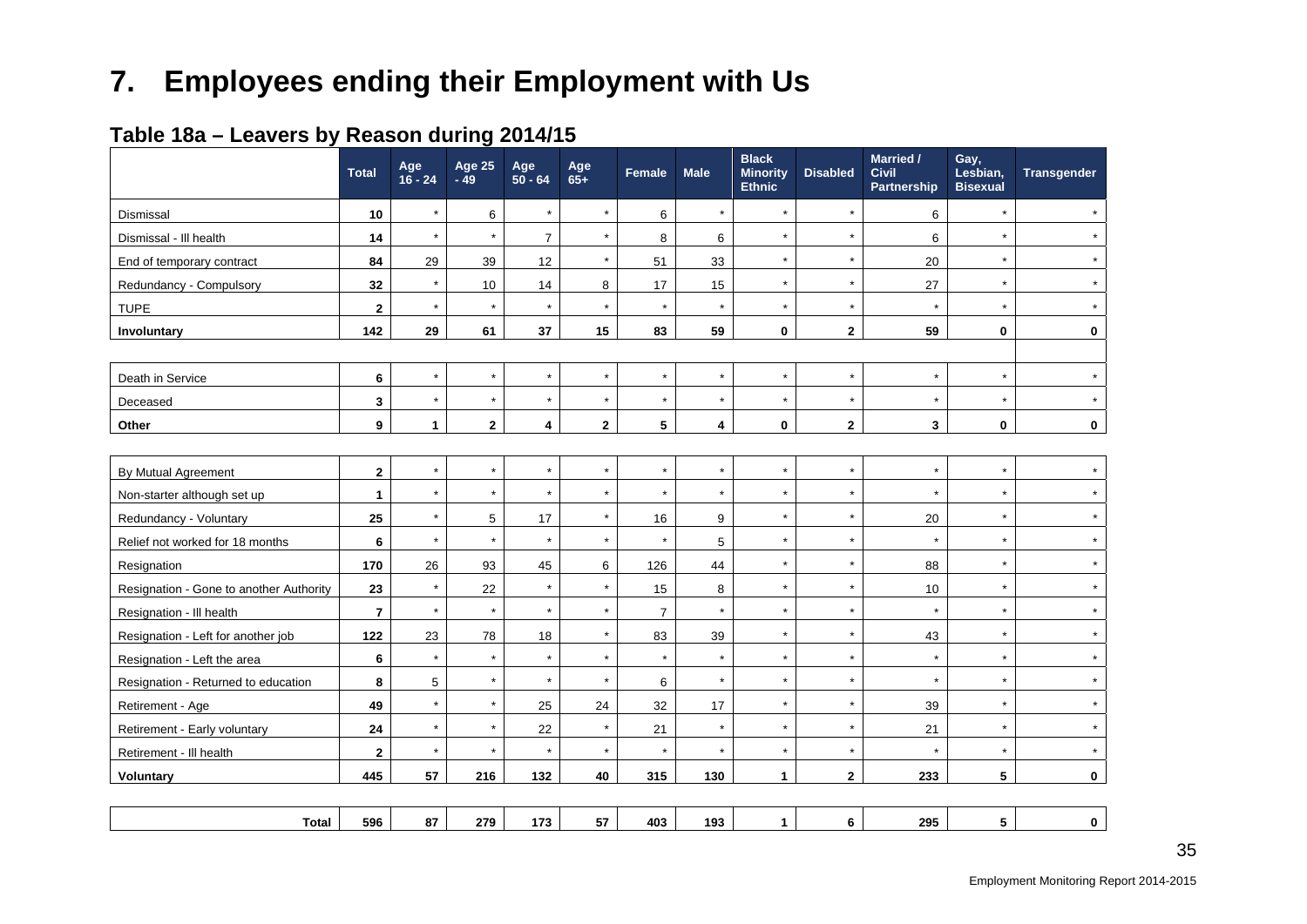# **Table 18b – Leavers by religion and belief during 2014/2015**

|                                         | <b>Total</b>   | <b>Agnostic</b> | <b>Atheist</b> | <b>Christian</b> | <b>Hindu</b> | <b>Jewish</b> | <b>No</b><br><b>Religion</b> | <b>Not</b><br><b>Specified</b> | <b>Other</b> | <b>Not</b><br><b>Stated</b> |
|-----------------------------------------|----------------|-----------------|----------------|------------------|--------------|---------------|------------------------------|--------------------------------|--------------|-----------------------------|
| Dismissal                               | 10             | $\star$         | $\star$        | $\star$          | $\star$      | $\star$       | $\star$                      | $\star$                        | $\star$      | $\star$                     |
| Dismissal - III health                  | 14             | $\star$         | $\star$        | $\star$          | $\star$      | $\star$       | $\star$                      | $\star$                        | $\star$      | 9                           |
| End of temporary contract               | 84             | $\star$         | $\star$        | 9                | $\star$      | $\star$       | $\star$                      | $\star$                        | $\star$      | 69                          |
| Redundancy - Compulsory                 | 32             | $\star$         | $\star$        | 8                | $\star$      | $\star$       | $\star$                      | $\star$                        | $\star$      | 18                          |
| <b>TUPE</b>                             | $\mathbf 2$    | $\star$         | $\star$        | $\star$          | $\star$      | $\star$       | $\star$                      | $\star$                        | $\star$      | $^\star$                    |
| Involuntary                             | 142            | 1               | $\mathbf 0$    | 25               | 0            | $\mathbf{1}$  | 10                           | 4                              | $\mathbf{1}$ | 100                         |
|                                         |                |                 |                |                  |              |               |                              |                                |              |                             |
| Death in Service                        | 6              | $\star$         | $\star$        | $\star$          | $\star$      | $\star$       | $\star$                      | $\star$                        | $\star$      | $\star$                     |
| Deceased                                | 3              | $\star$         | $\star$        | $\star$          | $\star$      | $\star$       | $\star$                      | $\star$                        | $\star$      | $\star$                     |
| Other                                   | 9              | $\mathbf{0}$    | $\bf{0}$       | 3                | 0            | $\bf{0}$      | $\mathbf{1}$                 | 0                              | 0            | 5                           |
|                                         |                |                 |                |                  |              |               |                              |                                |              |                             |
| By Mutual Agreement                     | $\mathbf{2}$   | $\star$         | $\star$        | $\star$          | $\star$      | $\star$       | $\star$                      | $^\star$                       | $\star$      | $\star$                     |
| Non-starter although set up             | $\mathbf{1}$   | $\star$         | $\star$        | $\star$          | $\star$      | $\star$       | $\star$                      | $\star$                        | $\star$      | $\star$                     |
| Redundancy - Voluntary                  | 25             | $\star$         | $\star$        | $\overline{7}$   | $\star$      | $\star$       | $\star$                      | $\star$                        | $\star$      | 14                          |
| Relief not worked for 18 months         | 6              | $\star$         | $\star$        | $\star$          | $\star$      | $\star$       | $\star$                      | $\star$                        | $\star$      | 6                           |
| Resignation                             | 170            | $\star$         | $\star$        | 9                | $\star$      | $\star$       | $\overline{7}$               | 6                              | $\star$      | 148                         |
| Resignation - Gone to another Authority | 23             | $\star$         | $\star$        | $\star$          | $\star$      | $\star$       | $\star$                      | $\star$                        | $\star$      | 18                          |
| Resignation - Ill health                | $\overline{7}$ | $\star$         | $\star$        | $\star$          | $\star$      | $\star$       | $\star$                      | $\star$                        | $\star$      | 6                           |
| Resignation - Left for another job      | 122            | $\star$         | $\star$        | 17               | $\star$      | $\star$       | 13                           | $\star$                        | $\star$      | 88                          |
| Resignation - Left the area             | 6              | $\star$         | $\star$        | $\star$          | $\star$      | $\star$       | $\star$                      | $\star$                        | $\star$      | $\star$                     |
| Resignation - Returned to education     | 8              | $\star$         | $\star$        | $\star$          | $\star$      | $\star$       | $\star$                      | $\star$                        | $\star$      | 8                           |
| Retirement - Age                        | 49             | $\star$         | $\star$        | 8                | $\star$      | $\star$       | $\star$                      | $\star$                        | $\star$      | 38                          |
| Retirement - Early voluntary            | 24             | $\star$         | $\star$        | 5                | $\star$      | $\star$       | $\star$                      | $\star$                        | $\star$      | 18                          |
| Retirement - III health                 | $\overline{2}$ | $\star$         | $\star$        | $\star$          | $\star$      | $\star$       | $\star$                      | $\star$                        | $\star$      | $^\star$                    |
| Voluntary                               | 445            | 1               | $\mathbf{1}$   | 53               | 0            | $\bf{0}$      | 23                           | 13                             | 3            | 351                         |
|                                         |                |                 |                |                  |              |               |                              |                                |              |                             |
| <b>Total</b>                            | 596            | $\mathbf{2}$    | 1              | 81               | 0            | $\mathbf{1}$  | 34                           | 17                             | 4            | 456                         |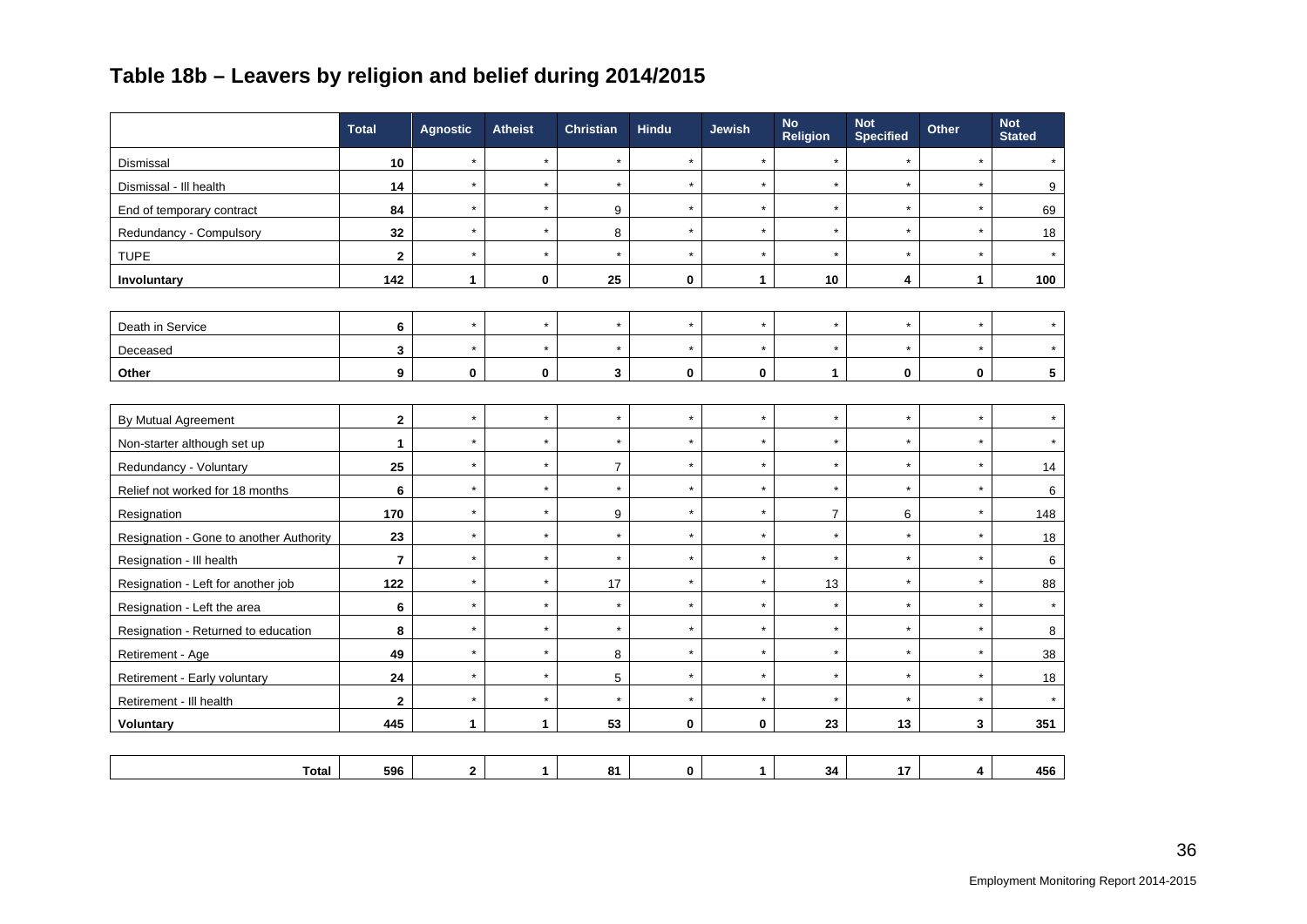The leavers' information contained within this report has been obtained from the HR/payroll system for the period 1<sup>st</sup> April 2014 and the 31<sup>st</sup> March 2015. Where an employee holds two or more jobs within the Authority, their record will be duplicated within this data which may skew some of the statistics.

Between these dates there were 596 leavers, 445 (75%) who left voluntary and 142 (24%) who left involuntary. Of those who left involuntary, 84 (59%) were staff whose temporary contract had come to an end, 32 (23%) of employees left due to compulsory redundancy and 24 (17%) employees were dismissed in this period of which 14 (10%) were dismissed on ill health grounds.

#### **Table 19 – Percentage of leavers by protected characteristic**

| <b>Equality Group</b>     | $%$ of<br><b>Voluntary</b><br><b>Leavers</b> | $%$ of<br><b>Involuntary</b><br><b>Leavers</b> | $%$ All<br>leavers | % of staff<br>who work for<br><b>us</b> | <b>Analysis of</b><br><b>Voluntary leavers</b> | <b>Analysis of</b><br><b>Involuntary levers</b> |
|---------------------------|----------------------------------------------|------------------------------------------------|--------------------|-----------------------------------------|------------------------------------------------|-------------------------------------------------|
| Male                      | 41.55%                                       | 29.21%                                         | 32.38%             | 25.91%                                  | High                                           | As expected                                     |
| Female                    | 58.45%                                       | 70.79%                                         | 67.62%             | 74.09%                                  | Low                                            | As expected                                     |
| Ethnic minority           | 0.00%                                        | 0.22%                                          | 0.17%              | 0.51%                                   | As expected                                    | As expected                                     |
| <b>Disabled</b>           | 1.41%                                        | 0.45%                                          | 1.01%              | 1.68%                                   | As expected                                    | As expected                                     |
| 16-24                     | 20.42%                                       | 12.81%                                         | 14.60%             | 7.07%                                   | High                                           | High                                            |
| 25-49                     | 42.96%                                       | 48.54%                                         | 46.81%             | 56.24%                                  | Low                                            | Low                                             |
| 50-64                     | 26.06%                                       | 29.66%                                         | 29.03%             | 33.37%                                  | Low                                            | Low                                             |
| $65+$                     | 10.56%                                       | 8.99%                                          | 9.56%              | 3.31%                                   | High                                           | High                                            |
| Married/Civil Partnership | 41.55%                                       | 52.36%                                         | 49.50%             | 54.52%                                  | Low                                            | As expected                                     |
| Gay, Lesbian, Bisexual    | $0.00\%$                                     | 1.12%                                          | 0.84%              | 0.32%                                   | As expected                                    | As expected                                     |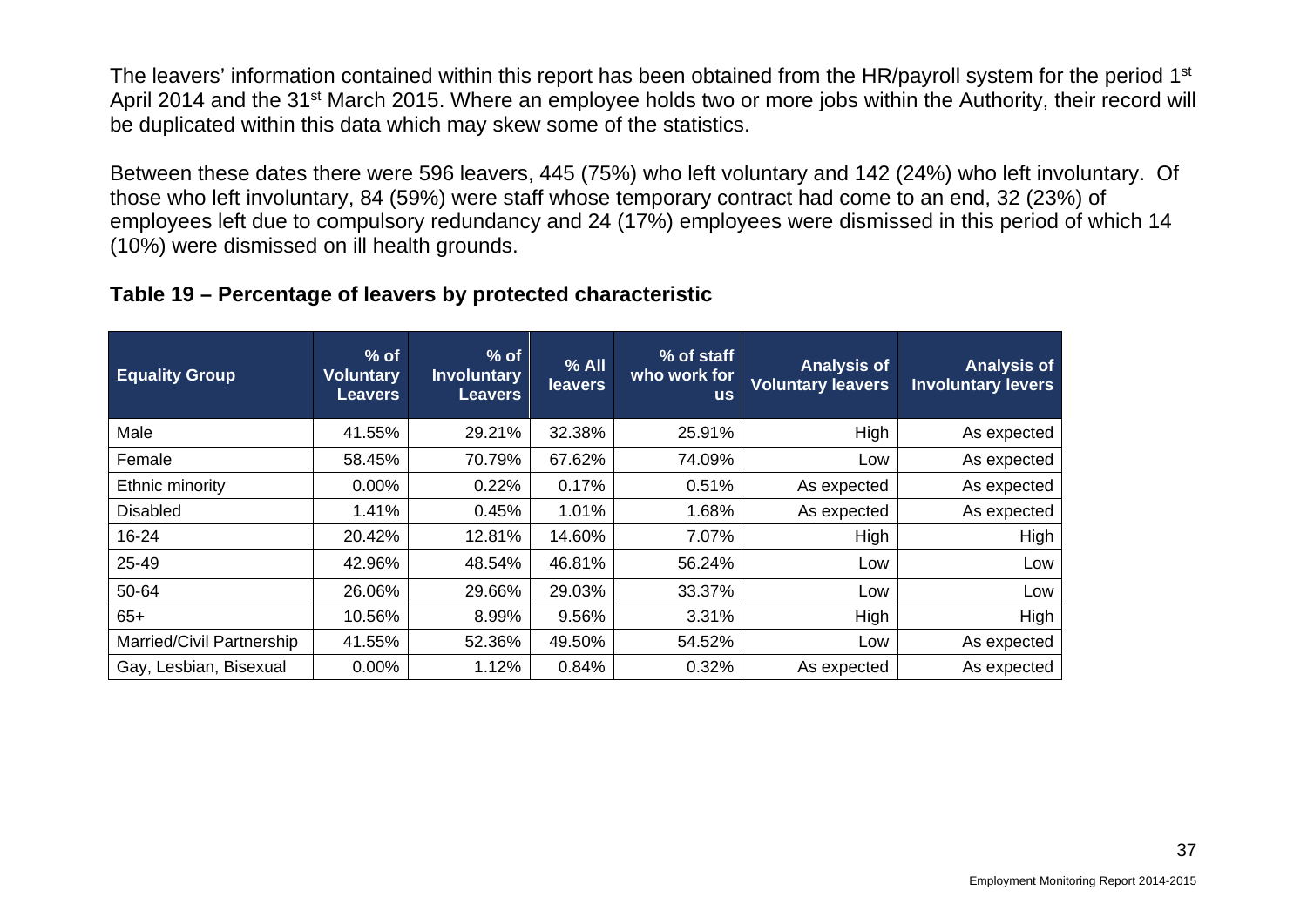#### **Ethnicity**

The number of employees of an ethnic minority origin, who left the Authority in this period is lower than last year with only one employee leaving the Authority with the reason cited as voluntary retirement.

#### **Disability**

This year six employees left the authority who have declared a disability, which is a slightly lower figure than last year. Reasons for leaving included voluntary resignation and dismissal for reasons of ill-health.

#### **Sex**

This year as in previous years, there was a higher number of female employees leaving the organization compared to male employees. Female employees were 2.08 more likely to leave the organisation than male employees, however when compared to the workforce profile of 26:74 male to female ration, it can be seen that men are over represented in these figures. Voluntary resignation was the main reason for male employees to leave the organization followed closely by temporary contracts ending.

#### **Age**

Employees aged between 16-24 years of age make up a disproportionately high number of voluntary and involuntary leavers, with the main reason being temporary contracts ending and voluntary resignation. As expected, employees aged 65+ also make up a disproportionately high number of voluntary leavers due to retirement. This age group also has a disproportionately high number of involuntary leavers, due to a number of different reasons; illhealth dismissal, compulsory redundancy and end of temporary contacts.

#### **Marriage/Civil Partnership**

Of those employees that left the Authority 49% declare that they were married or in a civil partnership, which is slightly higher than previous years. The majority of these employees resigned, retired, compulsory redundancy or the temporary contract came to an end.

#### **Lesbian, Gay, Bisexual**

The number of employees who have declared they are lesbian, gay or bisexual, who left the Authority in this period appears as expected in relation to the overall workforce profile. The main reason cited for leaving the organisation is voluntary resignation.